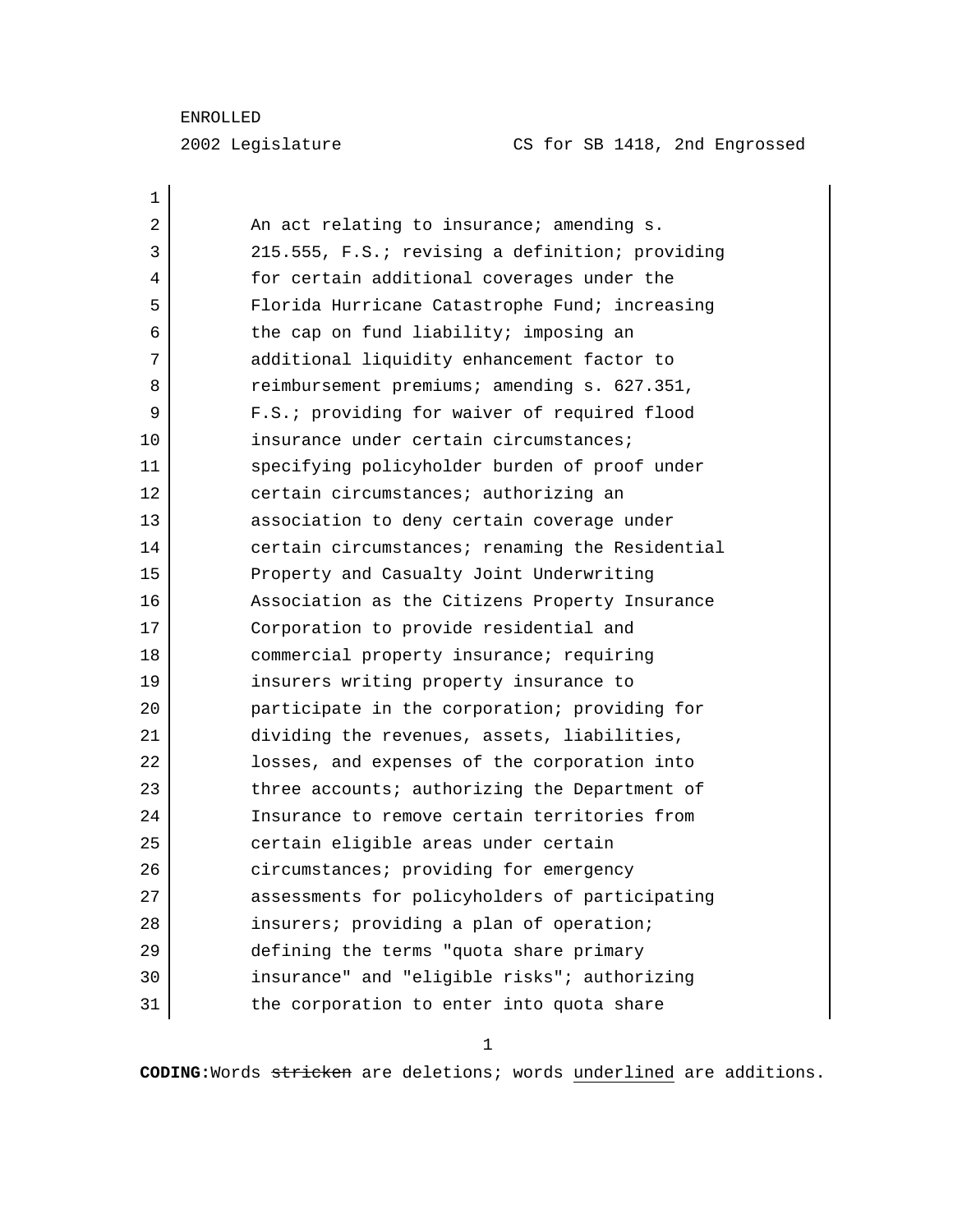# 2002 Legislature CS for SB 1418, 2nd Engrossed

| $\mathbf 1$ | primary insurance agreements; providing for a   |
|-------------|-------------------------------------------------|
| 2           | board of governors appointed by the Treasurer,  |
| 3           | subject to confirmation by the Cabinet;         |
| 4           | providing rate limitations and requirements;    |
| 5           | requiring the Department of Insurance to        |
| 6           | provide the corporation with certain rate       |
| 7           | information for certain purposes; requiring the |
| 8           | corporation to certify certain rates to the     |
| 9           | department; authorizing the department to adopt |
| 10          | rules; requiring the corporation to impose and  |
| 11          | collect an additional amount to augment the     |
| 12          | corporation's financial resources; requiring    |
| 13          | the corporation to file quarterly statements of |
| 14          | financial condition and submit other reports to |
| 15          | the Department of Insurance; providing that the |
| 16          | corporation is not required to obtain a         |
| 17          | certificate of authority from the Department of |
| 18          | Insurance; providing that the corporation is    |
| 19          | not required to be a member of the Florida      |
| 20          | Insurance Guaranty Association; requiring the   |
| 21          | corporation to pay assessments pledged by the   |
| 22          | association to secure bonds to pay covered      |
| 23          | claims arising from insurer insolvencies caused |
| 24          | by hurricane losses; providing for transfer of  |
| 25          | policies of the association and the Florida     |
| 26          | Windstorm Underwriting Association to the       |
| 27          | corporation; providing for a transfer of assets |
| 28          | and liabilities; requiring the associations to  |
| 29          | take actions necessary to further the           |
| 30          | transfers; providing for the redesignation of   |
| 31          | certain coverage as the high-risk account of    |
|             | 2                                               |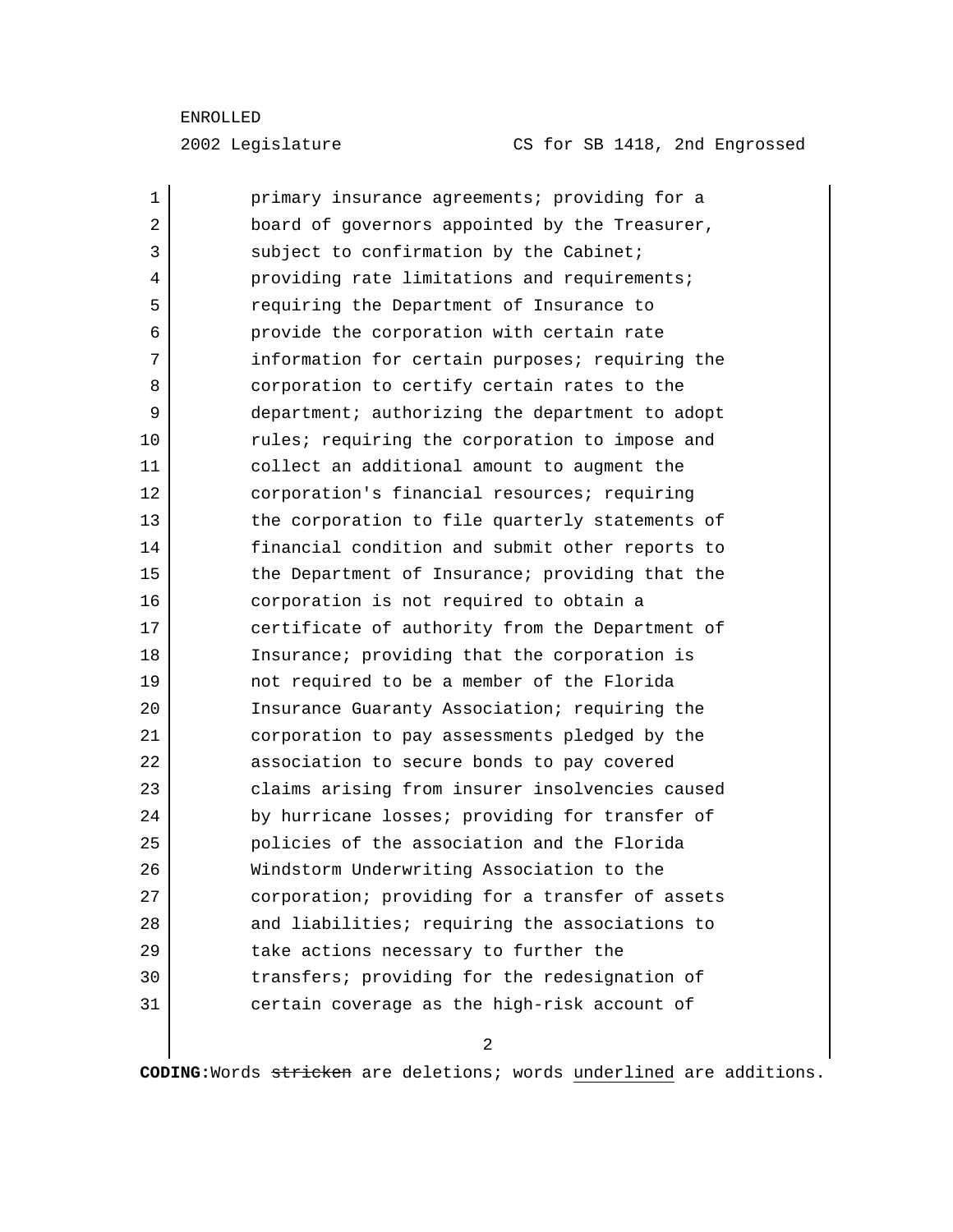### 2002 Legislature CS for SB 1418, 2nd Engrossed

1 the corporation; providing that such account be 2 treated as if it were a separate participating 3 insurer for certain purposes; providing that 4 the personal lines and commercial lines 5 accounts be treated as a single participating 6 insurer for certain purposes; providing that 7 the department may postpone the July 1, 2002, 8 effective date of transfer under the act; 9 providing legislative intent; requiring the 10 board to report to the Legislature on certain 11 **loss** activities; requiring the board to reduce 12 certain eligibility boundaries under certain 13 circumstances; providing legislative intent not 14 to interfere with the rights of creditors, to 15 preserve the obligation of the association, and 16 to assure that outstanding financing agreements 17 pass unchanged to the corporation; amending s. 18 627.3511, F.S.; revising certain agent 19 commission payment policy servicing procedures 20 and requirements; creating s. 627.3517, F.S.; 21 preserving the right of a residual-market 22 policyholder to select and maintain an agent of 23 his or her own choice; providing an effective 24 date. 25 26 Be It Enacted by the Legislature of the State of Florida: 27 28 Section 1. Paragraph (d) of subsection (2) and 29 paragraph (b) of subsection (5) of section 215.555, Florida 30 Statutes, are amended to read: 31 215.555 Florida Hurricane Catastrophe Fund.--  $\overline{\phantom{a}}$  3 **CODING:**Words stricken are deletions; words underlined are additions.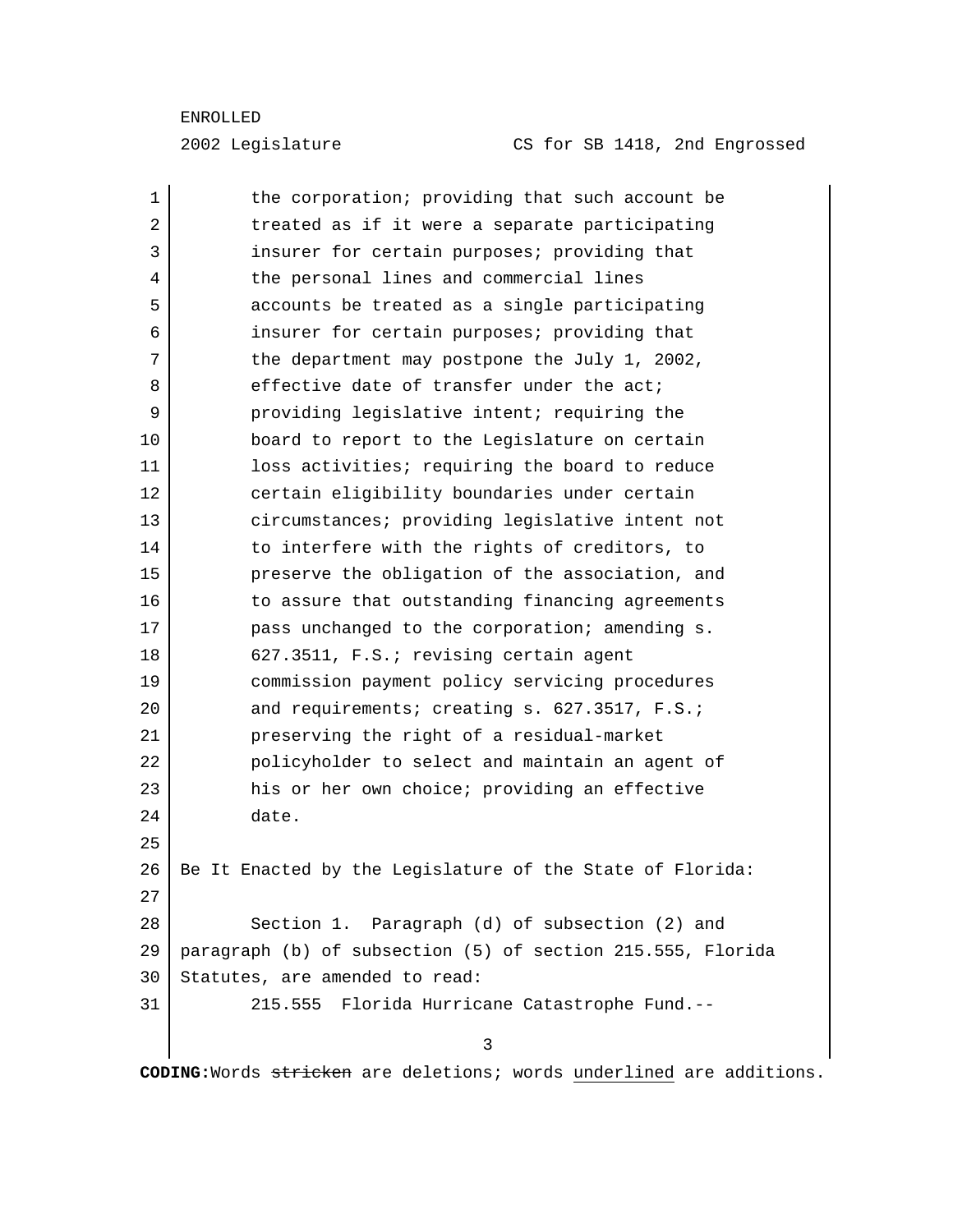# 2002 Legislature CS for SB 1418, 2nd Engrossed

| $\mathbf{1}$ | DEFINITIONS. -- As used in this section:<br>(2)                |
|--------------|----------------------------------------------------------------|
| 2            | (d) "Losses" means direct incurred losses under                |
| 3            | covered policies, which shall include losses for additional    |
| 4            | living expenses not to exceed 20 percent of the insured value  |
| 5            | of mobile homes or personal residential structures and 40      |
| 6            | percent of the insured value of contents covered under a       |
| 7            | tenant's policy or a condominium unit owners policy and shall  |
| 8            | exclude excluding losses attributable to additional living     |
| 9            | expense coverages and excluding loss adjustment expenses.      |
| 10           | "Losses" does not include losses for fair rental value         |
| 11           | associated with personal and commercial residential exposures  |
| 12           | or business interruption losses associated with commercial     |
| 13           | residential exposures.                                         |
| 14           | (5)<br>REIMBURSEMENT PREMIUMS.--                               |
| 15           | The State Board of Administration shall select an<br>(b)       |
| 16           | independent consultant to develop a formula for determining    |
| 17           | the actuarially indicated premium to be paid to the fund. The  |
| 18           | formula shall specify, for each zip code or other limited      |
| 19           | geographical area, the amount of premium to be paid by an      |
| 20           | insurer for each \$1,000 of insured value under covered        |
| 21           | policies in that zip code or other area. In establishing       |
| 22           | premiums, the board shall consider the coverage elected under  |
| 23           | paragraph $(4)(b)$ and any factors that tend to enhance the    |
| 24           | actuarial sophistication of ratemaking for the fund, including |
| 25           | deductibles, type of construction, type of coverage provided,  |
| 26           | relative concentration of risks, a factor providing for more   |
| 27           | rapid cash buildup in the fund until the fund capacity for a   |
| 28           | single hurricane season is fully funded, and other such        |
| 29           | factors deemed by the board to be appropriate. The formula     |
| 30           | may provide for a procedure to determine the premiums to be    |
| 31           | paid by new insurers that begin writing covered policies after |
|              | 4                                                              |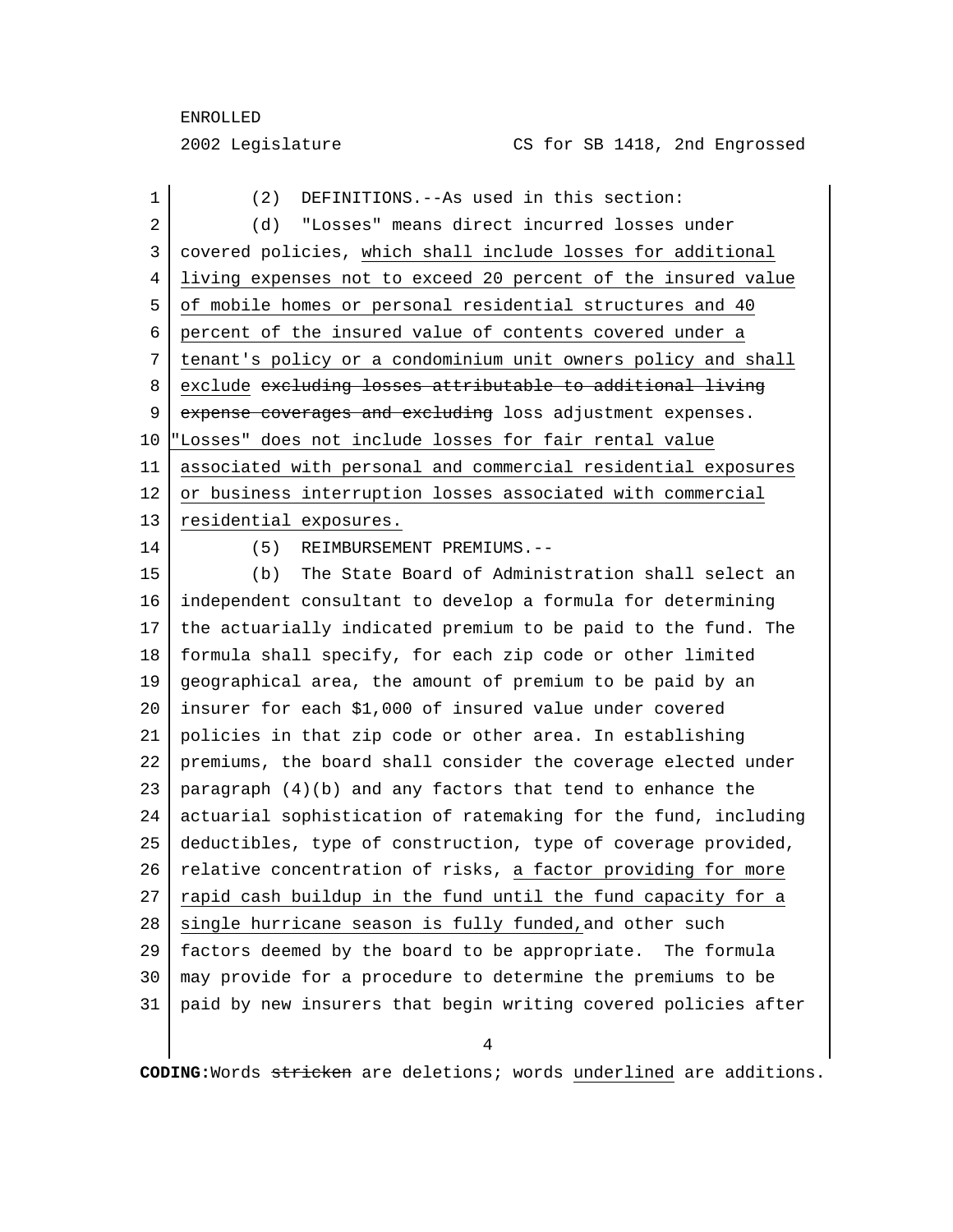### 2002 Legislature CS for SB 1418, 2nd Engrossed

 1 the beginning of a contract year, taking into consideration 2 when the insurer starts writing covered policies, the 3 potential exposure of the insurer, the potential exposure of 4 the fund, the administrative costs to the insurer and to the 5 fund, and any other factors deemed appropriate by the board. 6 The formula must be approved by unanimous vote of the board. 7 The board may, at any time, revise the formula pursuant to the 8 procedure provided in this paragraph. 9 Section 2. Paragraph (b) of subsection (2) and 10 subsection (6) of section 627.351, Florida Statutes, are 11 amended to read: 12 627.351 Insurance risk apportionment plans.-- 13 (2) WINDSTORM INSURANCE RISK APPORTIONMENT.-- 14 (b) The department shall require all insurers holding 15 a certificate of authority to transact property insurance on a 16 direct basis in this state, other than joint underwriting 17 associations and other entities formed pursuant to this 18 section, to provide windstorm coverage to applicants from 19 areas determined to be eligible pursuant to paragraph (c) who 20 in good faith are entitled to, but are unable to procure, such 21 coverage through ordinary means; or it shall adopt a 22 reasonable plan or plans for the equitable apportionment or 23 sharing among such insurers of windstorm coverage, which may 24 include formation of an association for this purpose. As used 25 in this subsection, the term "property insurance" means 26 insurance on real or personal property, as defined in s. 27 624.604, including insurance for fire, industrial fire, allied 28 lines, farmowners multiperil, homeowners' multiperil, 29 commercial multiperil, and mobile homes, and including 30 liability coverages on all such insurance, but excluding 31 inland marine as defined in s. 624.607(3) and excluding  $\sim$  5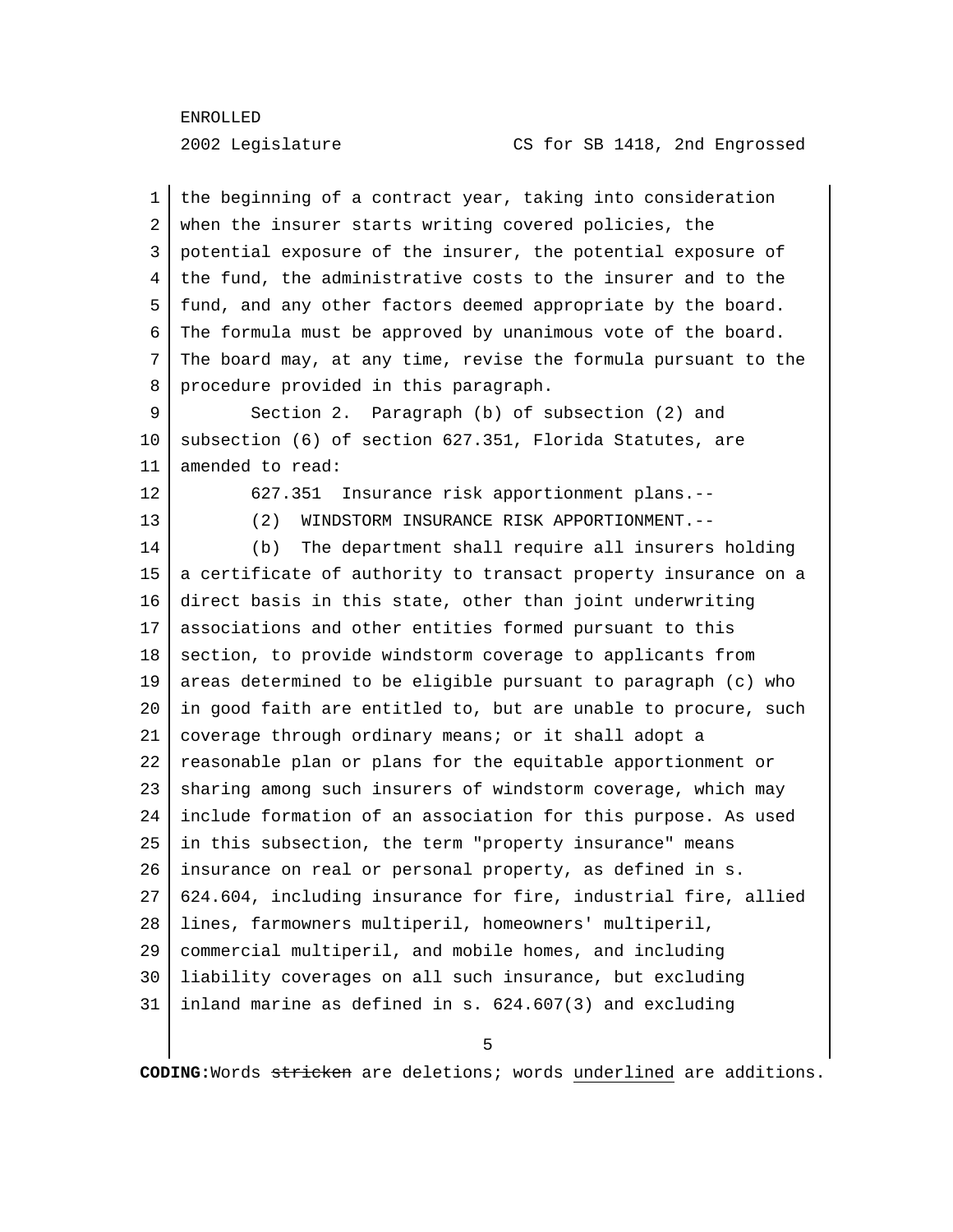### 2002 Legislature CS for SB 1418, 2nd Engrossed

1 vehicle insurance as defined in s.  $624.605(1)(a)$  other than 2 insurance on mobile homes used as permanent dwellings. The 3 department shall adopt rules that provide a formula for the 4 recovery and repayment of any deferred assessments.

 5 1. For the purpose of this section, properties 6 eligible for such windstorm coverage are defined as dwellings, 7 buildings, and other structures, including mobile homes which 8 are used as dwellings and which are tied down in compliance 9 with mobile home tie-down requirements prescribed by the 10 Department of Highway Safety and Motor Vehicles pursuant to s. 11 320.8325, and the contents of all such properties. An 12 applicant or policyholder is eligible for coverage only if an 13 offer of coverage cannot be obtained by or for the applicant 14 or policyholder from an admitted insurer at approved rates.

15 2.a.(I) All insurers required to be members of such 16 association shall participate in its writings, expenses, and 17 losses. Surplus of the association shall be retained for the 18 payment of claims and shall not be distributed to the member 19 insurers. Such participation by member insurers shall be in 20 the proportion that the net direct premiums of each member 21 insurer written for property insurance in this state during 22 the preceding calendar year bear to the aggregate net direct 23 premiums for property insurance of all member insurers, as 24 reduced by any credits for voluntary writings, in this state 25 during the preceding calendar year. For the purposes of this 26 subsection, the term "net direct premiums" means direct 27 written premiums for property insurance, reduced by premium 28 for liability coverage and for the following if included in 29 allied lines: rain and hail on growing crops; livestock; 30 association direct premiums booked; National Flood Insurance 31 Program direct premiums; and similar deductions specifically

 $\overline{6}$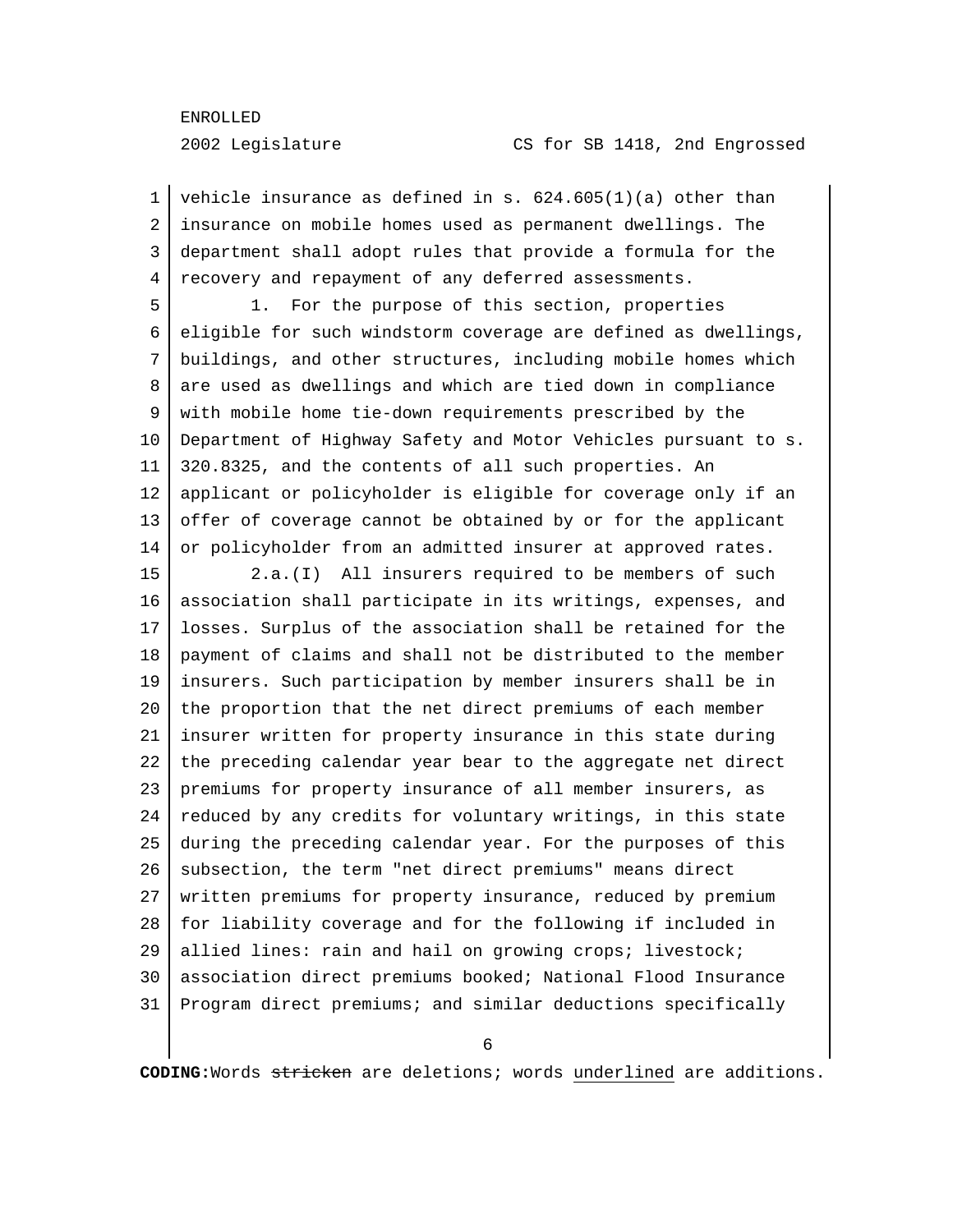### 2002 Legislature CS for SB 1418, 2nd Engrossed

 1 authorized by the plan of operation and approved by the 2 department. A member's participation shall begin on the first 3 day of the calendar year following the year in which it is 4 issued a certificate of authority to transact property 5 insurance in the state and shall terminate 1 year after the 6 end of the calendar year during which it no longer holds a 7 certificate of authority to transact property insurance in the 8 state. The commissioner, after review of annual statements, 9 other reports, and any other statistics that the commissioner 10 deems necessary, shall certify to the association the 11 aggregate direct premiums written for property insurance in 12 | this state by all member insurers. 13 (II) Effective July 1, 2002, the association shall 14 operate subject to the supervision and approval of The plan of 15 operation shall provide for a board of governors who are the 16 same individuals that have been appointed by the Treasurer to 17 serve on the board of governors of the Citizens Property 18 | Insurance Corporation directors consisting of the Insurance 19 Consumer Advocate appointed under s. 627.0613, 1 consumer 20 representative appointed by the Insurance Commissioner, 1 21 consumer representative appointed by the Governor, and 12 22 additional members appointed as specified in the plan of 23 operation. One of the 12 additional members shall be elected 24 by the domestic companies of this state on the basis of 25 cumulative weighted voting based on the net direct premiums of 26 domestic companies in this state. Nothing in the 1997 27 amendments to this paragraph terminates the existing board or 28 the terms of any members of the board. 29 (III) The plan of operation shall provide a formula 30 whereby a company voluntarily providing windstorm coverage in 31 affected areas will be relieved wholly or partially from

7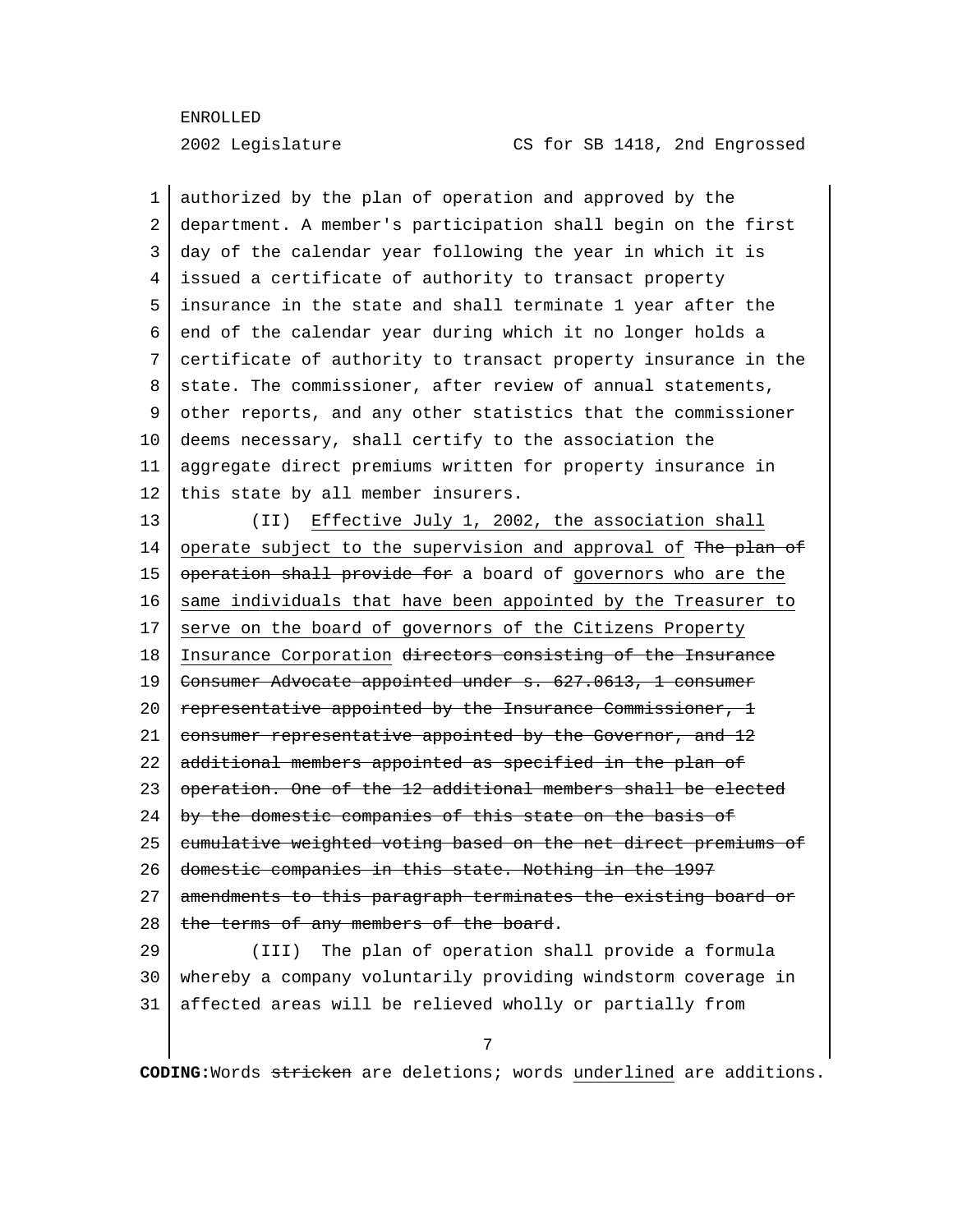### 2002 Legislature CS for SB 1418, 2nd Engrossed

 1 apportionment of a regular assessment pursuant to  $2 \mid sub-sub-subgraph d.(I) or sub-sub-sub-subgraph d.(II).$ 

 3 (IV) A company which is a member of a group of 4 companies under common management may elect to have its 5 credits applied on a group basis, and any company or group may 6 elect to have its credits applied to any other company or 7 group.

8 (V) There shall be no credits or relief from 9 apportionment to a company for emergency assessments collected 10 from its policyholders under sub-sub-subparagraph d.(III).

11 (VI) The plan of operation may also provide for the 12 award of credits, for a period not to exceed 3 years, from a 13 regular assessment pursuant to sub-sub-subparagraph d.(I) or 14 sub-sub-subparagraph d.(II) as an incentive for taking 15 policies out of the Residential Property and Casualty Joint 16 Underwriting Association. In order to qualify for the 17 exemption under this sub-sub-subparagraph, the take-out plan 18 must provide that at least 40 percent of the policies removed 19 from the Residential Property and Casualty Joint Underwriting 20 Association cover risks located in Dade, Broward, and Palm 21 Beach Counties or at least 30 percent of the policies so 22 removed cover risks located in Dade, Broward, and Palm Beach 23 Counties and an additional 50 percent of the policies so 24 removed cover risks located in other coastal counties, and 25 must also provide that no more than 15 percent of the policies 26 so removed may exclude windstorm coverage. With the approval 27 of the department, the association may waive these geographic 28 criteria for a take-out plan that removes at least the lesser 29 of 100,000 Residential Property and Casualty Joint 30 Underwriting Association policies or 15 percent of the total 31 number of Residential Property and Casualty Joint Underwriting

8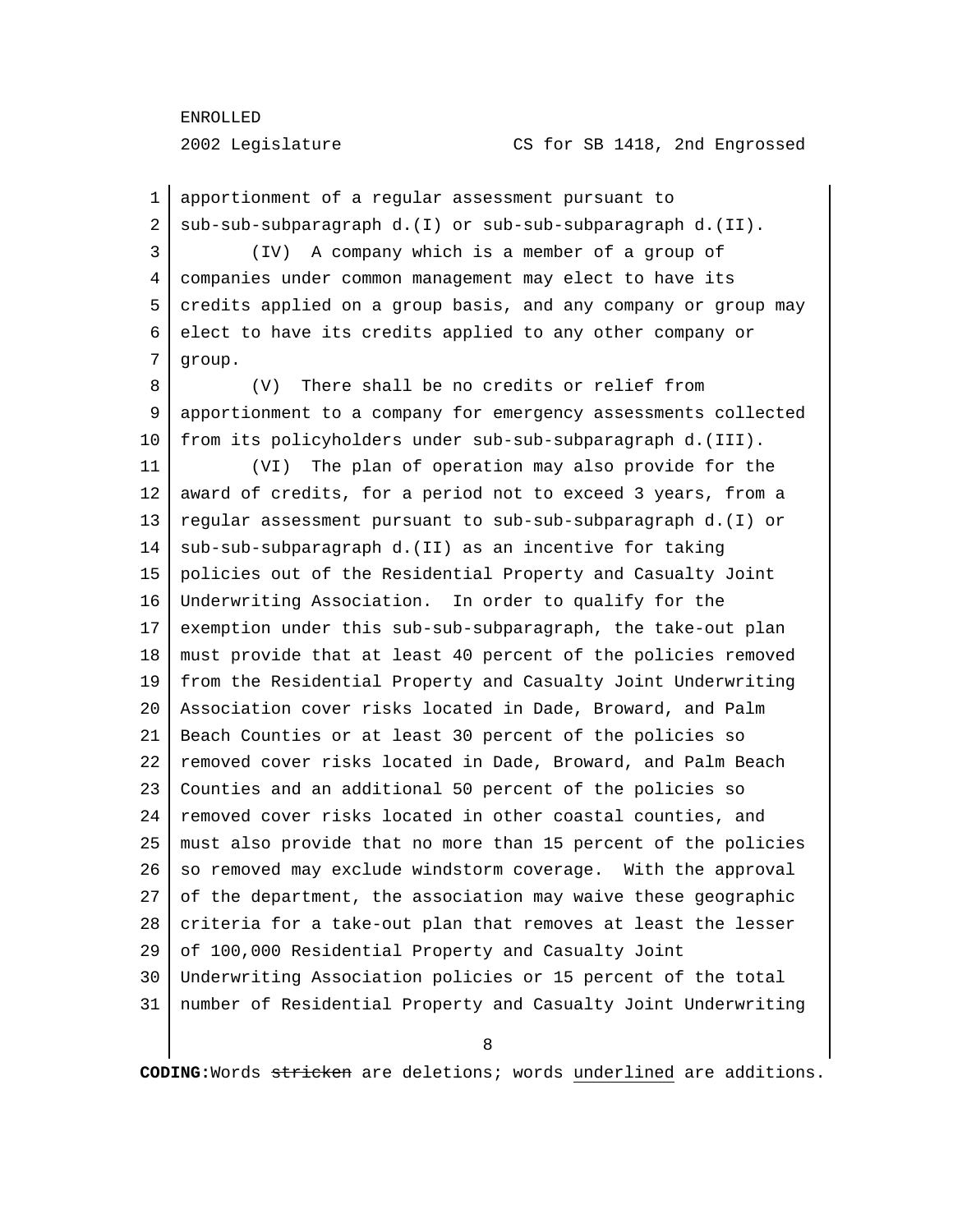### 2002 Legislature CS for SB 1418, 2nd Engrossed

 1 Association policies, provided the governing board of the 2 Residential Property and Casualty Joint Underwriting 3 Association certifies that the take-out plan will materially 4 reduce the Residential Property and Casualty Joint 5 Underwriting Association's 100-year probable maximum loss from 6 hurricanes. With the approval of the department, the board 7 may extend such credits for an additional year if the insurer 8 guarantees an additional year of renewability for all policies 9 removed from the Residential Property and Casualty Joint 10 Underwriting Association, or for 2 additional years if the 11 insurer guarantees 2 additional years of renewability for all 12 policies removed from the Residential Property and Casualty 13 Joint Underwriting Association.

14 b. Assessments to pay deficits in the association 15 under this subparagraph shall be included as an appropriate 16 factor in the making of rates as provided in s. 627.3512.

17 c. The Legislature finds that the potential for 18 unlimited deficit assessments under this subparagraph may 19 induce insurers to attempt to reduce their writings in the 20 voluntary market, and that such actions would worsen the 21 availability problems that the association was created to 22 remedy. It is the intent of the Legislature that insurers 23 remain fully responsible for paying regular assessments and 24 collecting emergency assessments for any deficits of the 25 association; however, it is also the intent of the Legislature 26 to provide a means by which assessment liabilities may be 27 amortized over a period of years.

28 d.(I) When the deficit incurred in a particular 29 calendar year is 10 percent or less of the aggregate statewide 30 direct written premium for property insurance for the prior 31 calendar year for all member insurers, the association shall

9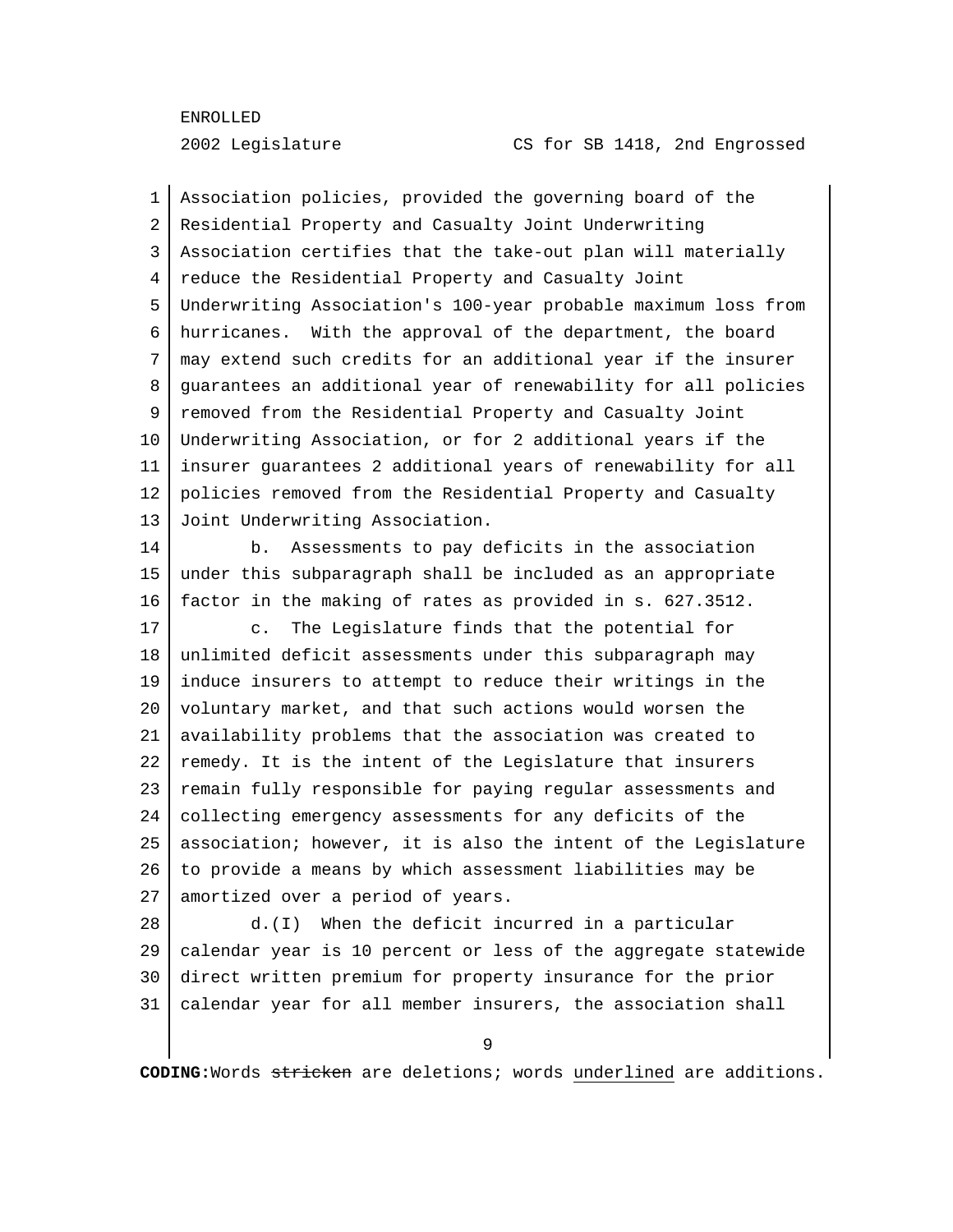### 2002 Legislature CS for SB 1418, 2nd Engrossed

 1 levy an assessment on member insurers in an amount equal to 2 the deficit.

 3 (II) When the deficit incurred in a particular 4 calendar year exceeds 10 percent of the aggregate statewide 5 direct written premium for property insurance for the prior 6 calendar year for all member insurers, the association shall 7 levy an assessment on member insurers in an amount equal to 8 the greater of 10 percent of the deficit or 10 percent of the 9 aggregate statewide direct written premium for property 10 insurance for the prior calendar year for member insurers. Any 11 remaining deficit shall be recovered through emergency 12 assessments under sub-sub-subparagraph (III).

13 (III) Upon a determination by the board of directors 14 that a deficit exceeds the amount that will be recovered 15 through regular assessments on member insurers, pursuant to 16 sub-sub-subparagraph (I) or sub-sub-subparagraph (II), the 17 board shall levy, after verification by the department, 18 emergency assessments to be collected by member insurers and 19 by underwriting associations created pursuant to this section 20 which write property insurance, upon issuance or renewal of 21 property insurance policies other than National Flood 22 Insurance policies in the year or years following levy of the 23 regular assessments. The amount of the emergency assessment 24 collected in a particular year shall be a uniform percentage 25 of that year's direct written premium for property insurance 26 for all member insurers and underwriting associations, 27 excluding National Flood Insurance policy premiums, as 28 annually determined by the board and verified by the 29 department. The department shall verify the arithmetic 30 calculations involved in the board's determination within 30 31 days after receipt of the information on which the

10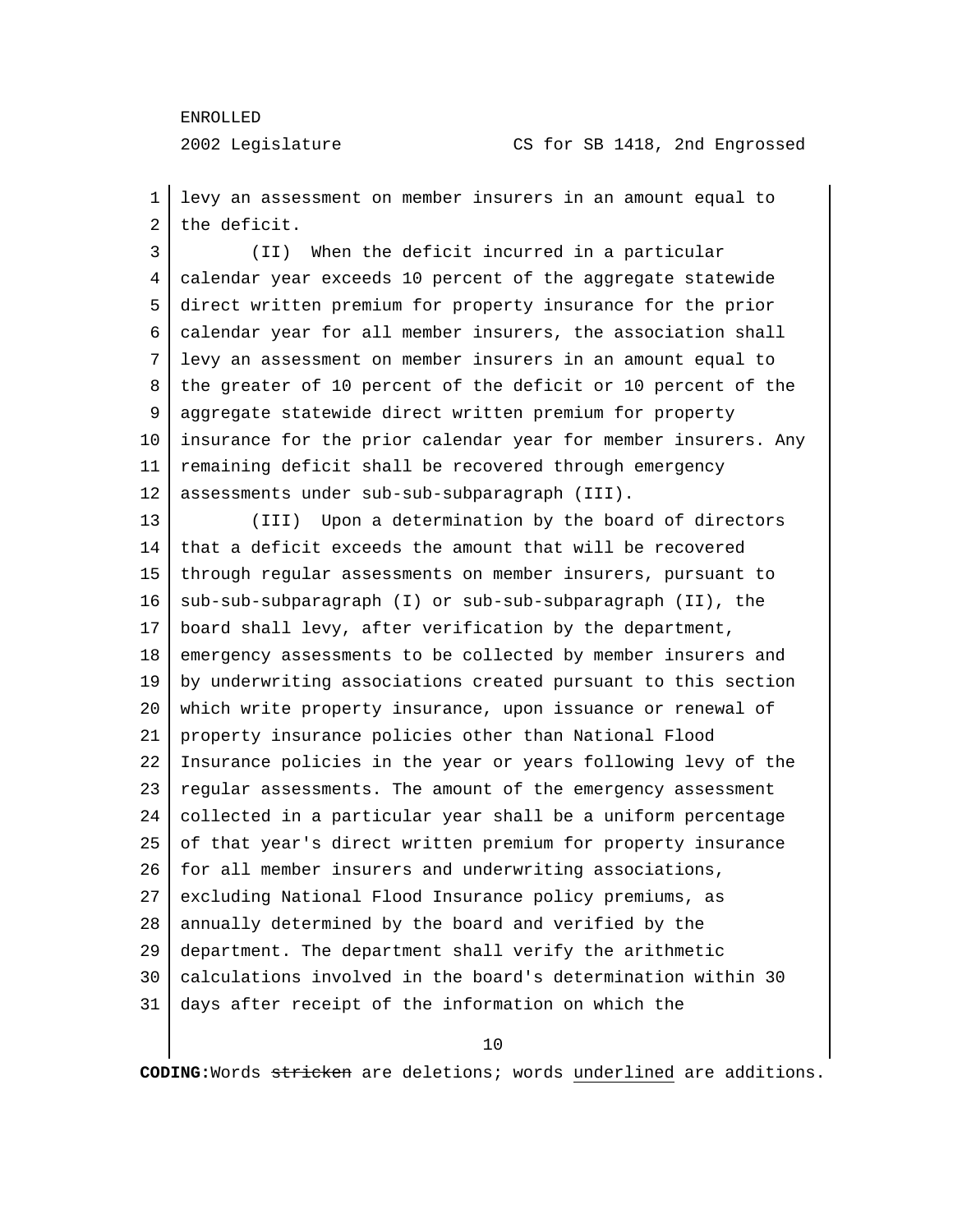### 2002 Legislature CS for SB 1418, 2nd Engrossed

 1 determination was based. Notwithstanding any other provision 2 of law, each member insurer and each underwriting association 3 created pursuant to this section shall collect emergency 4 assessments from its policyholders without such obligation 5 being affected by any credit, limitation, exemption, or 6 deferment. The emergency assessments so collected shall be 7 transferred directly to the association on a periodic basis as 8 determined by the association. The aggregate amount of 9 emergency assessments levied under this sub-sub-subparagraph 10 in any calendar year may not exceed the greater of 10 percent 11 of the amount needed to cover the original deficit, plus 12 interest, fees, commissions, required reserves, and other 13 costs associated with financing of the original deficit, or 10 14 percent of the aggregate statewide direct written premium for 15 property insurance written by member insurers and underwriting 16 associations for the prior year, plus interest, fees, 17 commissions, required reserves, and other costs associated 18 with financing the original deficit. The board may pledge the 19 proceeds of the emergency assessments under this 20 sub-sub-subparagraph as the source of revenue for bonds, to 21 retire any other debt incurred as a result of the deficit or 22 events giving rise to the deficit, or in any other way that 23 the board determines will efficiently recover the deficit. The 24 emergency assessments under this sub-sub-subparagraph shall 25 continue as long as any bonds issued or other indebtedness 26 incurred with respect to a deficit for which the assessment 27 was imposed remain outstanding, unless adequate provision has 28 been made for the payment of such bonds or other indebtedness 29 pursuant to the document governing such bonds or other 30 indebtedness. Emergency assessments collected under this 31 sub-sub-subparagraph are not part of an insurer's rates, are

11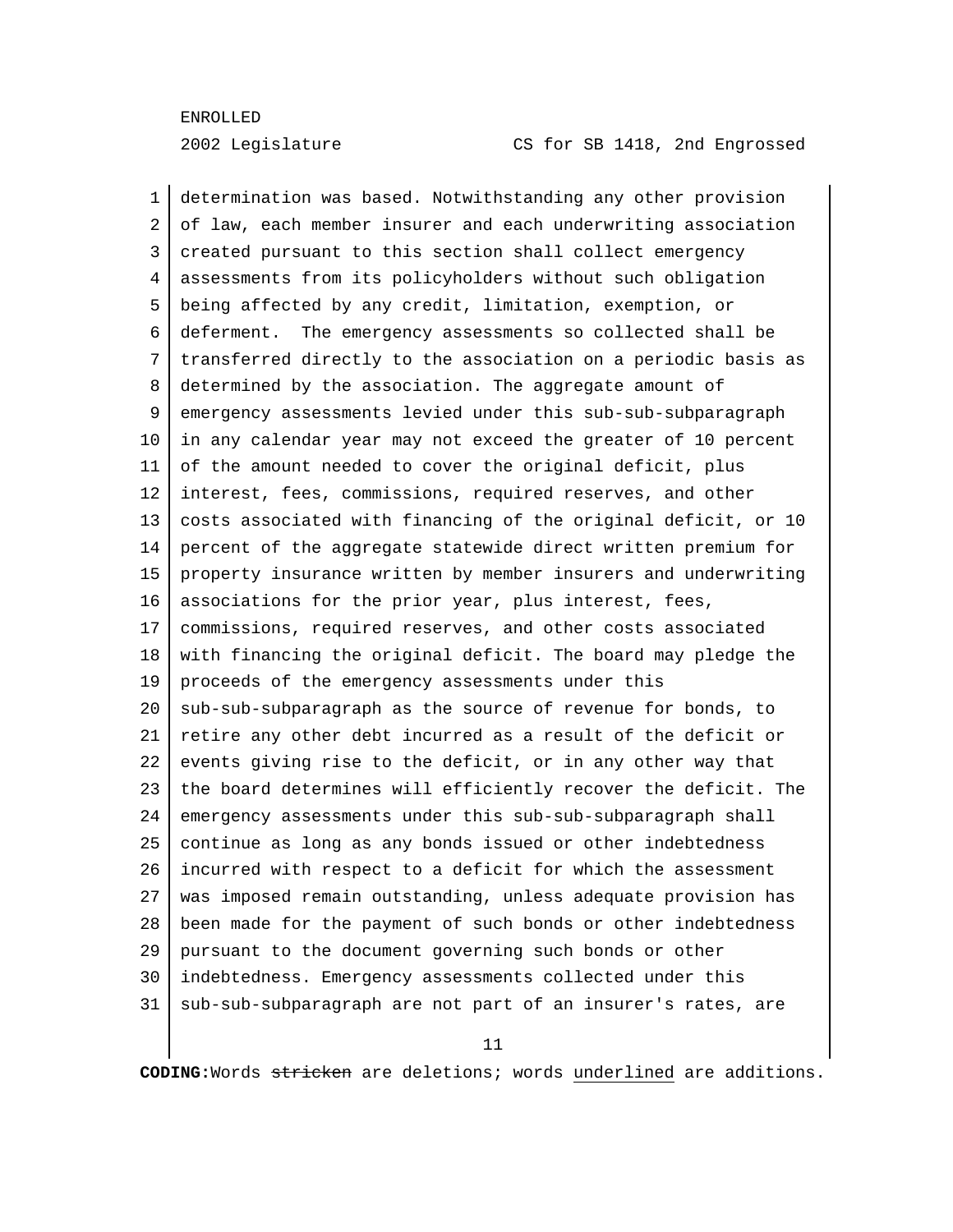1 not premium, and are not subject to premium tax, fees, or 2 commissions; however, failure to pay the emergency assessment 3 shall be treated as failure to pay premium. 4 (IV) Each member insurer's share of the total regular 5 assessments under sub-sub-subparagraph (I) or 6 sub-sub-subparagraph (II) shall be in the proportion that the 7 insurer's net direct premium for property insurance in this 8 state, for the year preceding the assessment bears to the 9 aggregate statewide net direct premium for property insurance 10 of all member insurers, as reduced by any credits for 11 voluntary writings for that year. 12 (V) If regular deficit assessments are made under 13 sub-sub-subparagraph (I) or sub-sub-subparagraph (II), or by 14 the Residential Property and Casualty Joint Underwriting 15 Association under sub-subparagraph (6)(b)3.a. or 16 sub-subparagraph (6)(b)3.b., the association shall levy upon 17 the association's policyholders, as part of its next rate 18 filing, or by a separate rate filing solely for this purpose, 19 a market equalization surcharge in a percentage equal to the 20 total amount of such regular assessments divided by the 21 aggregate statewide direct written premium for property 22 insurance for member insurers for the prior calendar year. 23 Market equalization surcharges under this sub-sub-subparagraph 24 are not considered premium and are not subject to commissions, 25 fees, or premium taxes; however, failure to pay a market 26 equalization surcharge shall be treated as failure to pay 27 premium. 28 e. The governing body of any unit of local government, 29 any residents of which are insured under the plan, may issue 30 bonds as defined in s. 125.013 or s. 166.101 to fund an 31 assistance program, in conjunction with the association, for 12 **CODING:**Words stricken are deletions; words underlined are additions.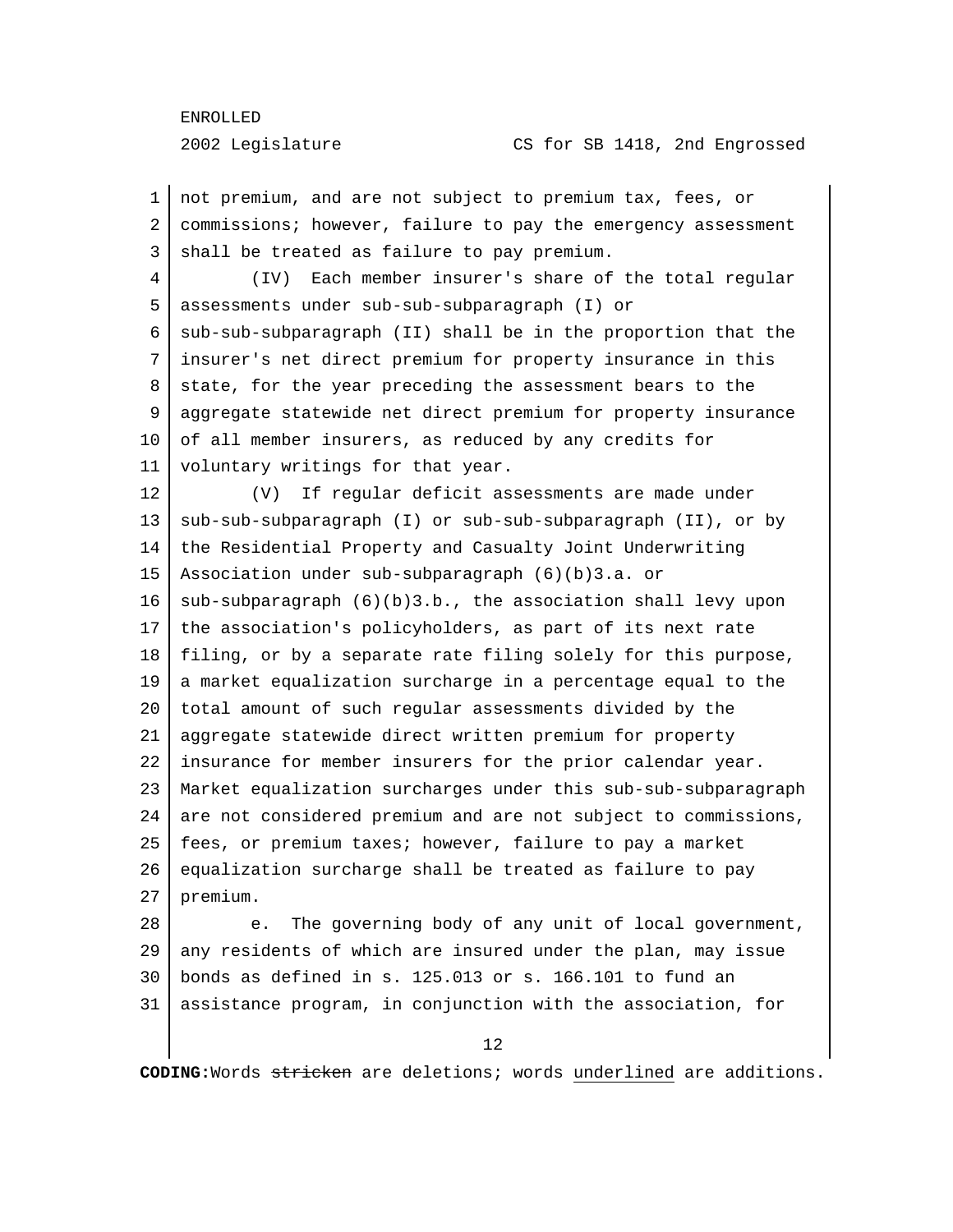1 the purpose of defraying deficits of the association. In order 2 to avoid needless and indiscriminate proliferation, 3 duplication, and fragmentation of such assistance programs, 4 any unit of local government, any residents of which are 5 insured by the association, may provide for the payment of 6 losses, regardless of whether or not the losses occurred 7 within or outside of the territorial jurisdiction of the local 8 government. Revenue bonds may not be issued until validated 9 pursuant to chapter 75, unless a state of emergency is 10 declared by executive order or proclamation of the Governor 11 pursuant to s. 252.36 making such findings as are necessary to 12 determine that it is in the best interests of, and necessary 13 for, the protection of the public health, safety, and general 14 welfare of residents of this state and the protection and 15 preservation of the economic stability of insurers operating 16 in this state, and declaring it an essential public purpose to 17 permit certain municipalities or counties to issue bonds as 18 will provide relief to claimants and policyholders of the 19 association and insurers responsible for apportionment of plan 20 losses. Any such unit of local government may enter into such 21 contracts with the association and with any other entity 22 created pursuant to this subsection as are necessary to carry 23 out this paragraph. Any bonds issued under this 24 sub-subparagraph shall be payable from and secured by moneys 25 received by the association from assessments under this 26 subparagraph, and assigned and pledged to or on behalf of the 27 unit of local government for the benefit of the holders of 28 such bonds. The funds, credit, property, and taxing power of 29 the state or of the unit of local government shall not be 30 pledged for the payment of such bonds. If any of the bonds 31 remain unsold 60 days after issuance, the department shall

13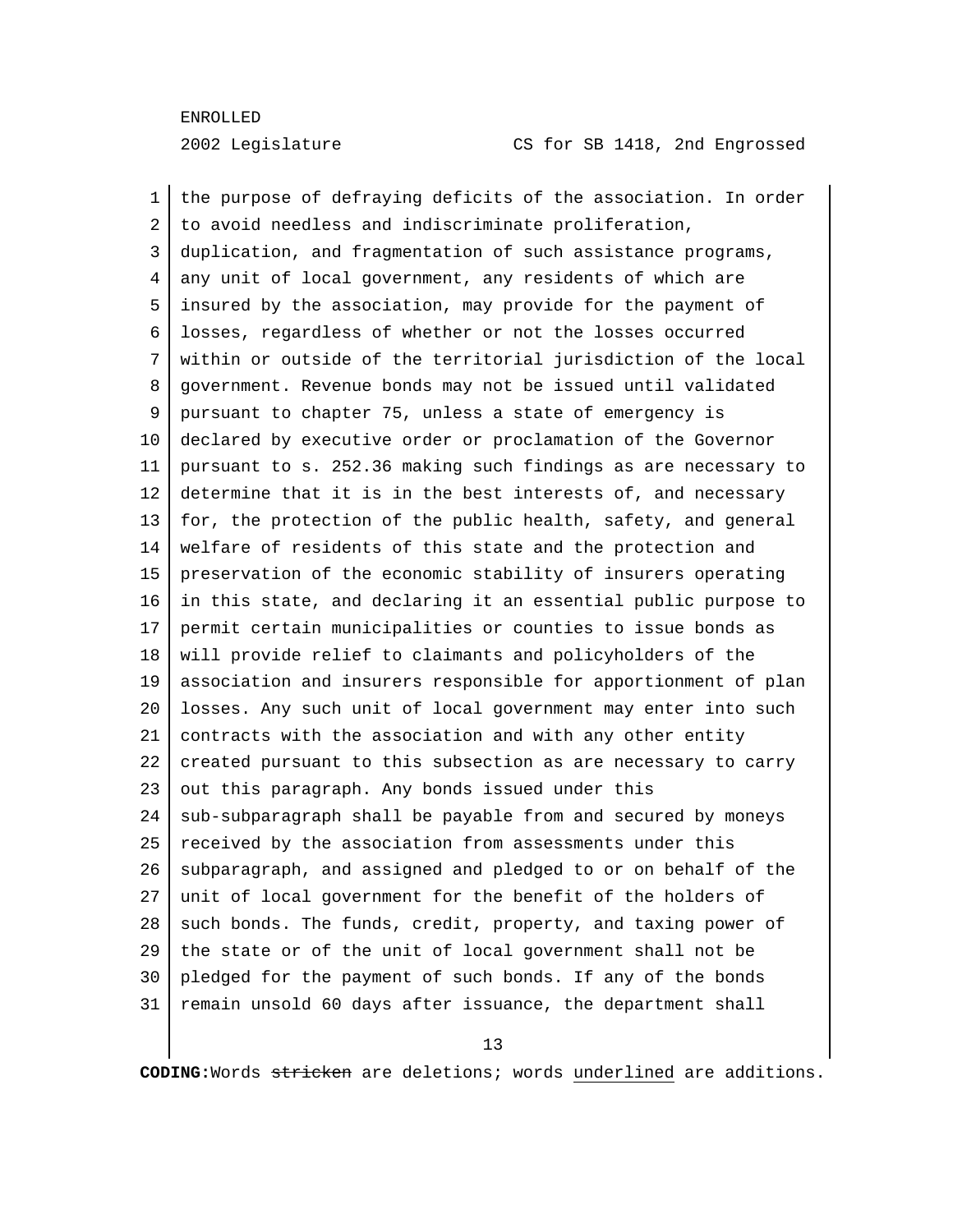### 2002 Legislature CS for SB 1418, 2nd Engrossed

 1 require all insurers subject to assessment to purchase the 2 bonds, which shall be treated as admitted assets; each insurer 3 shall be required to purchase that percentage of the unsold 4 portion of the bond issue that equals the insurer's relative 5 share of assessment liability under this subsection. An 6 insurer shall not be required to purchase the bonds to the 7 extent that the department determines that the purchase would 8 endanger or impair the solvency of the insurer. The authority 9 granted by this sub-subparagraph is additional to any bonding 10 authority granted by subparagraph 6.

11 3. The plan shall also provide that any member with a 12 surplus as to policyholders of \$20 million or less writing 25 13 percent or more of its total countrywide property insurance 14 premiums in this state may petition the department, within the 15 first 90 days of each calendar year, to qualify as a limited 16 apportionment company. The apportionment of such a member 17 company in any calendar year for which it is qualified shall 18 not exceed its gross participation, which shall not be 19 affected by the formula for voluntary writings. In no event 20 shall a limited apportionment company be required to 21 participate in any apportionment of losses pursuant to 22  $\vert$  sub-sub-subparagraph 2.d.(I) or sub-sub-subparagraph 2.d.(II) 23 in the aggregate which exceeds \$50 million after payment of 24 available plan funds in any calendar year. However, a limited 25 apportionment company shall collect from its policyholders any 26 emergency assessment imposed under sub-sub-subparagraph 27 2.d.(III). The plan shall provide that, if the department 28 determines that any regular assessment will result in an 29 impairment of the surplus of a limited apportionment company, 30 the department may direct that all or part of such assessment 31 be deferred. However, there shall be no limitation or

14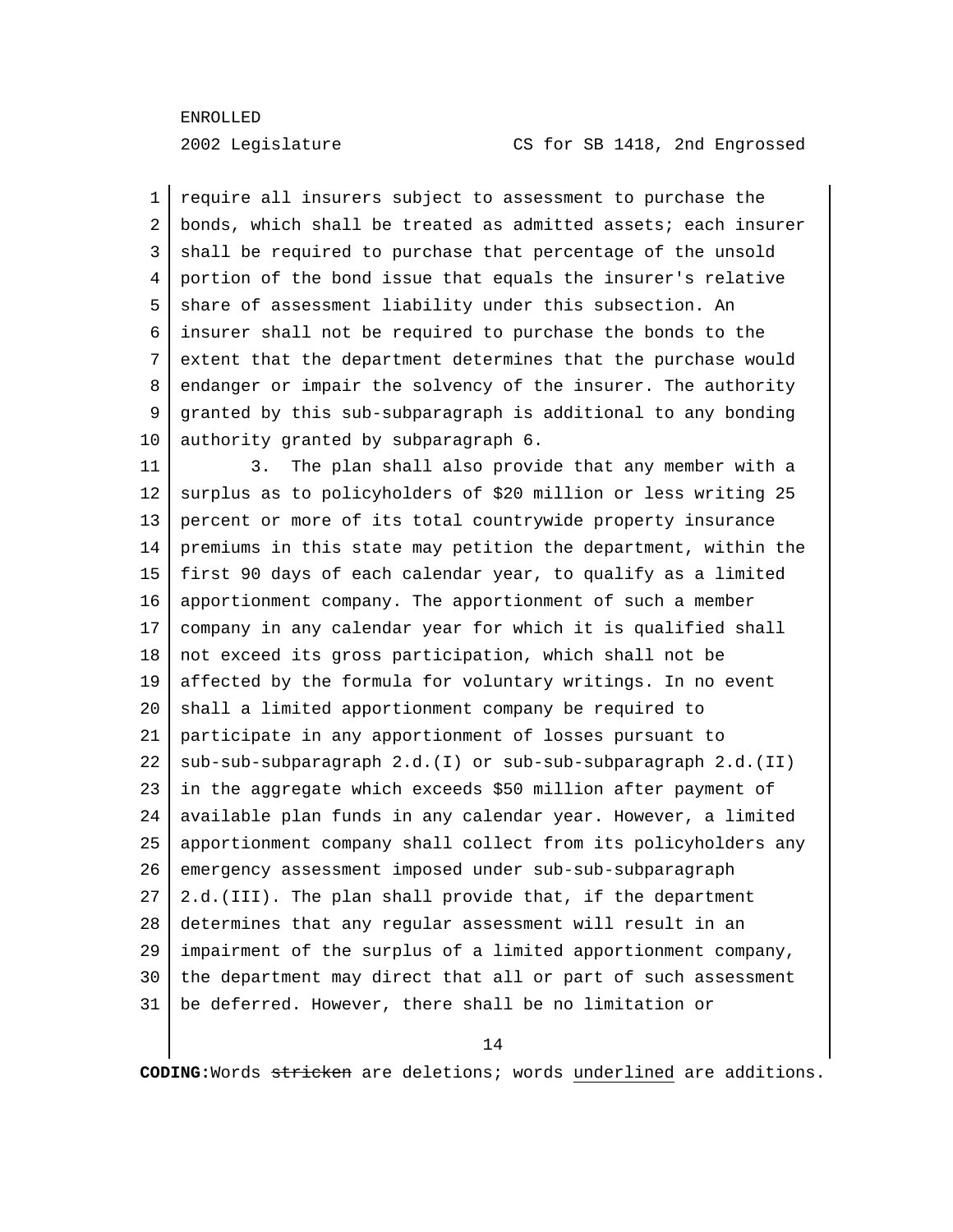### 2002 Legislature CS for SB 1418, 2nd Engrossed

 1 deferment of an emergency assessment to be collected from 2 policyholders under sub-sub-subparagraph 2.d.(III). 3 4. The plan shall provide for the deferment, in whole 4 or in part, of a regular assessment of a member insurer under 5 sub-sub-subparagraph 2.d.(I) or sub-sub-subparagraph 2.d.(II), 6 but not for an emergency assessment collected from 7 policyholders under sub-sub-subparagraph 2.d.(III), if, in the 8 opinion of the commissioner, payment of such regular 9 assessment would endanger or impair the solvency of the member 10 insurer. In the event a regular assessment against a member 11 insurer is deferred in whole or in part, the amount by which 12 such assessment is deferred may be assessed against the other 13 member insurers in a manner consistent with the basis for 14 assessments set forth in sub-sub-subparagraph 2.d.(I) or 15 sub-sub-subparagraph 2.d.(II). 16 5.a. The plan of operation may include deductibles and

17 rules for classification of risks and rate modifications 18 consistent with the objective of providing and maintaining 19 funds sufficient to pay catastrophe losses.

20 b. The association may require arbitration of a rate 21 filing under s. 627.062(6). It is the intent of the 22 Legislature that the rates for coverage provided by the 23 association be actuarially sound and not competitive with 24 approved rates charged in the admitted voluntary market such 25 that the association functions as a residual market mechanism 26 to provide insurance only when the insurance cannot be 27 procured in the voluntary market. The plan of operation shall 28 provide a mechanism to assure that, beginning no later than 29 January 1, 1999, the rates charged by the association for each 30 line of business are reflective of approved rates in the 31 voluntary market for hurricane coverage for each line of

15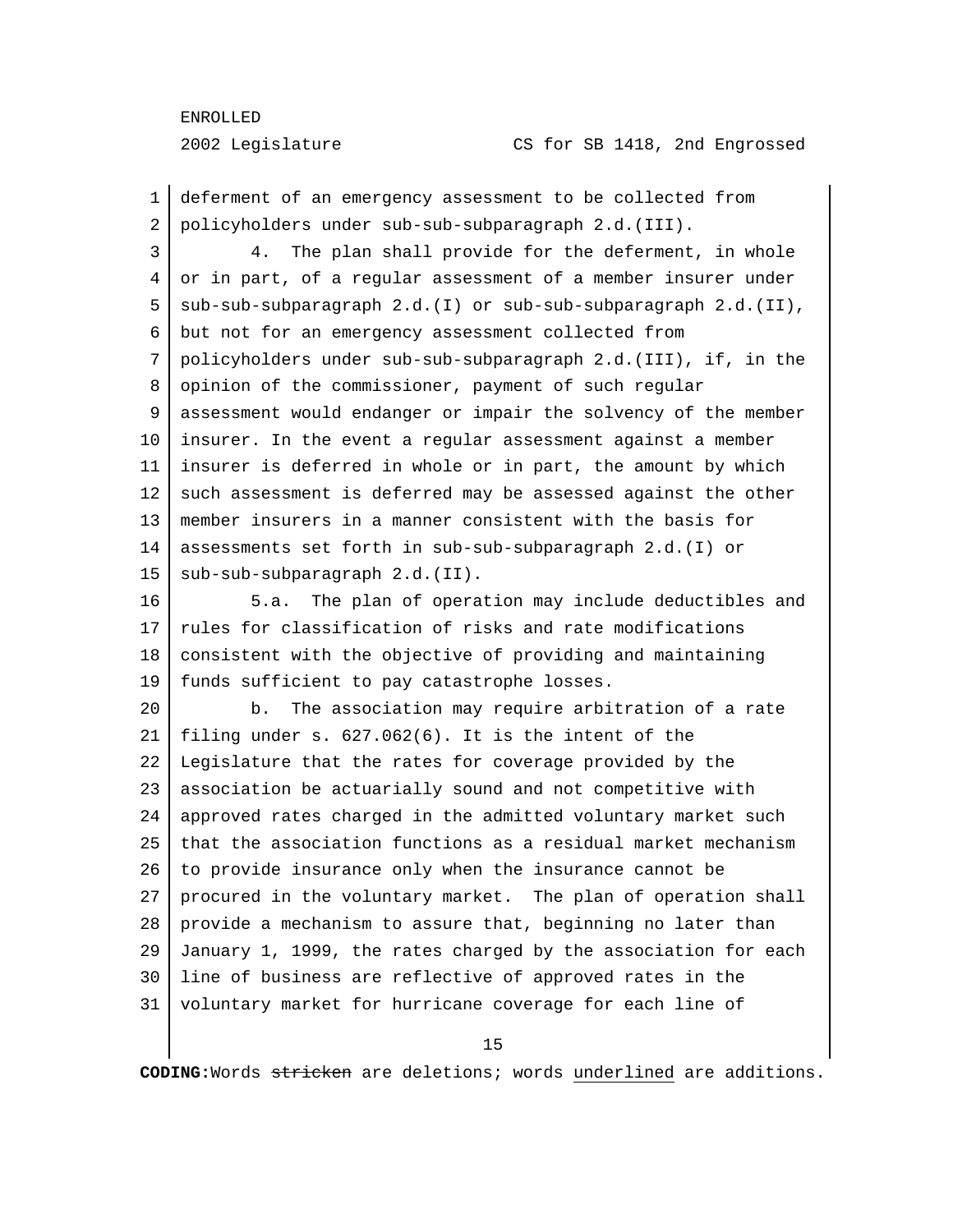### 2002 Legislature CS for SB 1418, 2nd Engrossed

 1 business in the various areas eligible for association 2 coverage.

 3 c. The association shall provide for windstorm 4 coverage on residential properties in limits up to \$10 million 5 for commercial lines residential risks and up to \$1 million 6 for personal lines residential risks. If coverage with the 7 association is sought for a residential risk valued in excess 8 of these limits, coverage shall be available to the risk up to 9 the replacement cost or actual cash value of the property, at 10 the option of the insured, if coverage for the risk cannot be 11 located in the authorized market. The association must accept 12 a commercial lines residential risk with limits above \$10 13 million or a personal lines residential risk with limits above 14 \$1 million if coverage is not available in the authorized 15 market. The association may write coverage above the limits 16 specified in this subparagraph with or without facultative or 17 other reinsurance coverage, as the association determines 18 appropriate.

19 d. The plan of operation must provide objective 20 criteria and procedures, approved by the department, to be 21 uniformly applied for all applicants in determining whether an 22 individual risk is so hazardous as to be uninsurable. In 23 making this determination and in establishing the criteria and 24 procedures, the following shall be considered:

25 (I) Whether the likelihood of a loss for the 26 individual risk is substantially higher than for other risks 27 of the same class; and

28 (II) Whether the uncertainty associated with the 29 individual risk is such that an appropriate premium cannot be 30 determined.

31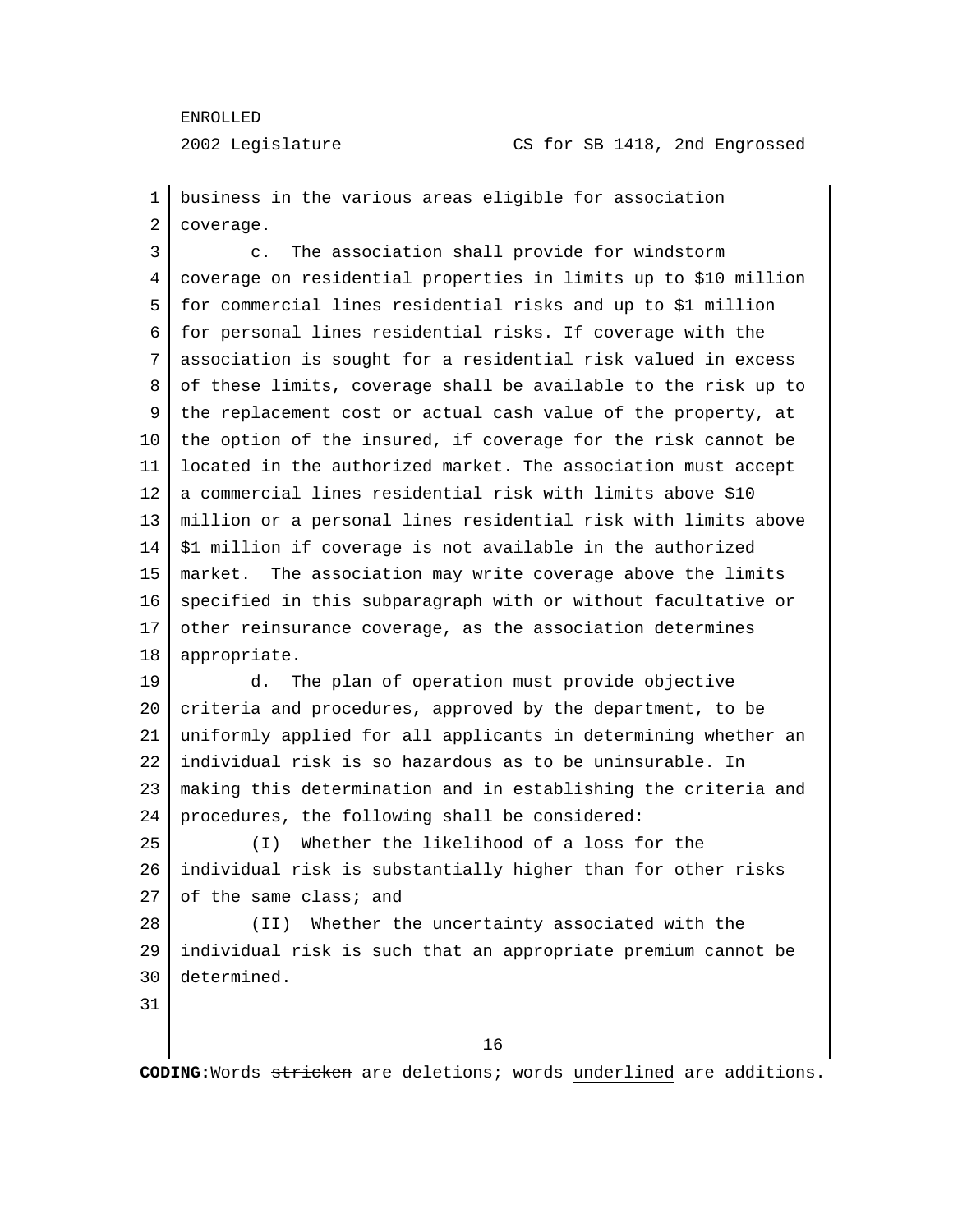### 2002 Legislature CS for SB 1418, 2nd Engrossed

 1 The acceptance or rejection of a risk by the association 2 pursuant to such criteria and procedures must be construed as 3 the private placement of insurance, and the provisions of 4 chapter 120 do not apply.

 5 e. The policies issued by the association must provide 6 that if the association obtains an offer from an authorized 7 insurer to cover the risk at its approved rates under either a 8 | standard policy including wind coverage or, if consistent with 9 the insurer's underwriting rules as filed with the department, 10 a basic policy including wind coverage, the risk is no longer 11 eligible for coverage through the association. Upon 12 termination of eligibility, the association shall provide 13 written notice to the policyholder and agent of record stating 14 that the association policy must be canceled as of 60 days 15 after the date of the notice because of the offer of coverage 16 from an authorized insurer. Other provisions of the insurance 17 code relating to cancellation and notice of cancellation do 18 not apply to actions under this sub-subparagraph.

19 f. Association policies and applications must include 20 a notice that the association policy could, under this 21 section, be replaced with a policy issued by an authorized 22 insurer that does not provide coverage identical to the 23 coverage provided by the association. The notice shall also 24 specify that acceptance of association coverage creates a 25 conclusive presumption that the applicant or policyholder is 26 aware of this potential.

27 6.a. The plan of operation may authorize the formation 28 of a private nonprofit corporation, a private nonprofit 29 unincorporated association, a partnership, a trust, a limited 30 liability company, or a nonprofit mutual company which may be 31 empowered, among other things, to borrow money by issuing

17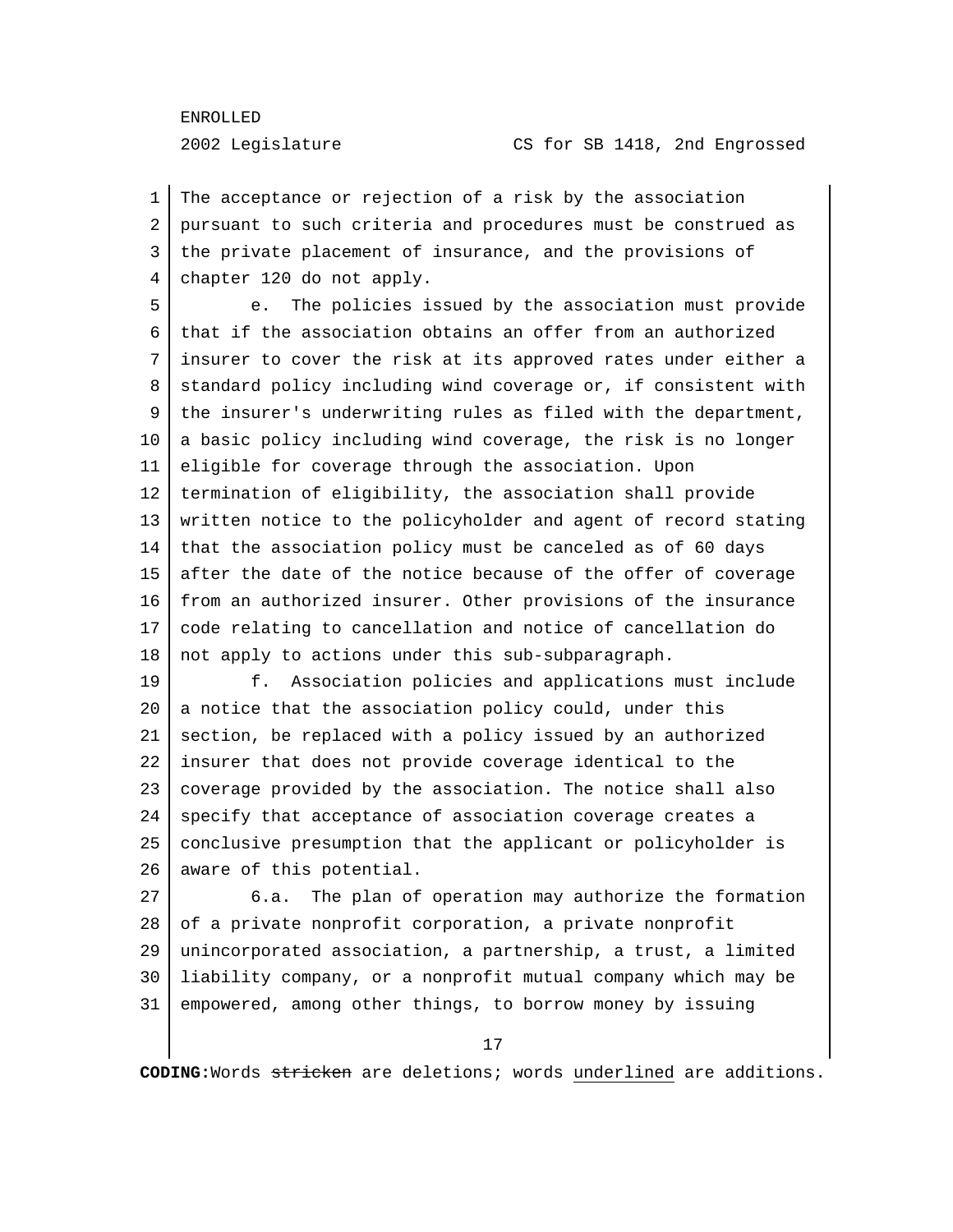### 2002 Legislature CS for SB 1418, 2nd Engrossed

 1 bonds or by incurring other indebtedness and to accumulate 2 reserves or funds to be used for the payment of insured 3 catastrophe losses. The plan may authorize all actions 4 necessary to facilitate the issuance of bonds, including the 5 pledging of assessments or other revenues.

 6 b. Any entity created under this subsection, or any 7 entity formed for the purposes of this subsection, may sue and 8 be sued, may borrow money; issue bonds, notes, or debt 9 instruments; pledge or sell assessments, market equalization 10 surcharges and other surcharges, rights, premiums, contractual 11 rights, projected recoveries from the Florida Hurricane 12 Catastrophe Fund, other reinsurance recoverables, and other 13 assets as security for such bonds, notes, or debt instruments; 14 enter into any contracts or agreements necessary or proper to 15 accomplish such borrowings; and take other actions necessary 16 to carry out the purposes of this subsection. The association 17 may issue bonds or incur other indebtedness, or have bonds 18 issued on its behalf by a unit of local government pursuant to 19 subparagraph  $(g)2.$ , in the absence of a hurricane or other 20 weather-related event, upon a determination by the association 21 subject to approval by the department that such action would 22 enable it to efficiently meet the financial obligations of the 23 association and that such financings are reasonably necessary 24 to effectuate the requirements of this subsection. Any such 25 entity may accumulate reserves and retain surpluses as of the 26 end of any association year to provide for the payment of 27 losses incurred by the association during that year or any 28 future year. The association shall incorporate and continue 29 the plan of operation and articles of agreement in effect on 30 the effective date of chapter 76-96, Laws of Florida, to the 31 extent that it is not inconsistent with chapter 76-96, and as

18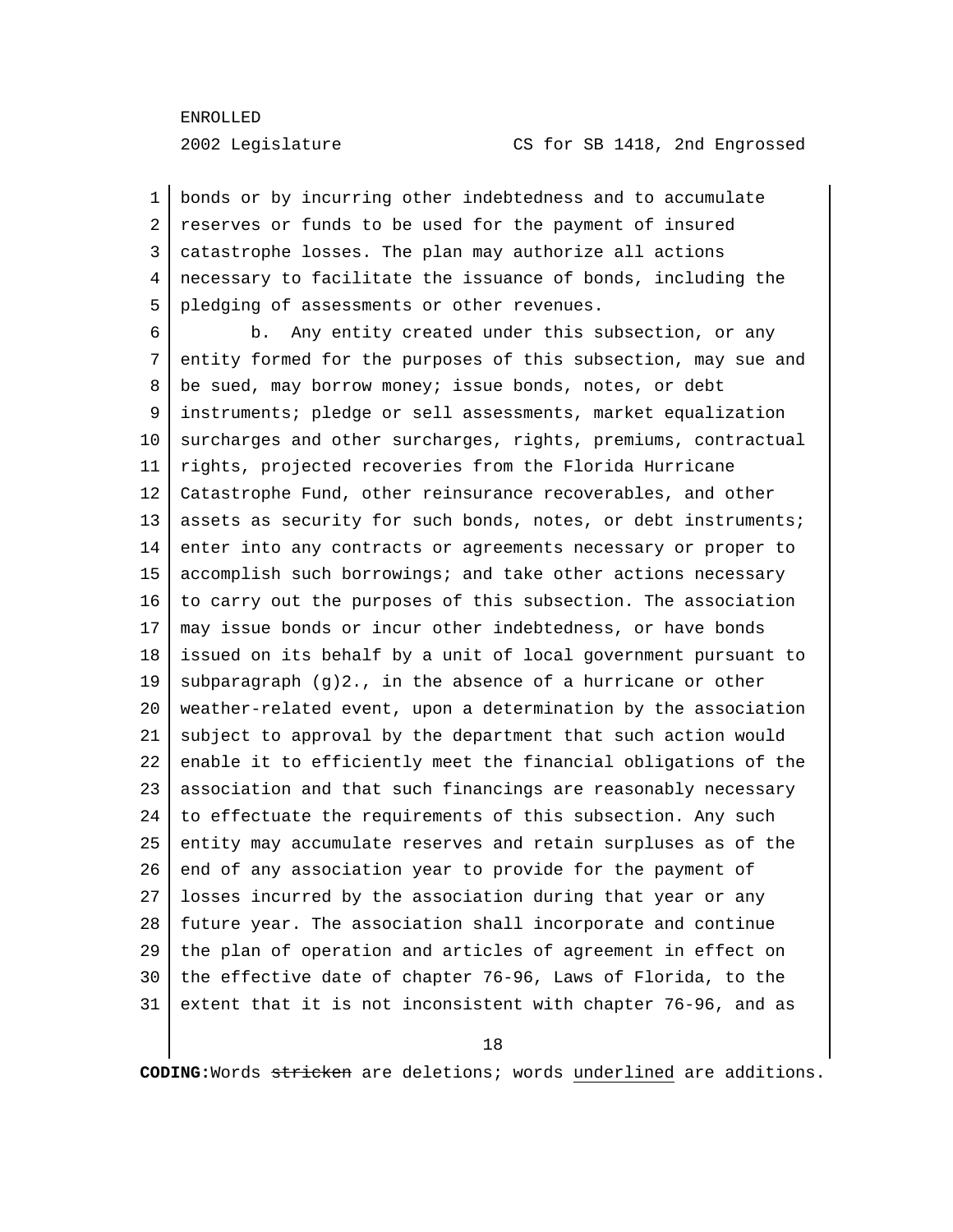### 2002 Legislature CS for SB 1418, 2nd Engrossed

 1 subsequently modified consistent with chapter 76-96. The board 2 of directors and officers currently serving shall continue to 3 serve until their successors are duly qualified as provided 4 under the plan. The assets and obligations of the plan in 5 effect immediately prior to the effective date of chapter 6 76-96 shall be construed to be the assets and obligations of 7 the successor plan created herein.

8 c. In recognition of s. 10, Art. I of the State 9 Constitution, prohibiting the impairment of obligations of 10 contracts, it is the intent of the Legislature that no action 11 be taken whose purpose is to impair any bond indenture or 12 financing agreement or any revenue source committed by 13 contract to such bond or other indebtedness issued or incurred 14 by the association or any other entity created under this 15 subsection.

16 7. On such coverage, an agent's remuneration shall be 17 that amount of money payable to the agent by the terms of his 18 or her contract with the company with which the business is 19 placed. However, no commission will be paid on that portion of 20 the premium which is in excess of the standard premium of that 21 company.

22 8. Subject to approval by the department, the 23 association may establish different eligibility requirements 24 and operational procedures for any line or type of coverage 25 for any specified eligible area or portion of an eligible area 26 if the board determines that such changes to the eligibility 27 requirements and operational procedures are justified due to 28 the voluntary market being sufficiently stable and competitive 29 in such area or for such line or type of coverage and that 30 consumers who, in good faith, are unable to obtain insurance 31 through the voluntary market through ordinary methods would

19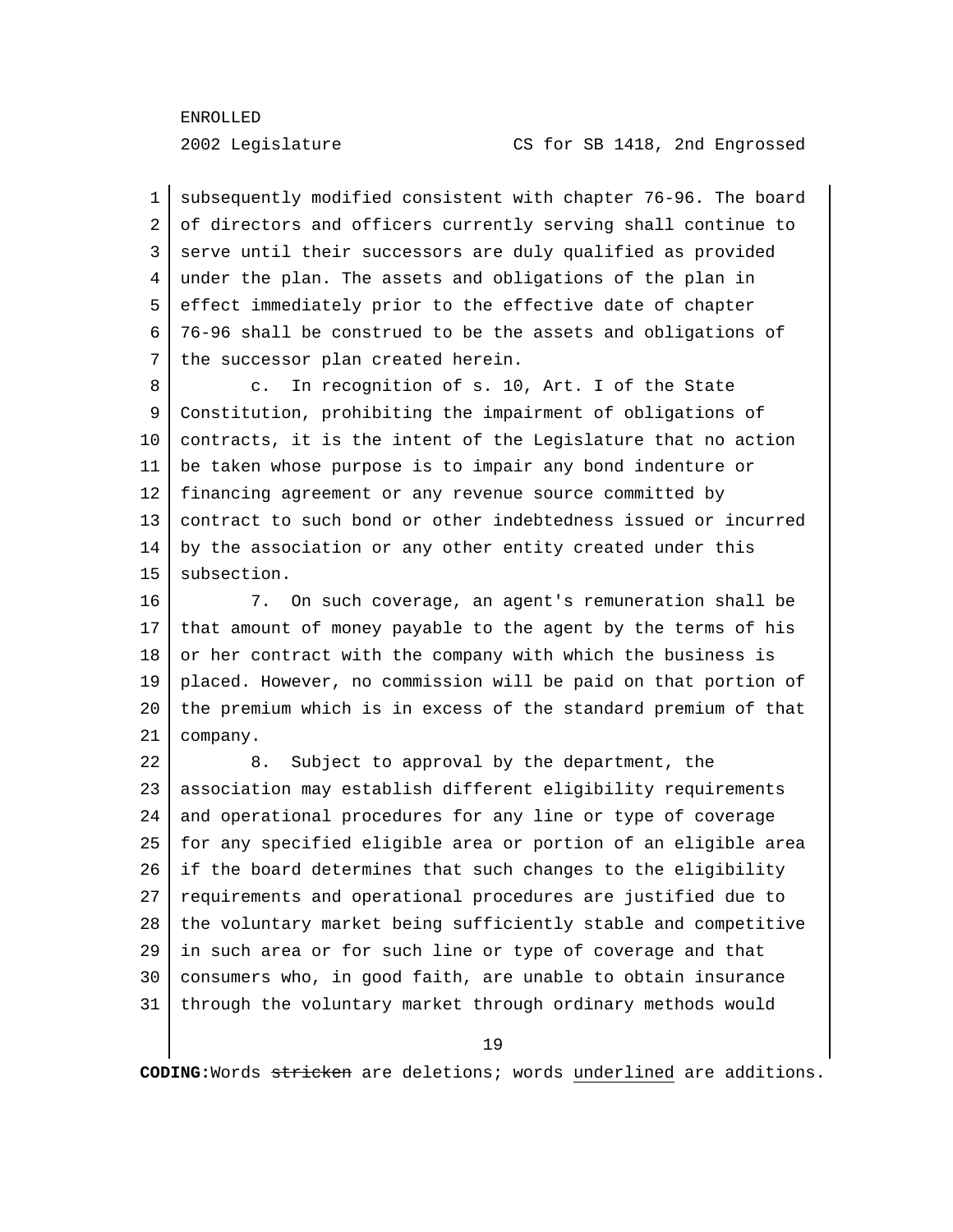### 2002 Legislature CS for SB 1418, 2nd Engrossed

 1 continue to have access to coverage from the association. When 2 coverage is sought in connection with a real property 3 transfer, such requirements and procedures shall not provide 4 for an effective date of coverage later than the date of the 5 closing of the transfer as established by the transferor, the 6 transferee, and, if applicable, the lender. 7 9. Notwithstanding any other provision of law: 8 a. The pledge or sale of, the lien upon, and the 9 security interest in any rights, revenues, or other assets of 10 the association created or purported to be created pursuant to 11 any financing documents to secure any bonds or other 12 indebtedness of the association shall be and remain valid and 13 enforceable, notwithstanding the commencement of and during 14 the continuation of, and after, any rehabilitation, 15 insolvency, liquidation, bankruptcy, receivership, 16 conservatorship, reorganization, or similar proceeding against 17 the association under the laws of this state or any other 18 applicable laws. 19 b. No such proceeding shall relieve the association of 20 its obligation, or otherwise affect its ability to perform its 21 obligation, to continue to collect, or levy and collect, 22 assessments, market equalization or other surcharges, 23 projected recoveries from the Florida Hurricane Catastrophe 24 Fund, reinsurance recoverables, or any other rights, revenues, 25 or other assets of the association pledged. 26 c. Each such pledge or sale of, lien upon, and 27 security interest in, including the priority of such pledge, 28 lien, or security interest, any such assessments, emergency 29 assessments, market equalization or renewal surcharges, 30 projected recoveries from the Florida Hurricane Catastrophe 31 Fund, reinsurance recoverables, or other rights, revenues, or 20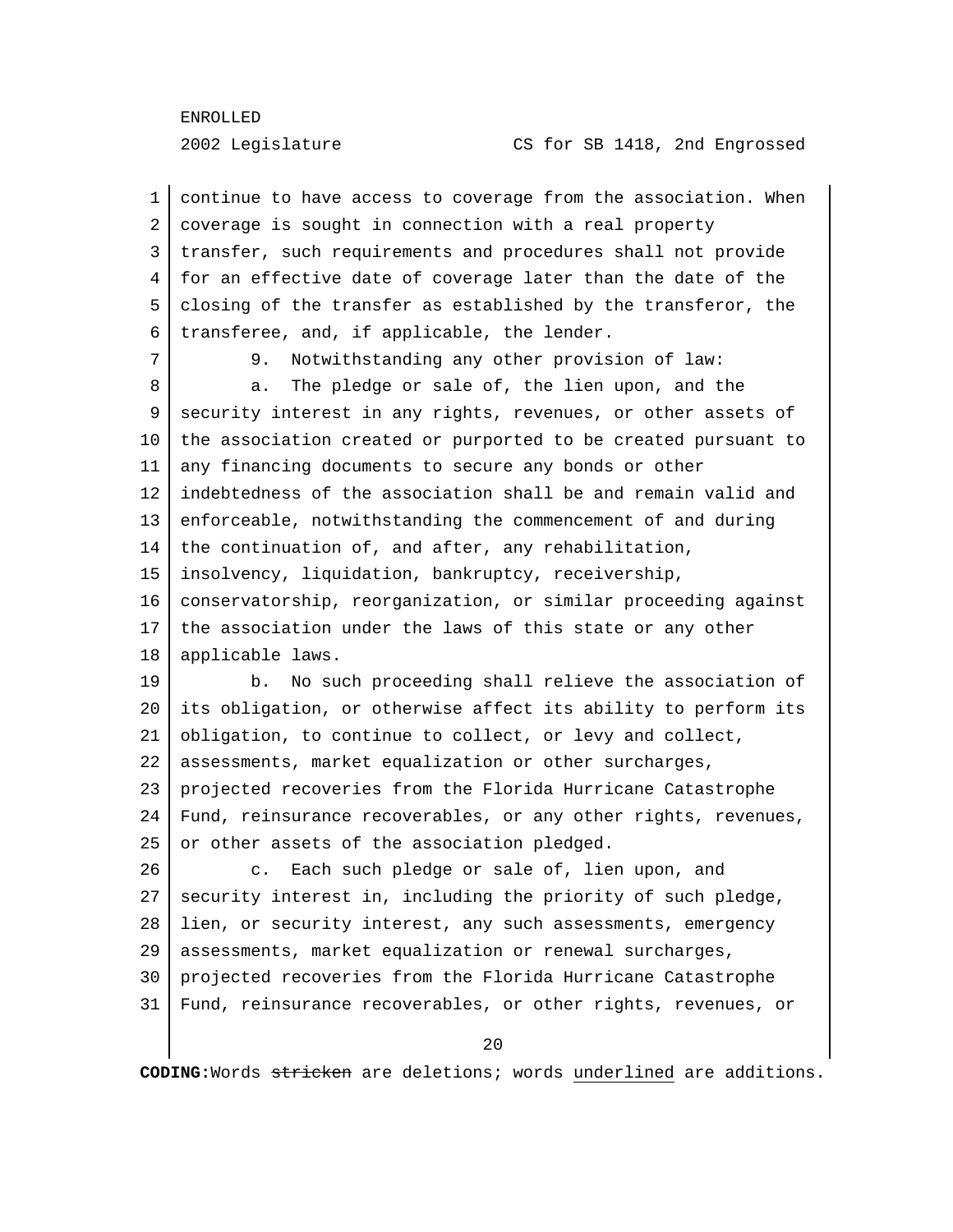### 2002 Legislature CS for SB 1418, 2nd Engrossed

1 other assets which are collected, or levied and collected, 2 after the commencement of and during the pendency of or after 3 any such proceeding shall continue unaffected by such 4 proceeding.

 5 d. As used in this subsection, the term "financing 6 documents" means any agreement, instrument, or other document 7 now existing or hereafter created evidencing any bonds or 8 other indebtedness of the association or pursuant to which any 9 such bonds or other indebtedness has been or may be issued and 10 pursuant to which any rights, revenues, or other assets of the 11 association are pledged or sold to secure the repayment of 12 such bonds or indebtedness, together with the payment of 13 interest on such bonds or such indebtedness, or the payment of 14 any other obligation of the association related to such bonds 15 or indebtedness.

16 e. Any such pledge or sale of assessments, revenues, 17 contract rights or other rights or assets of the association 18 shall constitute a lien and security interest, or sale, as the 19 case may be, that is immediately effective and attaches to 20 such assessments, revenues, contract, or other rights or 21 assets, whether or not imposed or collected at the time the 22 pledge or sale is made. Any such pledge or sale is effective, 23 valid, binding, and enforceable against the association or 24 other entity making such pledge or sale, and valid and binding 25 against and superior to any competing claims or obligations 26 owed to any other person or entity, including policyholders in 27 this state, asserting rights in any such assessments, 28 revenues, contract, or other rights or assets to the extent 29 set forth in and in accordance with the terms of the pledge or 30 sale contained in the applicable financing documents, whether 31 or not any such person or entity has notice of such pledge or

21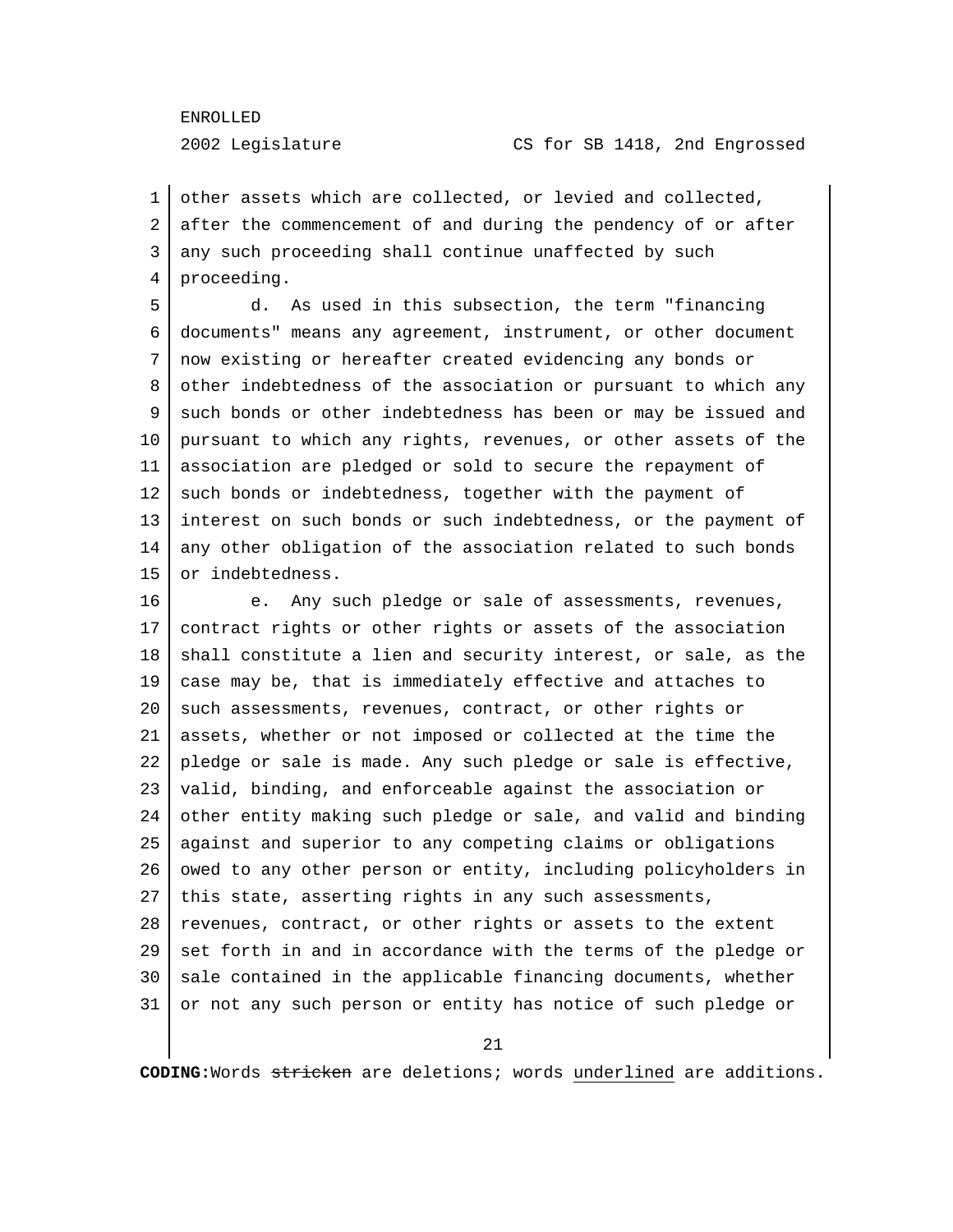### 2002 Legislature CS for SB 1418, 2nd Engrossed

1 sale and without the need for any physical delivery, 2 recordation, filing, or other action. 3 f. There shall be no liability on the part of, and no 4 cause of action of any nature shall arise against, any member 5 insurer or its agents or employees, agents or employees of the 6 association, members of the board of directors of the 7 association, or the department or its representatives, for any 8 action taken by them in the performance of their duties or 9 responsibilities under this subsection. Such immunity does not 10 apply to actions for breach of any contract or agreement 11 pertaining to insurance, or any willful tort. 12 (6) CITIZENS RESIDENTIAL PROPERTY INSURANCE 13 CORPORATION AND CASUALTY JOINT UNDERWRITING ASSOCIATION.-- 14 (a)1. The Legislature finds that actual and threatened 15 catastrophic losses to property in this state from hurricanes 16 have caused insurers to be unwilling or unable to provide 17 property insurance coverage to the extent sought and needed. 18 It is in the public interest and a public purpose to assist in 19 assuring that property in the state is insured so as to 20 facilitate the remediation, reconstruction, and replacement of 21 damaged or destroyed property in order to reduce or avoid the 22 negative effects otherwise resulting to the public health, 23 safety, and welfare; to the economy of the state; and to the 24 revenues of the state and local governments needed to provide 25 for the public welfare. It is necessary, therefore, to provide 26 property insurance to applicants who are in good faith 27 entitled to procure insurance through the voluntary market but 28 are unable to do so. The Legislature intends by this 29 subsection that property insurance be provided and that it 30 continues, as long as necessary, through an entity organized 31 to achieve efficiencies and economies, all toward the 22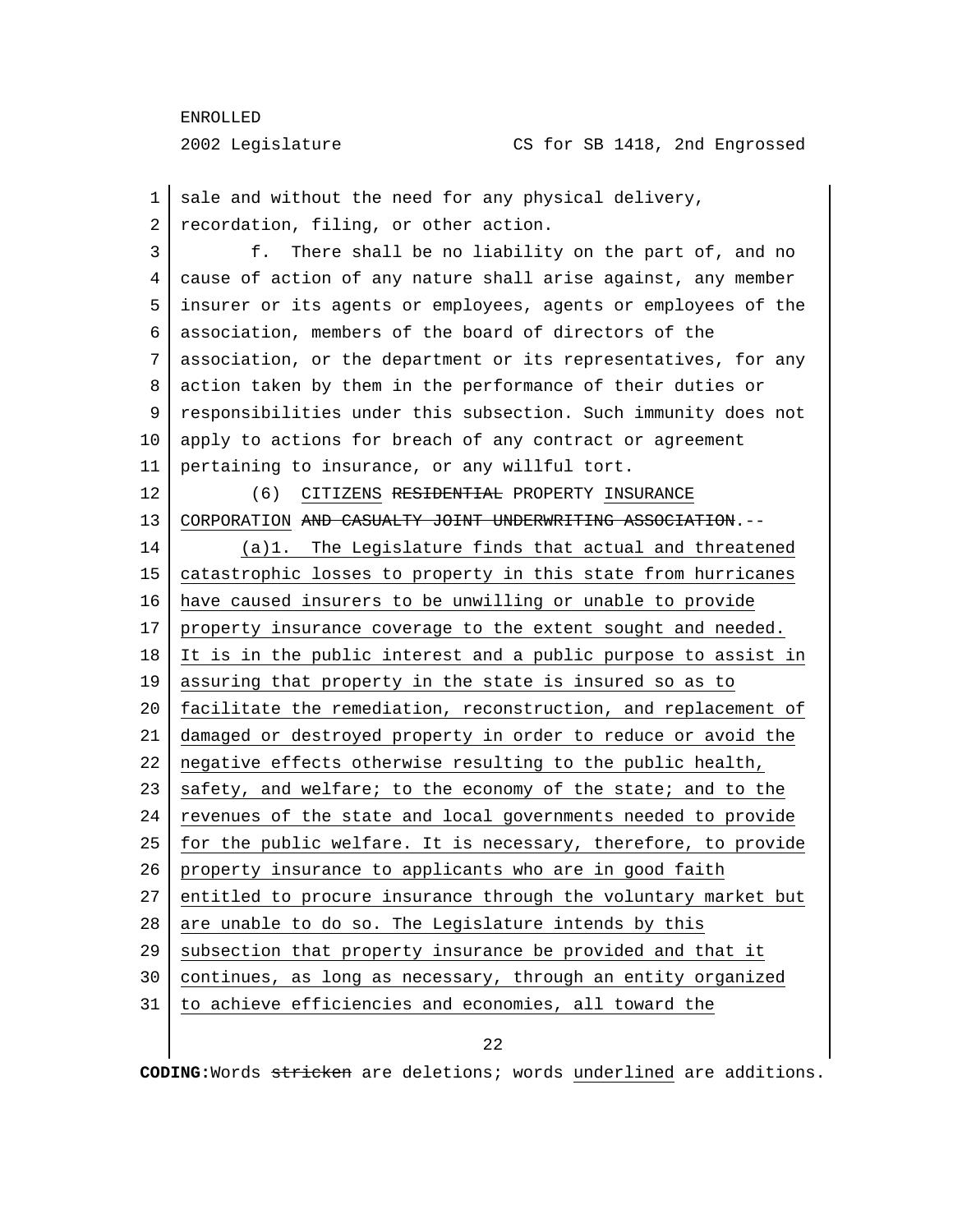### 2002 Legislature CS for SB 1418, 2nd Engrossed

 1 achievement of the foregoing public purposes. Because it is 2 essential for the corporation to have the maximum financial 3 resources to pay claims following a catastrophic hurricane, it 4 is the intent of the Legislature that the income of the 5 corporation be exempt from federal income taxation and that 6 interest on the debt obligations issued by the corporation be 7 exempt from federal income taxation. 8 2. The Residential Property and Casualty Joint 9 Underwriting Association originally created by this statute 10 shall be known, as of July 1, 2002, as the Citizens Property 11 Insurance Corporation. The corporation shall provide insurance 12 for residential and commercial 13  $(a)$  There is created a joint underwriting association 14 for equitable apportionment or sharing among insurers of 15 property and casualty insurance covering residential property, 16 for applicants who are in good faith entitled, but are unable, 17 to procure insurance through the voluntary market. The 18 corporation association shall operate pursuant to a plan of 19 operation approved by order of the department. The plan is 20 subject to continuous review by the department. The department 21 may, by order, withdraw approval of all or part of a plan if 22 the department determines that conditions have changed since 23 approval was granted and that the purposes of the plan require 24 changes in the plan. For the purposes of this subsection, 25 residential coverage includes both personal lines residential 26 coverage, which consists of the type of coverage provided by 27 homeowner's, mobile home owner's, dwelling, tenant's, 28 condominium unit owner's, and similar policies, and commercial 29 lines residential coverage, which consists of the type of 30 coverage provided by condominium association, apartment 31 building, and similar policies.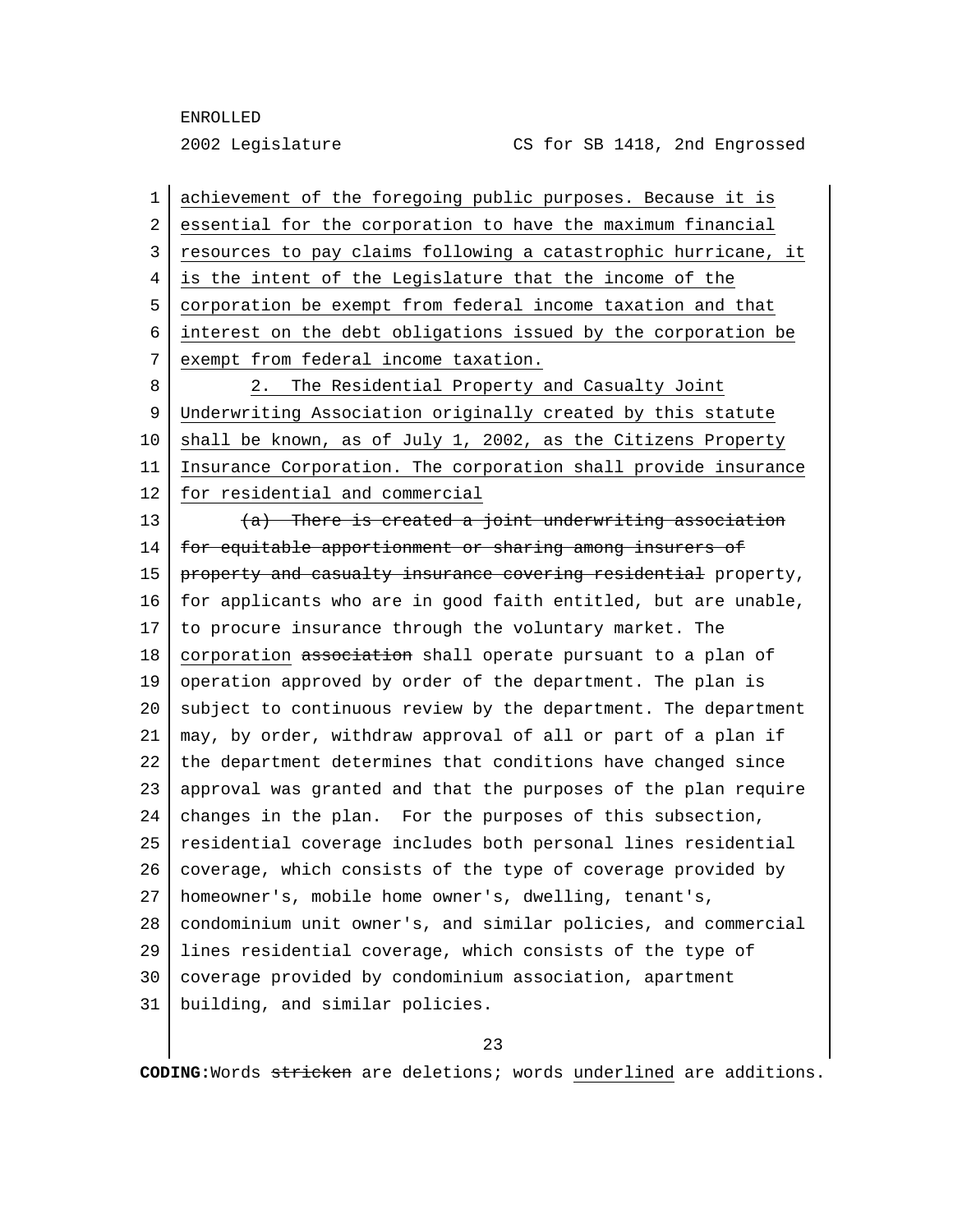### 2002 Legislature CS for SB 1418, 2nd Engrossed

 1 (b)1. All insurers authorized to write one or more 2 subject lines of business in this state are subject to 3 assessment by the corporation and, for the purposes of this 4 subsection, are referred to collectively as "assessable 5 insurers." Insurers writing one or more subject lines of 6 business in this state pursuant to part VIII of chapter 626 7 are not assessable insurers, but insureds who procure one or 8 more subject lines of business in this state pursuant to part 9 VIII of chapter 626 are subject to assessment by the 10 corporation and are referred to collectively as "assessable 11 insureds." An authorized insurer's assessment liability, other 12 than underwriting associations or other entities created under 13 this section, must participate in and be members of the 14 Residential Property and Casualty Joint Underwriting 15 | Association. A member's participation shall begin on the first 16 day of the calendar year following the year in which the 17 insurer member was issued a certificate of authority to 18 transact insurance for subject lines of business in this state 19 and shall terminate 1 year after the end of the first calendar 20 year during which the insurer member no longer holds a 21 certificate of authority to transact insurance for subject 22 lines of business in this state. 23 2.a. All revenues, assets, liabilities, losses, and 24 expenses of the corporation association shall be divided into 25 three two separate accounts as follows: 26 (I) A personal lines account for personal residential 27 policies issued by the corporation or issued by the 28 Residential Property and Casualty Joint Underwriting 29 Association and renewed by the corporation that provide 30 comprehensive, multi-peril coverage on risks that are not 31 located in areas eligible for coverage in the Florida 24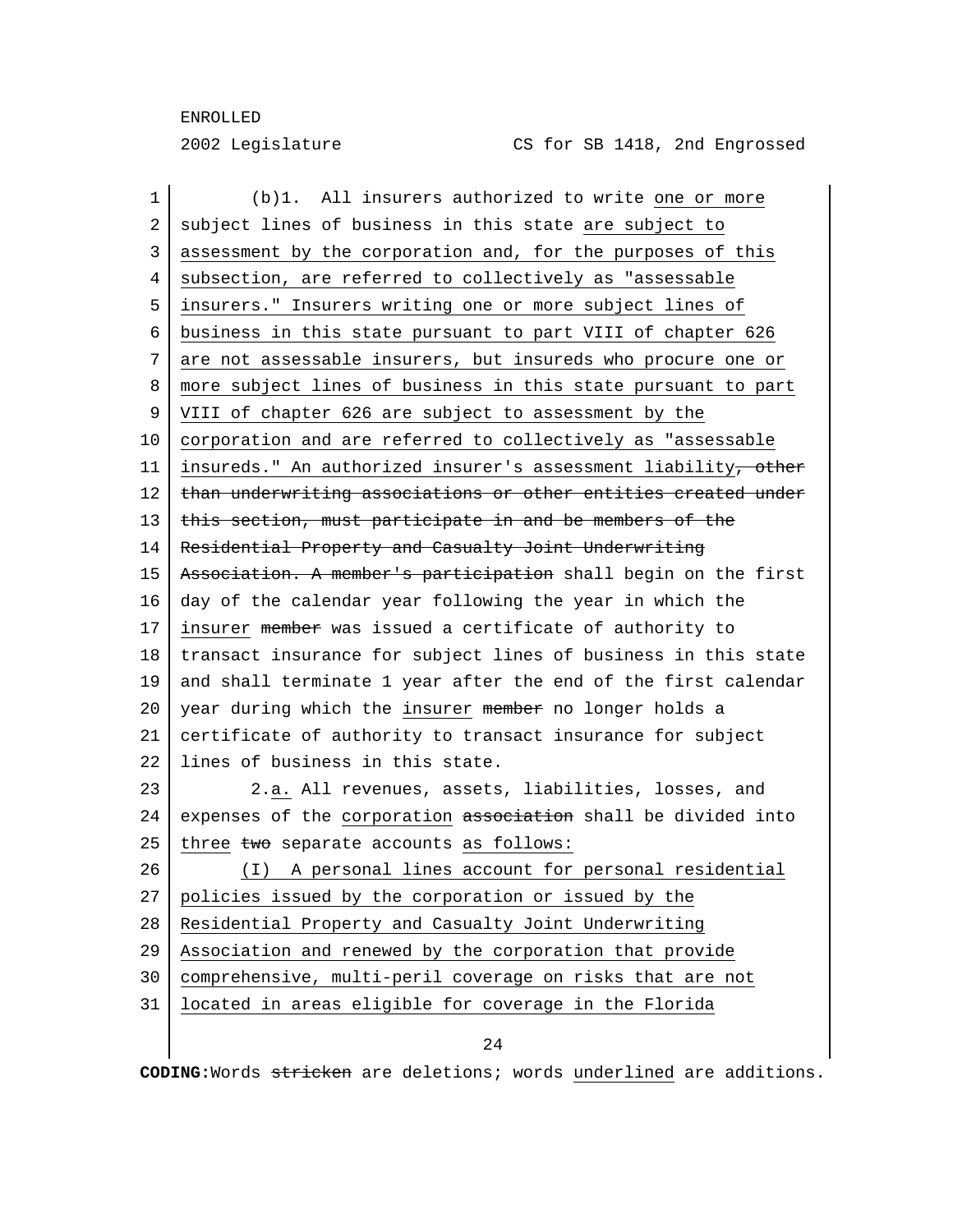1 Windstorm Underwriting Association as those areas were defined 2 on January 1, 2002 and for such policies that do not provide 3 coverage for the peril of wind on risks that are located in 4 such areas; 5 (II) A commercial lines account for commercial 6 residential policies issued by the corporation or issued by 7 the Residential Property and Casualty Joint Underwriting 8 Association and renewed by the corporation that provide 9 coverage for basic property perils on risks that are not 10 located in areas eligible for coverage in the Florida 11 Windstorm Underwriting Association as those areas were defined 12 on January 1, 2002 and for such policies that do not provide 13 coverage for the peril of wind on risks that are located in 14 such areas; and 15 (III) A high-risk account for personal residential 16 policies and commercial residential and commercial 17 non-residential property policies issued by the corporation or 18 transferred to the corporation that provide coverage for the 19 peril of wind on risks that are located in areas eligible for 20 coverage in the Florida Windstorm Underwriting Association as 21 those areas were defined on January 1, 2002. The high-risk 22 account must also include quota share primary insurance under 23 subparagraph  $(c)$ 2. The area eligible for coverage under the 24 high-risk account also includes the area within Port 25 Canaveral, which is bordered on the south by the City of Cape 26 Canaveral, bordered on the west by the Banana River, and 27 bordered on the north by Federal Government property. The 28 department may remove territory from the area eligible for 29 wind-only and quota share coverage if, after a public hearing, 30 the department finds that authorized insurers in the voluntary 31 market are willing and able to write sufficient amounts of <u>25</u>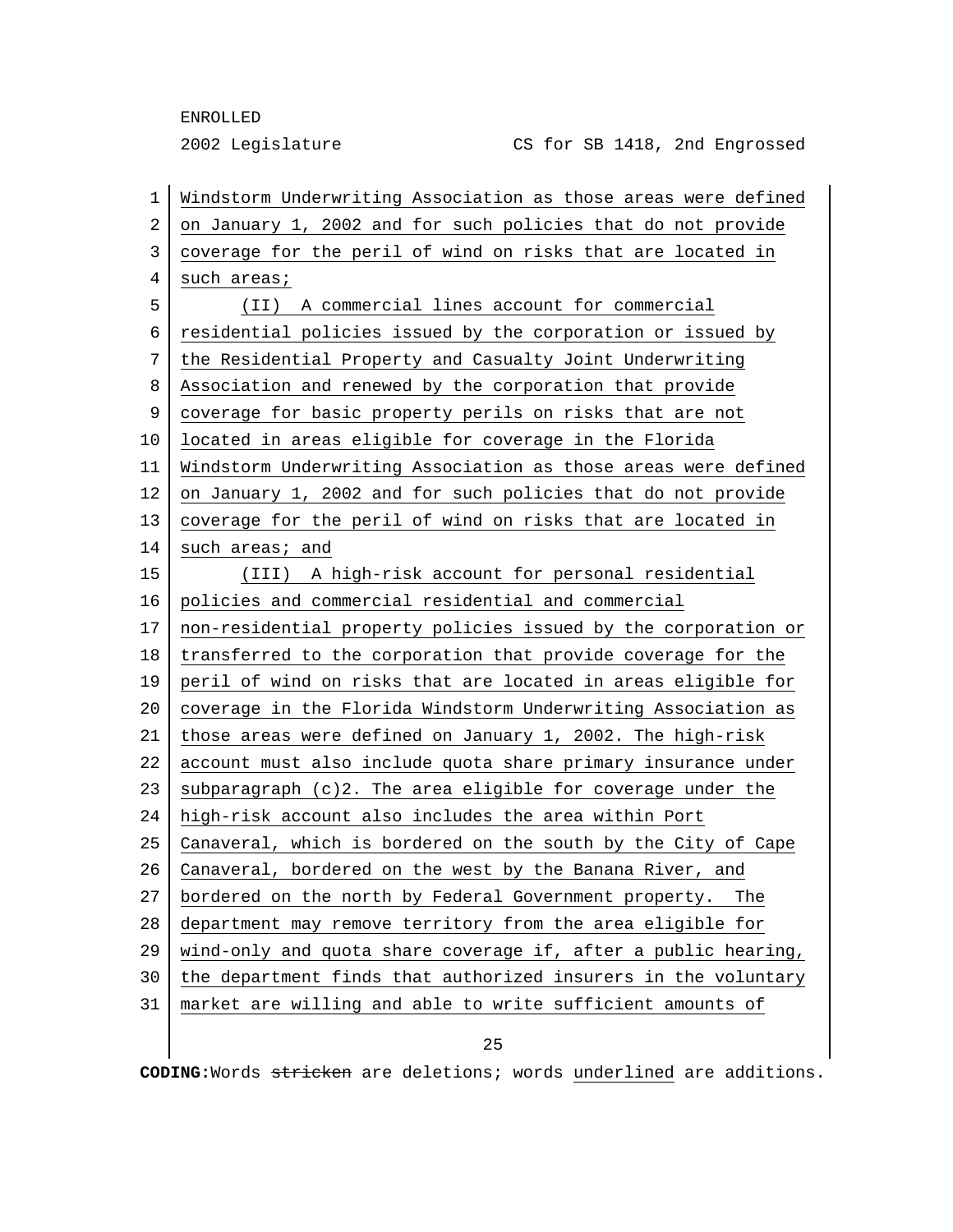### 2002 Legislature CS for SB 1418, 2nd Engrossed

 1 personal and commercial residential coverage for all perils in 2 the territory, including coverage for the peril of wind, such 3 that risks covered by wind-only policies in the removed 4 territory could be issued a policy by the corporation in 5 either the personal lines or commercial lines account without 6 a significant increase in the corporation's probable maximum 7 loss in such account. Removal of territory from the area 8 eligible for wind-only or quota share coverage does not alter 9 the assignment of wind coverage written in such areas to the 10 high-risk account. 11 b. The three separate accounts must be maintained as 12 long as financing obligations entered into by the Florida 13 Windstorm Underwriting Association or Residential Property and 14 Casualty Joint Underwriting Association are outstanding, in 15 accordance with the terms of the corresponding financing 16 documents. When the financing obligations are no longer 17 outstanding, in accordance with the terms of the corresponding 18 financing documents, the corporation may use a single account 19 for all revenues, assets, liabilities, losses, and expenses of 20 the corporation., one of which is for personal lines 21 | residential coverages and the other of which is for commercial 22 | <del>lines residential coverages.</del> 23 c. Creditors of the Residential Property and Casualty 24 Joint Underwriting Association shall have a claim against, and 25 recourse to, the accounts referred to in sub-sub-subparagraphs  $26$  a.(I) and (II) and shall have no claim against, or recourse 27 to, the account referred to in sub-sub-subparagraph a.(III). 28 Creditors of the Florida Windstorm Underwriting Association 29 shall have a claim against, and recourse to, the account 30 referred to in sub-sub-subparagraph a.(III) and shall have no 31 26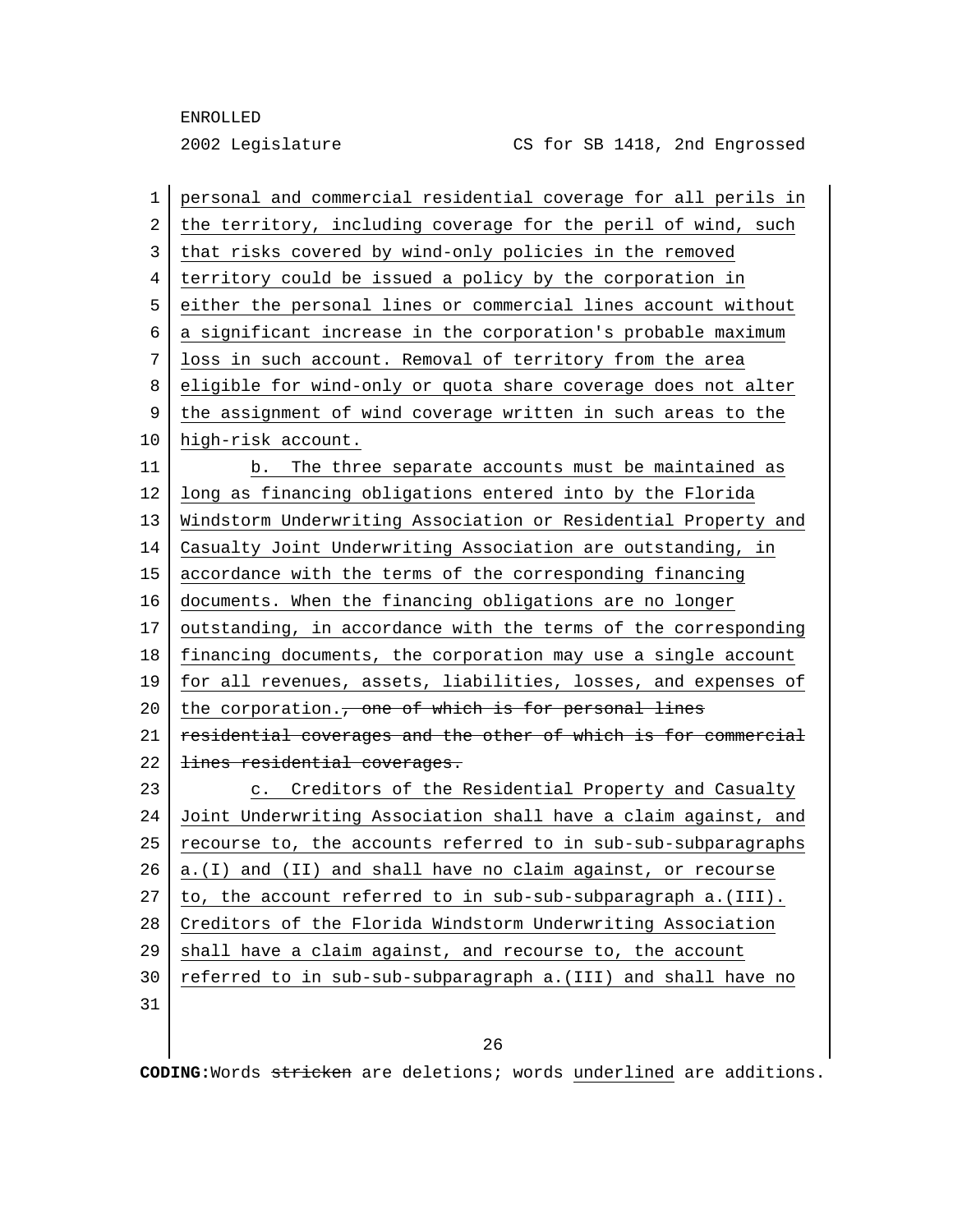1 claim against, or recourse to, the accounts referred to in 2 sub-sub-subparagraphs a.(I) and (II). 3 d. Revenues, assets, liabilities, losses, and expenses 4 | not attributable to particular accounts coverages shall be 5 prorated among between the accounts. 6 e. The Legislature finds that the revenues of the 7 corporation are revenues that are necessary to meet the 8 requirements set forth in documents authorizing the issuance 9 of bonds under this subsection. 10 f. No part of the income of the corporation may inure 11 to the benefit of any private person. 12 3. With respect to a deficit in an account: 13 a. When the deficit incurred in a particular calendar 14 year is not greater than 10 percent of the aggregate statewide 15 direct written premium for the subject lines of business for 16 the prior calendar year for all member insurers, the entire 17 deficit shall be recovered through regular assessments of 18 assessable member insurers under paragraph (g) and assessable 19 insureds. 20 b. When the deficit incurred in a particular calendar 21 year exceeds 10 percent of the aggregate statewide direct 22 written premium for the subject lines of business for the 23 prior calendar year for all member insurers, the corporation 24 association shall levy regular assessments an assessment on 25 assessable member insurers under paragraph (g) and on 26 assessable insureds in an amount equal to the greater of 10 27 percent of the deficit or 10 percent of the aggregate 28 statewide direct written premium for the subject lines of 29 business for the prior calendar year for all member insurers. 30 Any remaining deficit shall be recovered through emergency 31 assessments under sub-subparagraph d.

27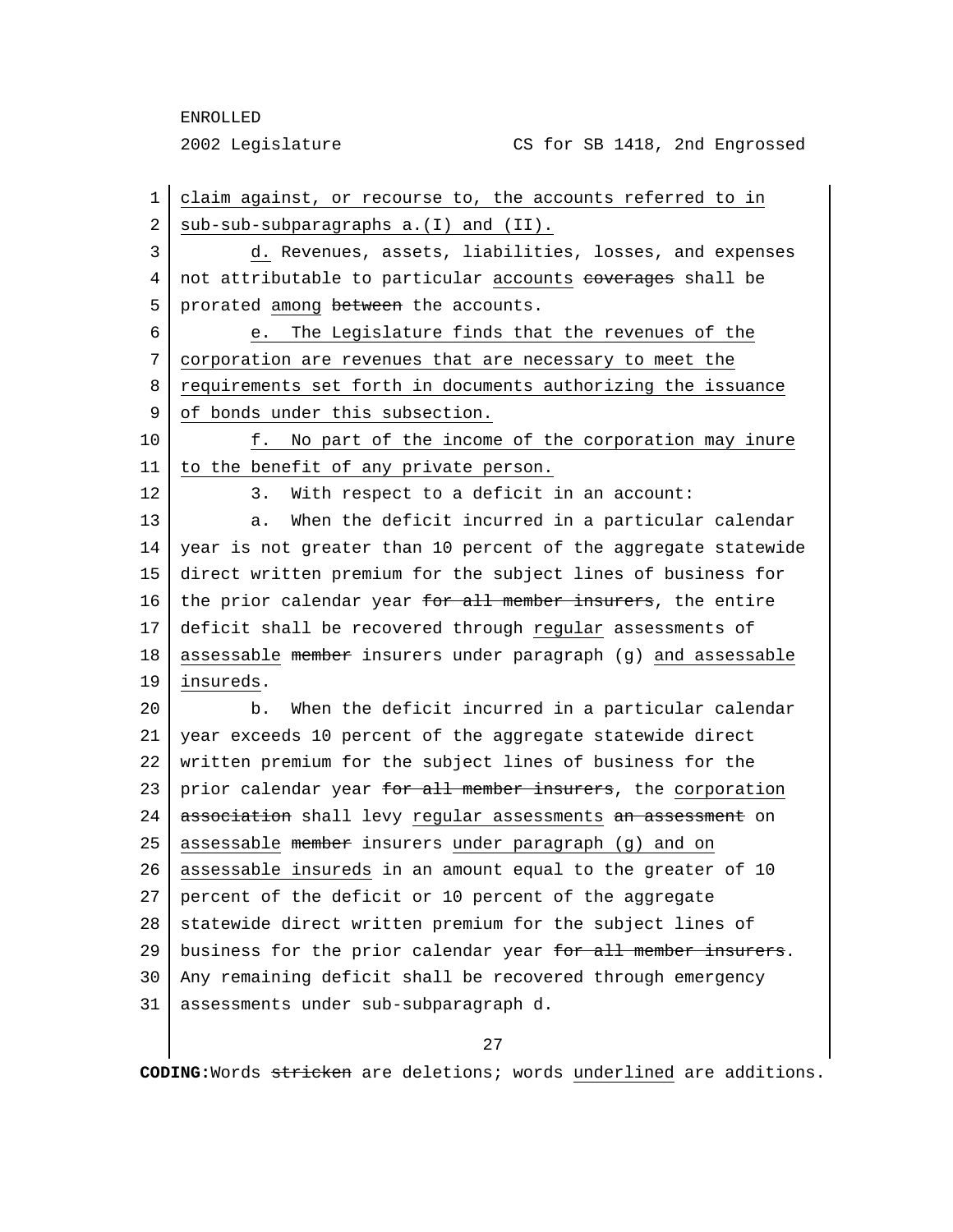### 2002 Legislature CS for SB 1418, 2nd Engrossed

1 c. Each assessable member insurer's share of the 2 amount being assessed total assessment under sub-subparagraph 3 a. or sub-subparagraph b. shall be in the proportion that the 4 assessable member insurer's direct written premium for the 5 subject lines of business for the year preceding the 6 assessment bears to the aggregate statewide direct written 7 premium for the subject lines of business for that year for 8 all member insurers. The assessment percentage applicable to 9 each assessable insured is the ratio of the amount being 10 assessed under sub-subparagraph a. or sub-subparagraph b. to 11 the aggregate statewide direct written premium for the subject 12 lines of business for the prior year. Assessments levied by 13 the corporation on assessable insurers under sub-subparagraphs  $14$  a. and b. shall be paid as required by the corporation's plan 15 of operation and paragraph (g). Assessments levied by the 16 corporation on assessable insureds under sub-subparagraphs a. 17 and b. shall be collected by the surplus lines agent at the 18 time the surplus lines agent collects the surplus lines tax 19 required by s. 626.932 and shall be paid to the Florida 20 Surplus Lines Service Office at the time the surplus lines 21 agent pays the surplus lines tax to the Florida Surplus Lines 22 Service Office. Upon receipt of regular assessments from 23 surplus lines agents, the Florida Surplus Lines Service Office 24 shall transfer the assessments directly to the corporation as 25 determined by the corporation. 26 d. Upon a determination by the board of governors that 27 a deficit in an account exceeds the amount that will be 28 recovered through regular assessments on member insurers under 29 sub-subparagraph a. or sub-subparagraph b., the board shall 30 levy, after verification by the department, emergency 31 assessments, for as many years as necessary to cover the 28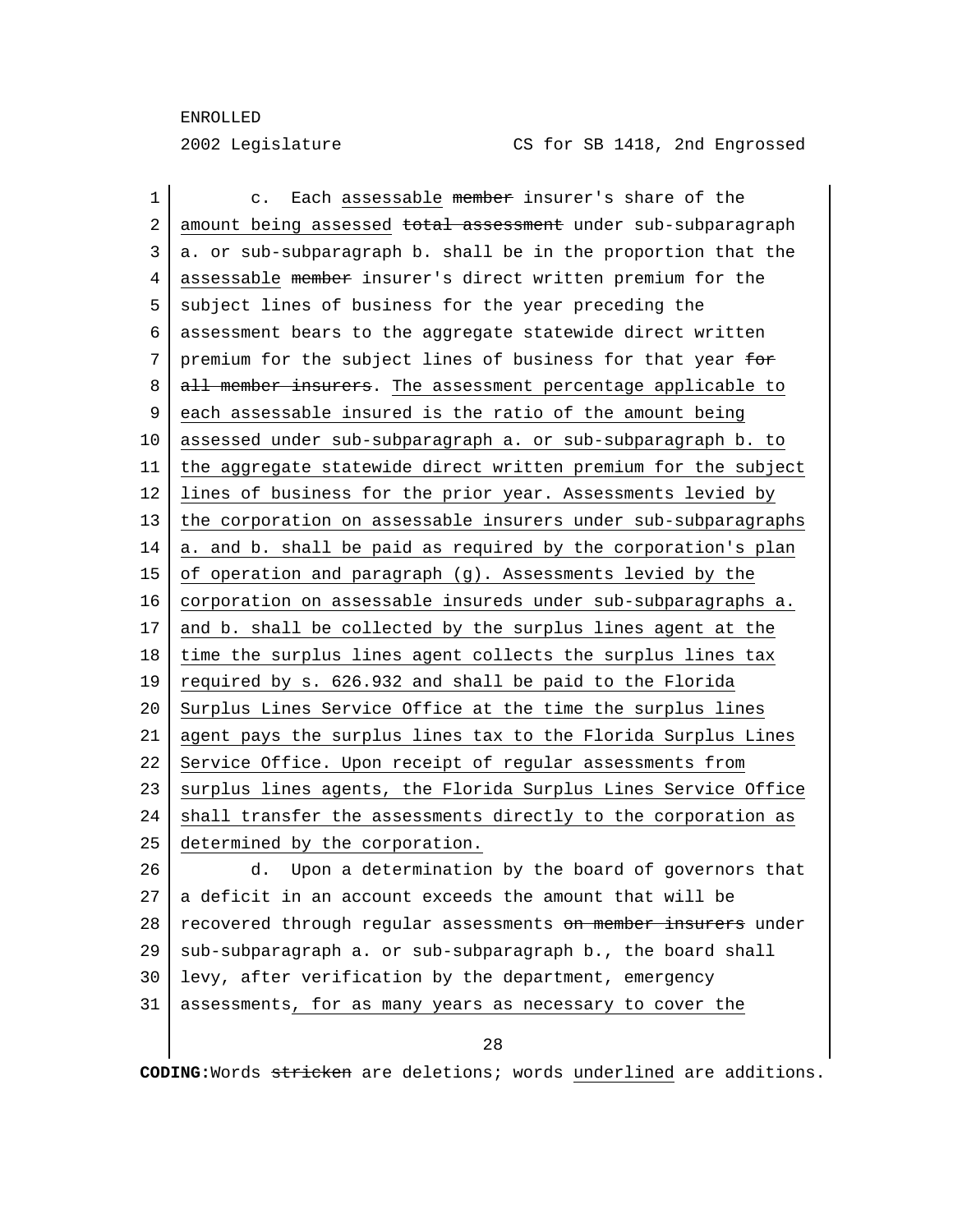### 2002 Legislature CS for SB 1418, 2nd Engrossed

1 deficits, to be collected by assessable member insurers and 2 the corporation and collected from assessable insureds by 3 underwriting associations created under this section which 4 write subject lines of business upon issuance or renewal of 5 policies for subject lines of business, excluding National 6 Flood Insurance policies, in the year or years following levy 7 of the regular assessments. The amount of the emergency 8 assessment collected in a particular year shall be a uniform 9 percentage of that year's direct written premium for subject 10 lines of business and all accounts of the corporation for all 11 | member insurers and underwriting associations, excluding 12 National Flood Insurance Program policy premiums, as annually 13 determined by the board and verified by the department. The 14 department shall verify the arithmetic calculations involved 15 in the board's determination within 30 days after receipt of 16 the information on which the determination was based. 17 Notwithstanding any other provision of law, the corporation 18 and each assessable member insurer that and each underwriting 19 association created under this section which writes subject 20 lines of business shall collect emergency assessments from its 21 policyholders without such obligation being affected by any 22 credit, limitation, exemption, or deferment. Emergency 23 assessments levied by the corporation on assessable insureds 24 shall be collected by the surplus lines agent at the time the 25 surplus lines agent collects the surplus lines tax required by  $26$  s. 626.932 and shall be paid to the Florida Surplus Lines 27 Service Office at the time the surplus lines agent pays the 28 surplus lines tax to the Florida Surplus Lines Service Office. 29 The emergency assessments so collected shall be transferred 30 directly to the corporation association on a periodic basis as 31 determined by the corporation and shall be held by the 29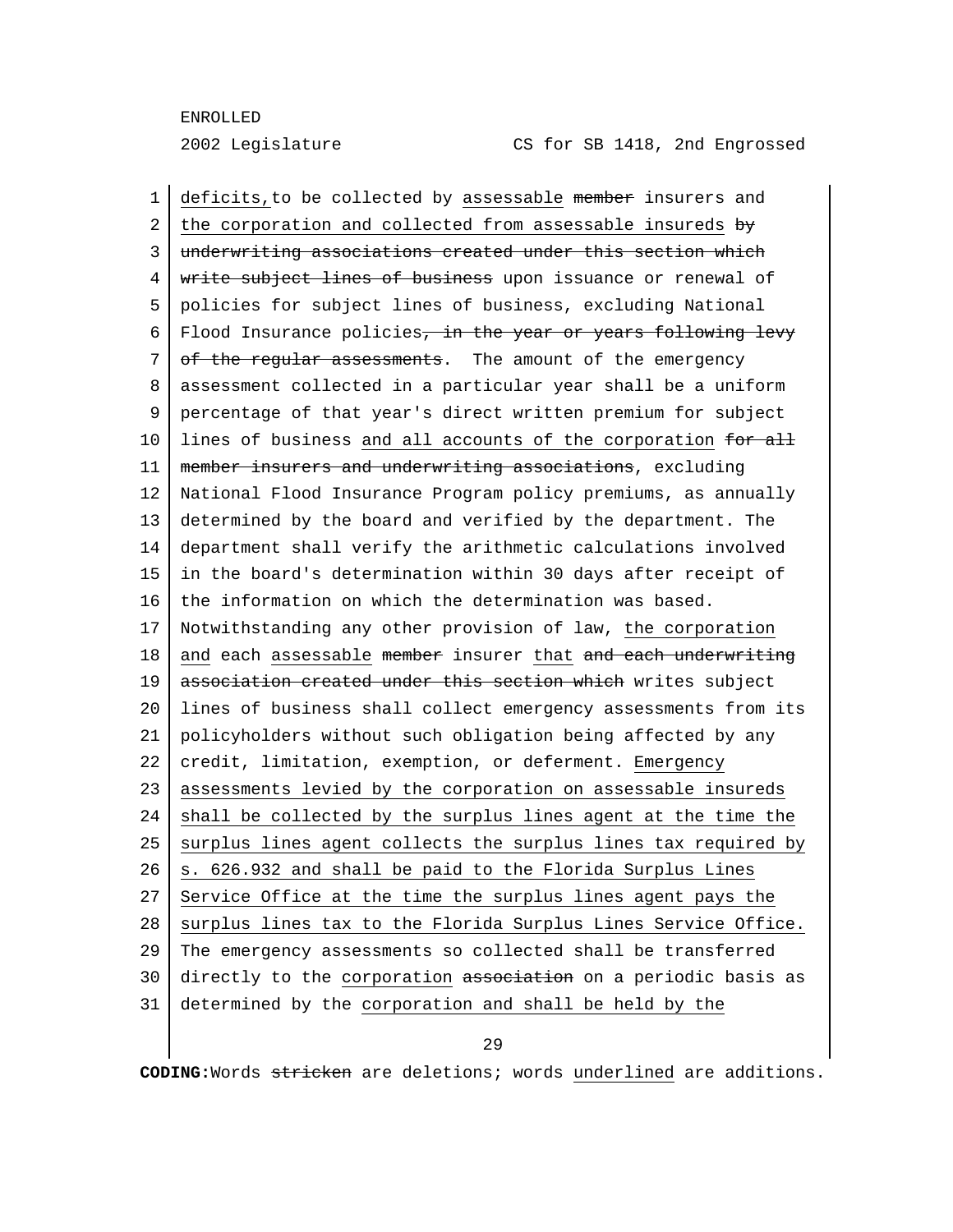1 corporation solely in the applicable account association. 2 The aggregate amount of emergency assessments levied for an 3 account under this sub-subparagraph in any calendar year may 4 not exceed the greater of 10 percent of the amount needed to 5 cover the original deficit, plus interest, fees, commissions, 6 required reserves, and other costs associated with financing 7 of the original deficit, or 10 percent of the aggregate 8 statewide direct written premium for subject lines of business 9 and for all accounts of the corporation written by member 10 insurers and underwriting associations for the prior year, 11 plus interest, fees, commissions, required reserves, and other 12 costs associated with financing the original deficit. 13 e. The corporation board may pledge the proceeds of 14 assessments, projected recoveries from the Florida Hurricane 15 Catastrophe Fund, other insurance and reinsurance 16 recoverables, market equalization surcharges and other 17 surcharges, and other funds available to the corporation 18 **association** as the source of revenue for and to secure bonds 19 issued under paragraph (g), bonds or other indebtedness issued 20 under subparagraph (c)3., or lines of credit or other 21 financing mechanisms issued or created under this subsection, 22 or to retire any other debt incurred as a result of deficits 23 or events giving rise to deficits, or in any other way that 24 the board determines will efficiently recover such deficits. 25 The purpose of the lines of credit or other financing 26 mechanisms is to provide additional resources to assist the 27 corporation association in covering claims and expenses 28 attributable to a catastrophe. As used in this subsection, the 29 term "assessments" includes regular assessments under 30 sub-subparagraph a., sub-subparagraph b., or subparagraph 31 (g)1. and emergency assessments under sub-subparagraph d.

30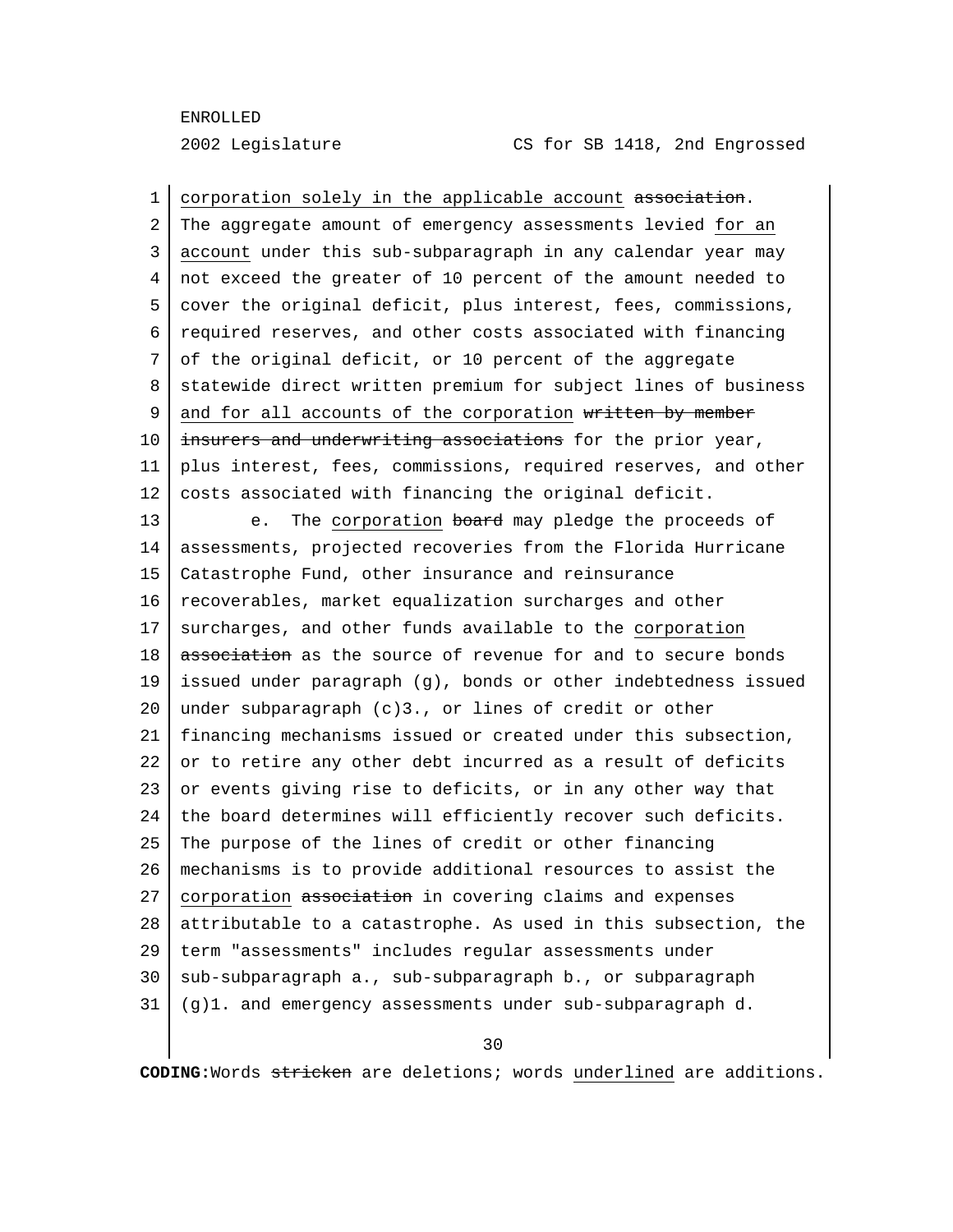### 2002 Legislature CS for SB 1418, 2nd Engrossed

 1 Emergency assessments collected under sub-subparagraph d. are 2 not part of an insurer's rates, are not premium, and are not 3 subject to premium tax, fees, or commissions; however, failure 4 to pay the emergency assessment shall be treated as failure to 5 pay premium. The emergency assessments under sub-subparagraph 6 d. shall continue as long as any bonds issued or other 7 indebtedness incurred with respect to a deficit for which the 8 assessment was imposed remain outstanding, unless adequate 9 provision has been made for the payment of such bonds or other 10 indebtedness pursuant to the documents governing such bonds or 11 other indebtedness.

12 f. As used in this subsection, the term "subject lines 13 of business" means insurance written by assessable insurers or 14 procured by assessable insureds on real or personal property, 15 as defined in s. 624.604, including insurance for fire, 16 industrial fire, allied lines, farmowners multiperil, 17 homeowners multiperil, commercial multiperil, and mobile 18 homes, and including liability coverage on all such insurance, 19 but excluding inland marine as defined in s. 624.607(3) and 20 excluding vehicle insurance as defined in s. 624.605(1) other 21 than insurance on mobile homes used as permanent dwellings. 22 g. The Florida Surplus Lines Service Office shall 23 determine annually the aggregate statewide written premium in 24 subject lines of business procured by assessable insureds and 25 shall report that information to the corporation in a form and 26 at a time the corporation specifies to ensure that the 27 corporation can meet the requirements of this subsection and 28 the corporation's financing obligations. 29 h. The Florida Surplus Lines Service Office shall 30 verify the proper application by surplus lines agents of 31 | assessment percentages for regular assessments and emergency 31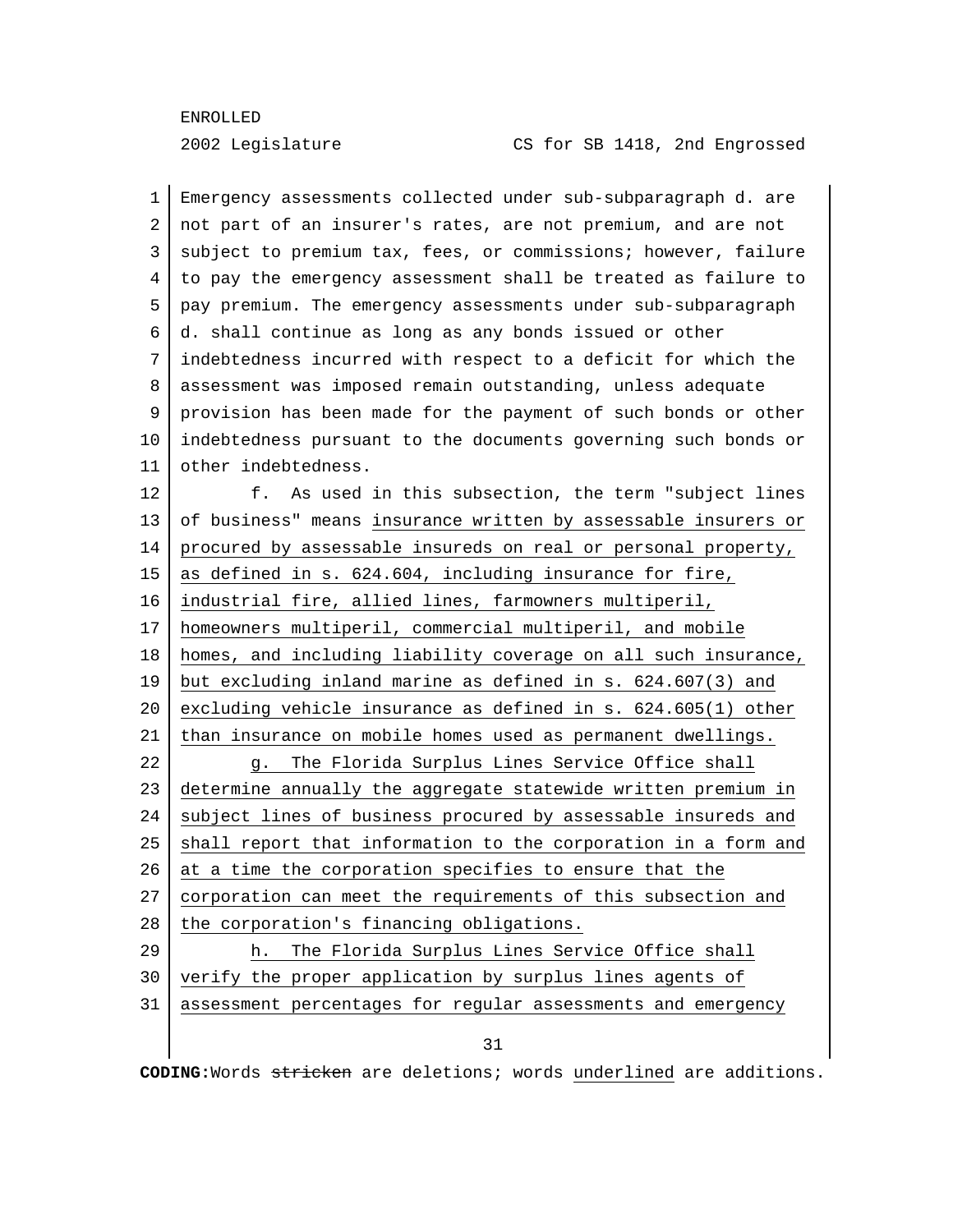### 2002 Legislature CS for SB 1418, 2nd Engrossed

 1 assessments levied under this subparagraph on assessable 2 insureds and shall assist the corporation in ensuring the 3 accurate, timely collection and payment of assessments by 4 surplus lines agents as required by the corporation., with 5 respect to the personal lines account, any personal lines 6 policy defined in s. 627.4025, and means, with respect to the 7 commercial lines account, all commercial property and 8 | commercial fire insurance. 9 (c) The plan of operation of the corporation 10 association: 11 1. May provide for one or more designated insurers, 12 able and willing to provide policy and claims service, to act 13 on behalf of the association to provide such service. Each 14 iicensed agent shall be entitled to indicate the order of 15 preference regarding who will service the business placed by 16 the agent. The association shall adhere to each agent's 17 preferences unless after consideration of other factors in 18 | assigning agents, including, but not limited to, servicing 19 capacity and fee arrangements, the association has reason to 20 believe it is in the best interest of the association to make 21 a different assignment. 22 1.2. Must provide for adoption of residential property 23 and casualty insurance policy forms and commercial residential 24 and nonresidential property insurance forms, which forms must 25 be approved by the department prior to use. The corporation 26 association shall adopt the following policy forms: 27 a. Standard personal lines policy forms that including 28 wind coverage, which are comprehensive multiperil policies 29 providing what is generally considered to be full coverage of 30 a residential property equivalent similar to the coverage 31 32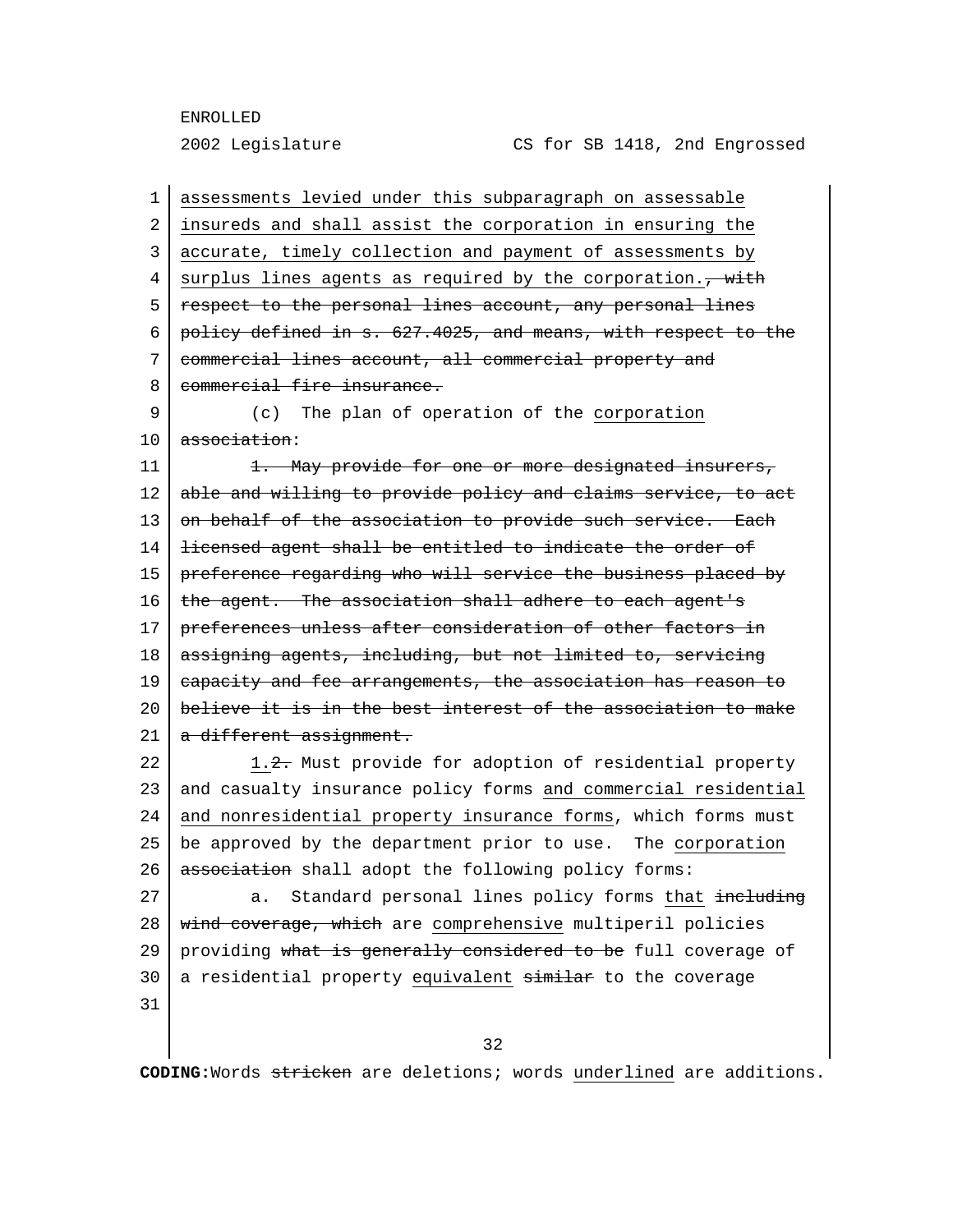### 2002 Legislature CS for SB 1418, 2nd Engrossed

1 provided in the private insurance market under an  $H\rightarrow 2$ , HO-3, 2 HO-4, or HO-6 policy. 3 b. Standard personal lines policy forms without wind 4 coverage, which are the same as the policies described in 5 sub-subparagraph a. except that they do not include wind 6 coverage. 7 b.c. Basic personal lines policy forms that including 8 wind coverage, which are policies similar to an HO-8 policy or 9 a dwelling fire policy that provide coverage meeting the 10 requirements of the secondary mortgage market, but which 11 coverage is more limited than the coverage under a standard 12 policy. 13 d. Basic personal lines policy forms without wind 14 coverage, which are the same as the policies described in 15 sub-subparagraph c. except that they do not include wind  $16$  coverage. 17 c. e. Commercial lines residential policy forms 18 including wind coverage that are generally similar to the 19 basic perils of full coverage obtainable for commercial 20 residential structures in the admitted voluntary market. 21 d. Personal lines and commercial lines residential 22 property insurance forms that cover the peril of wind only. 23 The forms are applicable only to residential properties 24 located in areas eligible for coverage under the high-risk 25 account referred to in sub-subparagraph (b)2.a. 26 e. Commercial lines nonresidential property insurance 27 forms that cover the peril of wind only. The forms are 28 applicable only to nonresidential properties located in areas 29 eligible for coverage under the high-risk account referred to 30 in sub-subparagraph (b)2.a. 31 <u>33</u>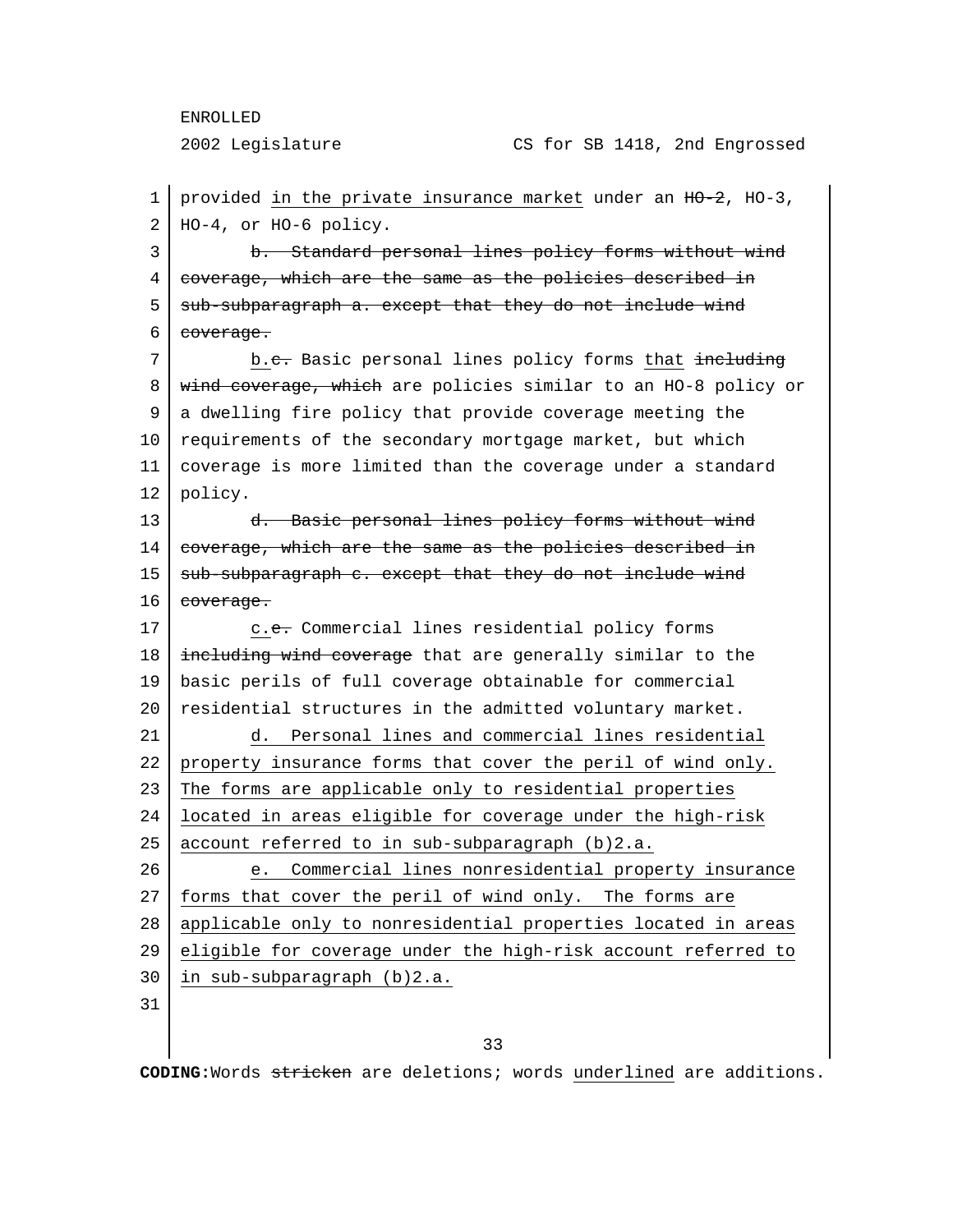### 2002 Legislature CS for SB 1418, 2nd Engrossed

 1 2.a. Must provide that the corporation adopt a program 2 in which the corporation and authorized insurers enter into 3 quota share primary insurance agreements for hurricane 4 coverage, as defined in s. 627.4025(2)(a), for eligible risks, 5 and adopt property insurance forms for eligible risks which 6 cover the peril of wind only. As used in this subsection, the 7 term: 8 (I) "Quota share primary insurance" means an 9 arrangement in which the primary hurricane coverage of an 10 eligible risk is provided in specified percentages by the 11 corporation and an authorized insurer. The corporation and 12 authorized insurer are each solely responsible for a specified 13 percentage of hurricane coverage of an eligible risk as set 14 forth in a quota share primary insurance agreement between the 15 corporation and an authorized insurer and the insurance 16 contract. The responsibility of the corporation or authorized 17 insurer to pay its specified percentage of hurricane losses of 18 an eligible risk, as set forth in the quota share primary 19 insurance agreement, may not be altered by the inability of 20 the other party to the agreement to pay its specified 21 percentage of hurricane losses. Eligible risks that are 22 provided hurricane coverage through a quota share primary 23 insurance arrangement must be provided policy forms that set 24 forth the obligations of the corporation and authorized 25 insurer under the arrangement, clearly specify the percentages 26 of quota share primary insurance provided by the corporation 27 and authorized insurer, and conspicuously and clearly state 28 that neither the authorized insurer nor the corporation may be 29 held responsible beyond its specified percentage of coverage 30 of hurricane losses. 31 34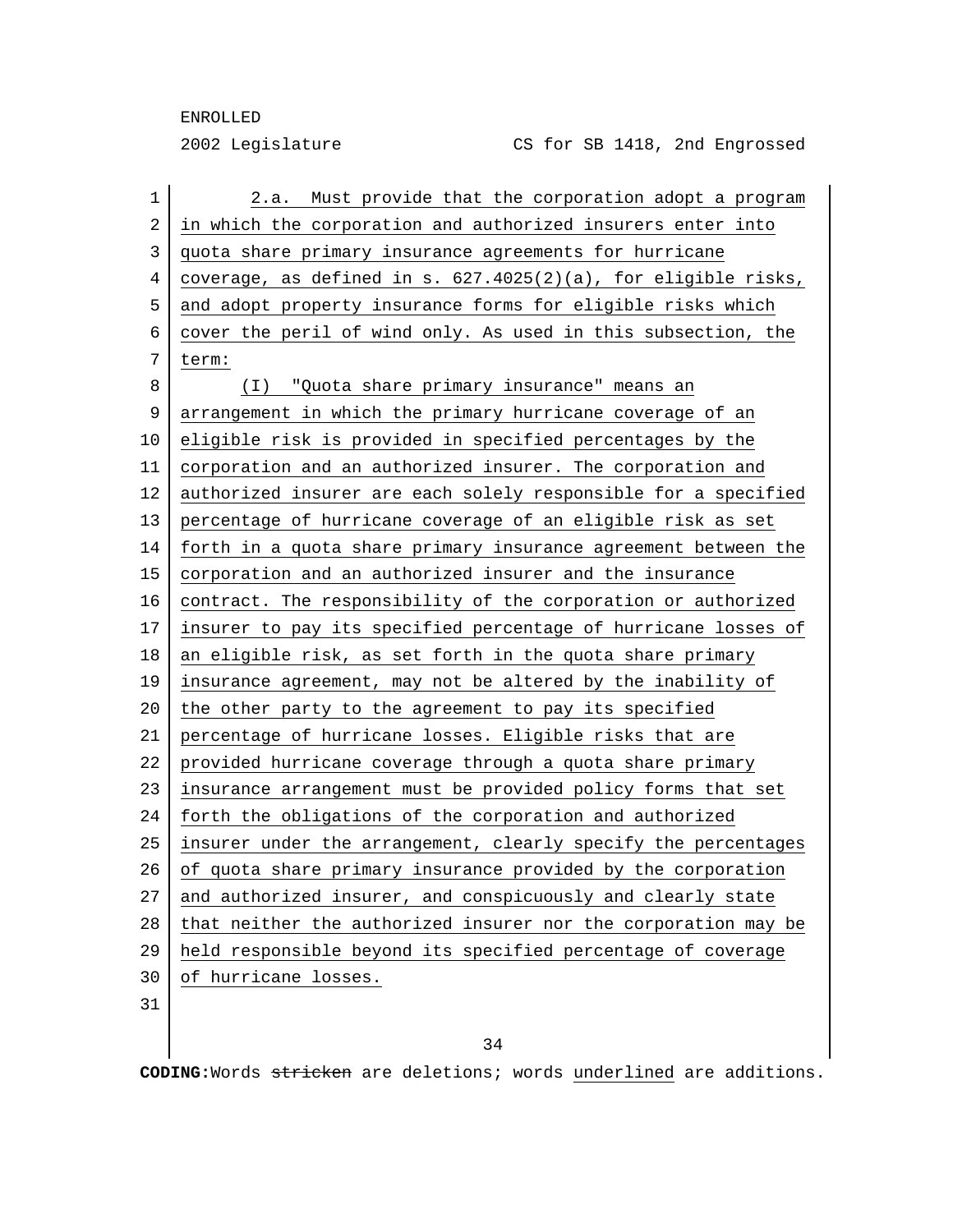### 2002 Legislature CS for SB 1418, 2nd Engrossed

 1 (II) "Eligible risks" means personal lines residential 2 and commercial lines residential risks that meet the 3 underwriting criteria of the corporation and are located in 4 areas that were eligible for coverage by the Florida Windstorm 5 Underwriting Association on January 1, 2002. 6 b. The corporation may enter into quota share primary 7 insurance agreements with authorized insurers at corporation 8 coverage levels of 90 percent and 50 percent. 9 c. If the corporation determines that additional 10 coverage levels are necessary to maximize participation in 11 quota share primary insurance agreements by authorized 12 insurers, the corporation may establish additional coverage 13 levels. However, the corporation's quota share primary 14 insurance coverage level may not exceed 90 percent. 15 d. Any quota share primary insurance agreement entered 16 into between an authorized insurer and the corporation must 17 provide for a uniform, specified percentage of coverage of 18 hurricane losses, by county or territory as set forth by the 19 corporation board, for all eligible risks of the authorized 20 insurer covered under the quota share primary insurance 21 agreement. 22 e. Any quota share primary insurance agreement entered 23 into between an authorized insurer and the corporation is 24 subject to review and approval by the department. However, 25 such agreement shall be authorized only as to insurance 26 contracts entered into between an authorized insurer and an 27 insured who is already insured by the corporation for wind 28 coverage. 29 f. For all eligible risks covered under quota share 30 primary insurance agreements, the exposure and coverage levels 31 for both the corporation and authorized insurers shall be <u>25</u> and 25 and 25 and 25 and 25 and 25 and 25 and 25 and 25 and 25 and 25 and 25 and 25 and 25 and 25 and 26 and 26 and 26 and 26 and 26 and 26 and 26 and 26 and 26 and 26 and 26 and 26 and 26 and 26 and 26 and 26 and 26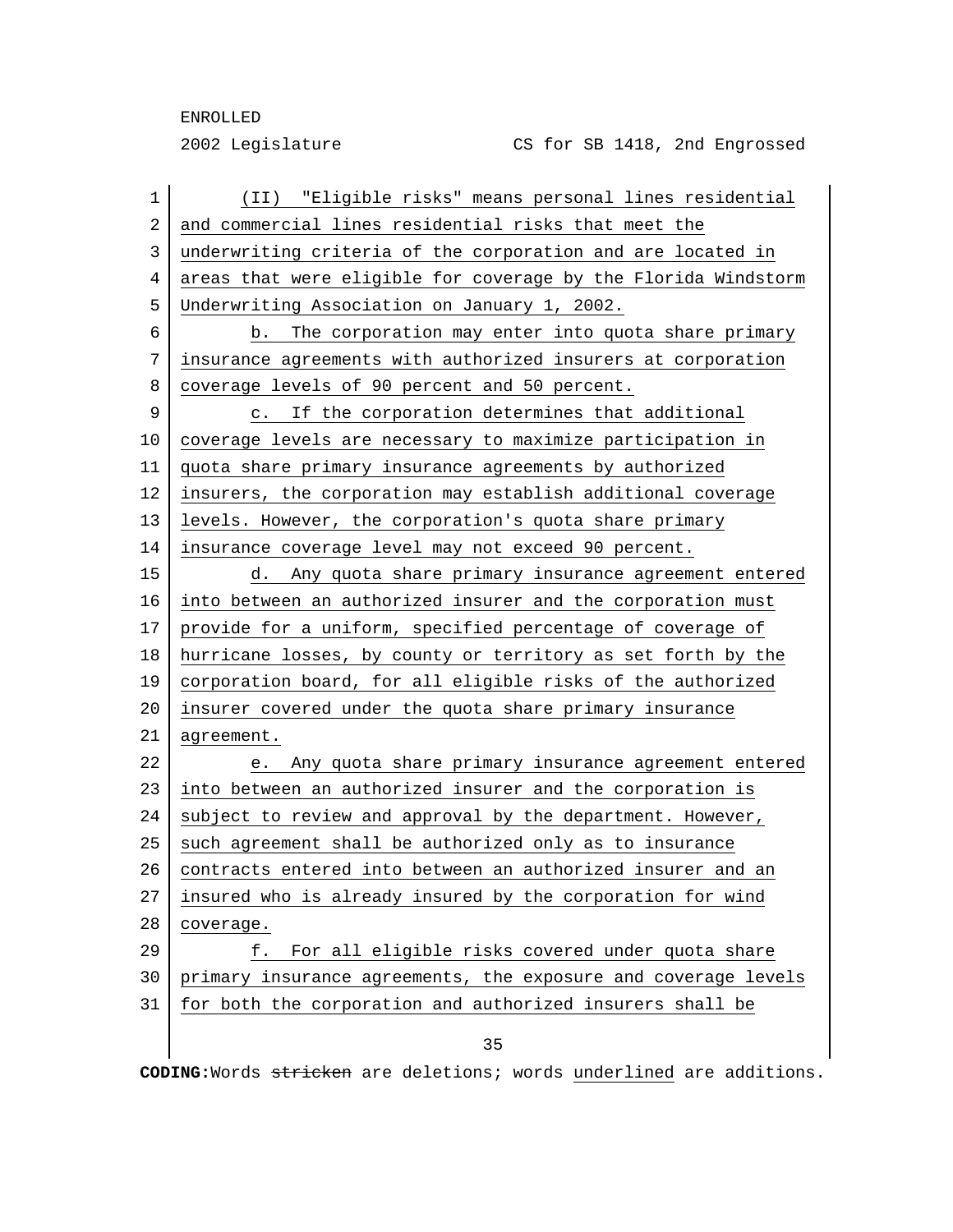1 reported by the corporation to the Florida Hurricane 2 Catastrophe Fund. For all policies of eligible risks covered 3 under quota share primary insurance agreements, the 4 corporation and the authorized insurer shall maintain complete 5 and accurate records for the purpose of exposure and loss 6 reimbursement audits as required by Florida Hurricane 7 Catastrophe Fund rules. The corporation and the authorized 8 insurer shall each maintain duplicate copies of policy 9 declaration pages and supporting claims documents. 10 g. The corporation board shall establish in its plan 11 of operation standards for quota share agreements which ensure 12 that there is no discriminatory application among insurers as 13 to the terms of quota share agreements, pricing of quota share 14 agreements, incentive provisions if any, and consideration 15 paid for servicing policies or adjusting claims. 16 h. The quota share primary insurance agreement between 17 the corporation and an authorized insurer must set forth the 18 specific terms under which coverage is provided, including, 19 but not limited to, the sale and servicing of policies issued 20 under the agreement by the insurance agent of the authorized 21 insurer producing the business, the reporting of information 22 concerning eligible risks, the payment of premium to the 23 corporation, and arrangements for the adjustment and payment 24 of hurricane claims incurred on eligible risks by the claims 25 adjuster and personnel of the authorized insurer. Entering 26 into a quota sharing insurance agreement between the 27 corporation and an authorized insurer shall be voluntary and 28 at the discretion of the authorized insurer. 29 f. Commercial lines residential policy forms without 30 wind coverage, which are the same as the policies described in 31 <u>26 and 26</u> and 26 and 26 and 26 and 26 and 26 and 26 and 26 and 26 and 26 and 26 and 26 and 26 and 26 and 26 and 26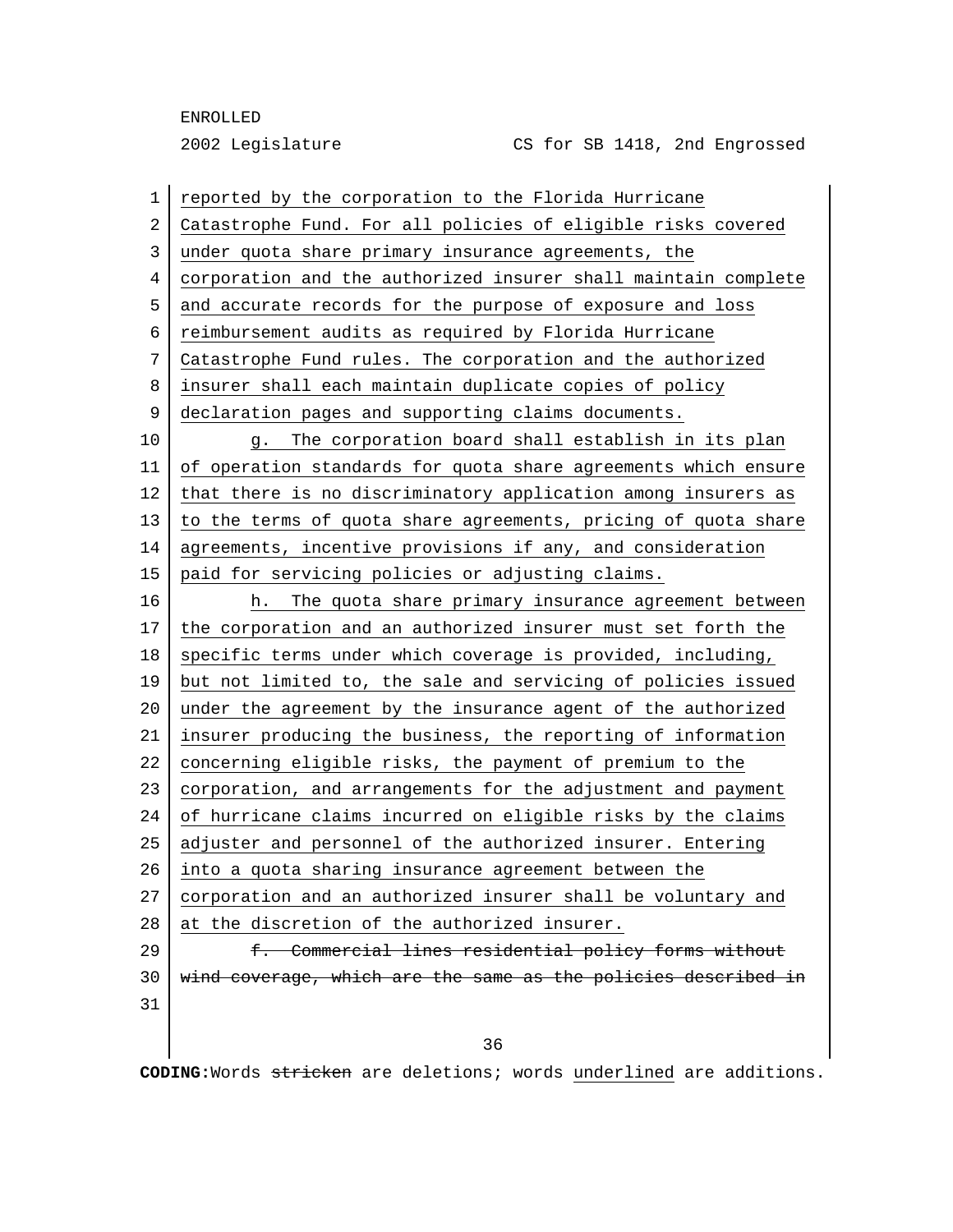### 2002 Legislature CS for SB 1418, 2nd Engrossed

 1 sub-subparagraph e. except that they do not include wind  $2 \mid \text{coverage.}$ 

3 3. May provide that the corporation association may 4 employ or otherwise contract with individuals or other 5 entities to provide administrative or professional services 6 that may be appropriate to effectuate the plan. The 7 corporation association shall have the power to borrow funds, 8 by issuing bonds or by incurring other indebtedness, and shall 9 have other powers reasonably necessary to effectuate the 10 requirements of this subsection. The corporation may, but is 11 not required to, seek judicial validation of its bonds or 12 other indebtedness under chapter 75.The corporation 13 association may issue bonds or incur other indebtedness, or 14 have bonds issued on its behalf by a unit of local government 15 pursuant to subparagraph  $(g)$ 2., in the absence of a hurricane 16 or other weather-related event, upon a determination by the 17 corporation association, subject to approval by the 18 department, that such action would enable it to efficiently 19 meet the financial obligations of the corporation association 20 and that such financings are reasonably necessary to 21 effectuate the requirements of this subsection. The 22 corporation association is authorized to take all actions 23 needed to facilitate tax-free status for any such bonds or 24 indebtedness, including formation of trusts or other 25 affiliated entities. The corporation association shall have 26 the authority to pledge assessments, projected recoveries from 27 the Florida Hurricane Catastrophe Fund, other reinsurance 28 recoverables, market equalization and other surcharges, and 29 other funds available to the corporation association as 30 security for bonds or other indebtedness. In recognition of s. 31 10, Art. I of the State Constitution, prohibiting the

37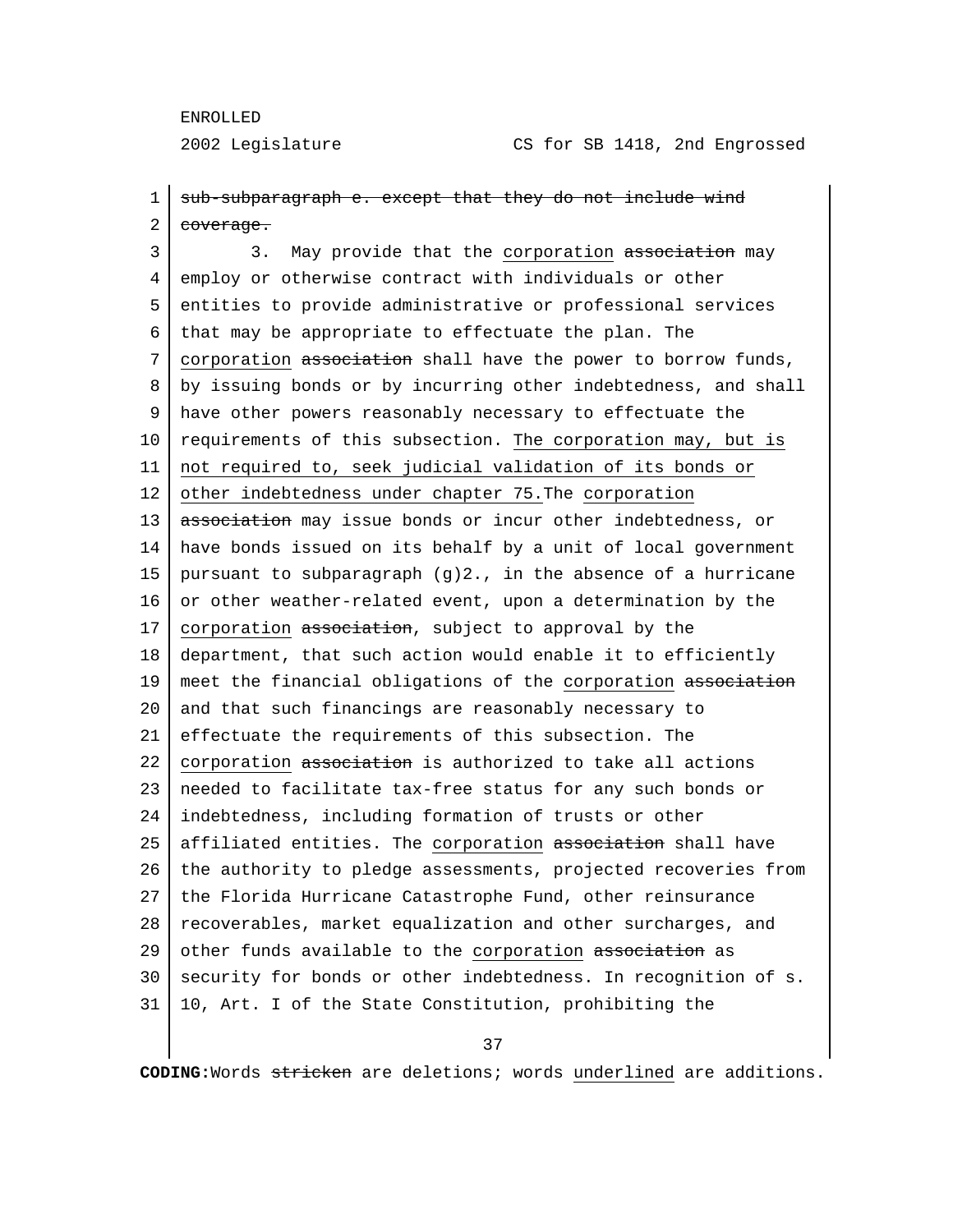1 impairment of obligations of contracts, it is the intent of 2 the Legislature that no action be taken whose purpose is to 3 impair any bond indenture or financing agreement or any 4 revenue source committed by contract to such bond or other 5 indebtedness. 6 4.a. Must require that the corporation association 7 operate subject to the supervision and approval of a board of 8 governors consisting of 7 13 individuals who are residents of 9 this state, from different geographical areas of this state, 10 appointed by the Treasurer. The Treasurer shall designate one 11 of the appointees as chair. All board members serve at the 12 pleasure of the Treasurer., including 1 who is elected as 13 chair. The board shall consist of: 14 a. The insurance consumer advocate appointed under s.  $15 \mid 627.0613.$ 16 b. Five members designated by the insurance industry. 17 c. Five consumer representatives appointed by the 18 | <del>Insurance Commissioner. Two of the consumer representatives</del> 19 must, at the time of appointment, be holders of policies 20 issued by the association, who are selected with consideration 21 given to reflecting the geographic balance of association 22 policyholders. Two of the consumer members must be individuals 23 who are minority persons as defined in  $s$ . 288.703(3). One of 24 the consumer members shall have expertise in the field of 25 mortgage lending. 26 d. Two representatives of the insurance industry 27 appointed by the Insurance Commissioner. Of the two insurance 28 industry representatives appointed by the Insurance 29 Commissioner, at least one must be an individual who is a 30 minority person as defined in  $s. 288.703(3)$ . 31 <u>28</u> and 28 and 28 and 28 and 28 and 28 and 28 and 28 and 28 and 28 and 28 and 28 and 28 and 28 and 28 and 28 and 28 and 28 and 28 and 28 and 28 and 28 and 28 and 28 and 28 and 28 and 28 and 28 and 28 and 28 and 28 and 28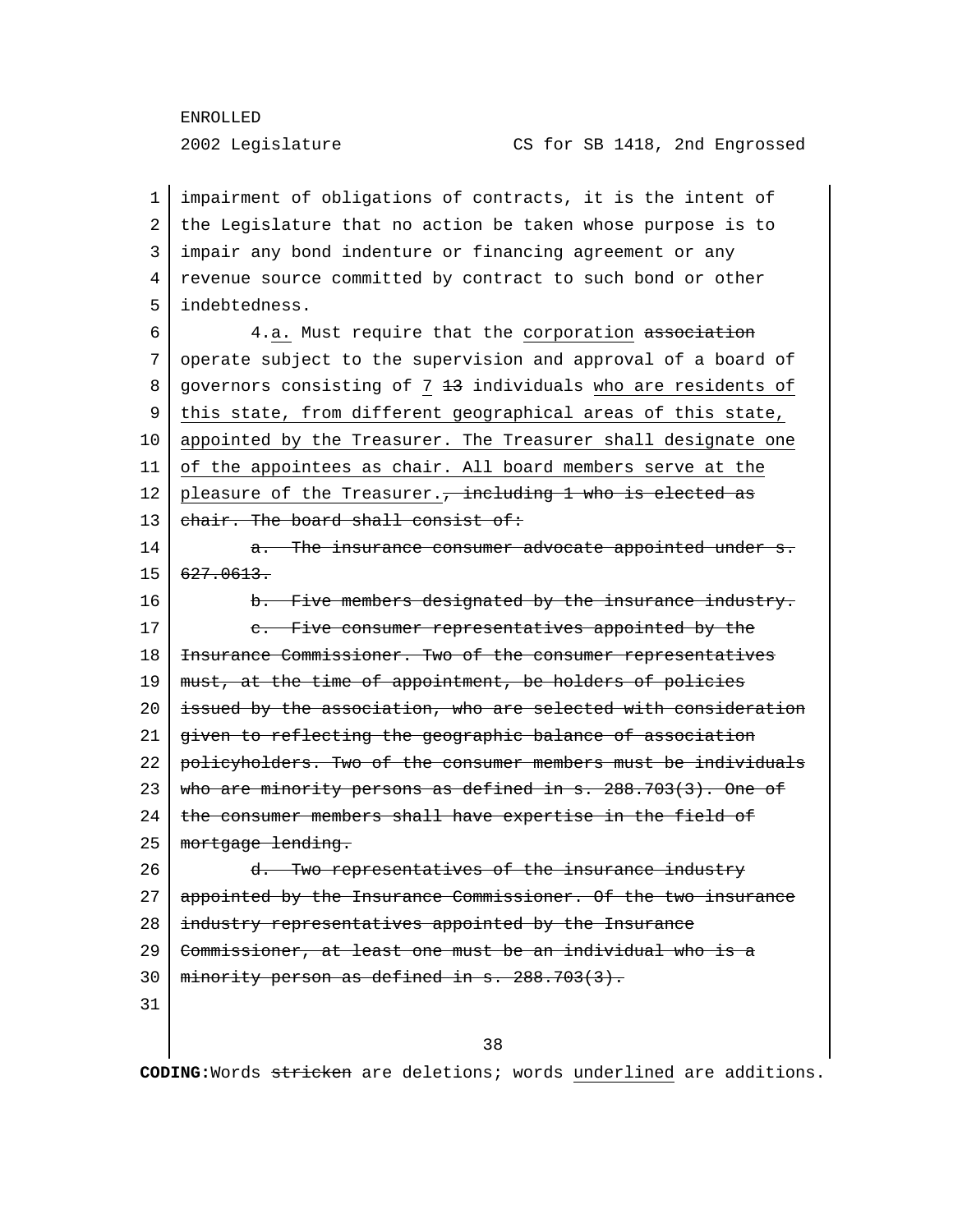### 2002 Legislature CS for SB 1418, 2nd Engrossed

1 | Any board member may be disapproved or removed and replaced by 2 the commissioner at any time for cause. All board members, 3 including the chair, must be appointed to serve for 3-year 4 terms beginning annually on a date designated by the plan. Any 5 board vacancy shall be filled for the unexpired term by the 6 Treasurer. The Treasurer shall appoint a technical advisory 7 group to provide information and advice to the board of 8 governors in connection with the board's duties under this 9 subsection. The executive director and senior managers of the 10 corporation shall be engaged by the Treasurer and serve at the 11 pleasure of the Treasurer. The executive director is 12 responsible for employing other staff as the corporation may 13 require, subject to review and concurrence by the Office of 14 the Treasurer. 15 b. To ensure the effective and efficient 16 implementation of this subsection, the Treasurer shall appoint 17 the board of governors by July 1, 2002. The board of governors 18 shall work in conjunction with the Residential Property 19 Insurance Market Coordinating Council to address appropriate 20 organizational, operational, and financial matters relating to 21 the corporation. In addition, after consultation with the 22 Residential Property Insurance Market Coordinating Council, 23 the bond trustees and rating agencies, the Treasurer may 24 postpone for a period not to exceed 180 days after the 25 effective date, the implementation of the corporation or the 26 implementation of one or more of the provisions relating to 27 transfer of Florida Windstorm Underwriting Association 28 policies, obligations, rights, assets, and liabilities into 29 the high-risk accounts and such other provisions that may be 30 affected thereby if the Treasurer determines that postponement 31 is necessary: 39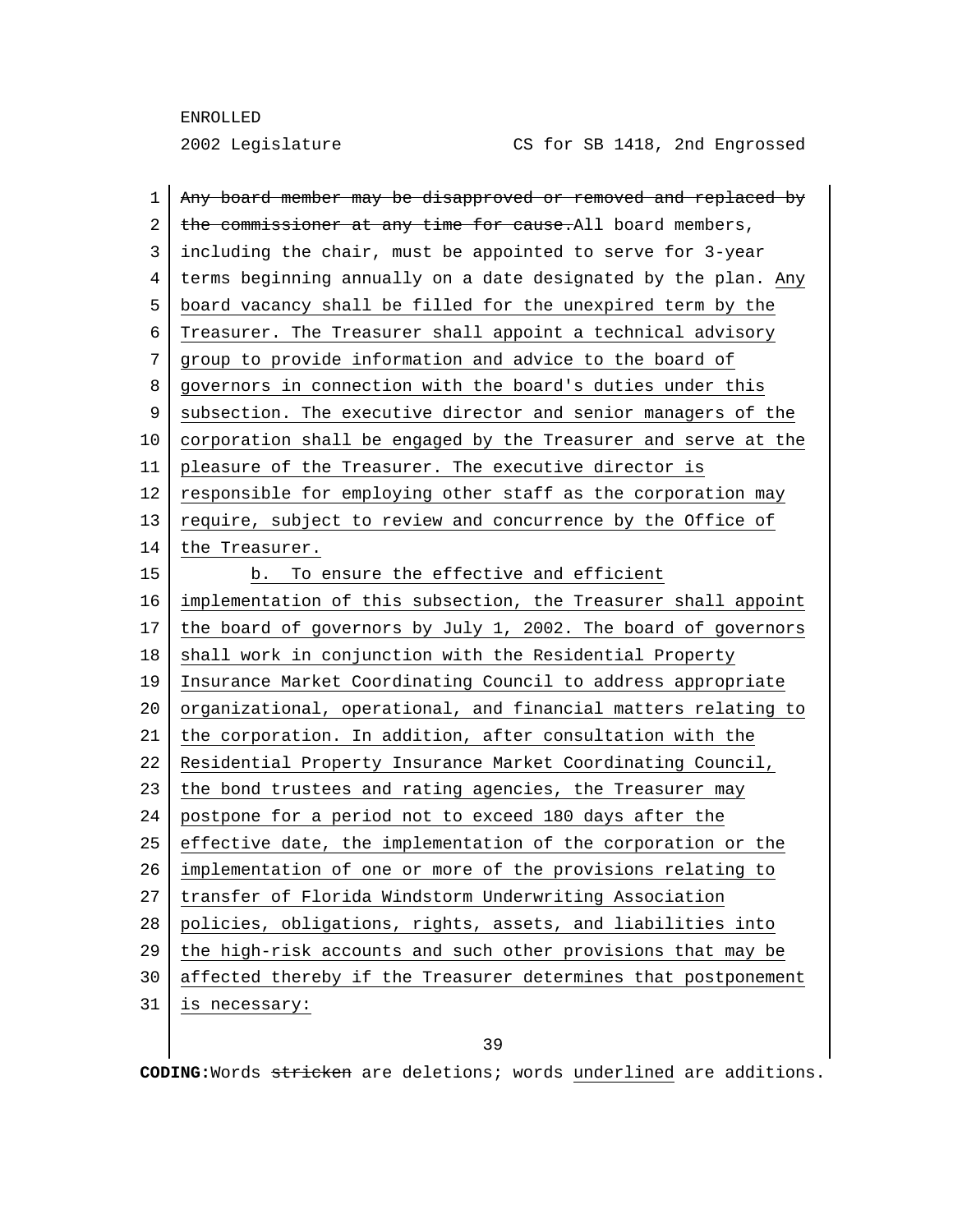1 (i) Due to emergency conditions; 2 (ii) To ensure the effective and efficient 3 implementation of the corporation's operations; or 4 (iii) To maintain existing financing arrangements 5 without a material adverse effect on the creditors of the 6 Residential Property and Casualty Joint Underwriting 7 Association or the Florida Windstorm Underwriting Association. 8 5. Must provide a procedure for determining the 9 eligibility of a risk for coverage, as follows: 10 a. With respect to personal lines residential risks, 11 if the risk is offered full coverage from an authorized 12 insurer at the insurer's approved rate under either a standard 13 policy including wind coverage or, if consistent with the 14 insurer's underwriting rules as filed with the department, a 15 basic policy including wind coverage, the risk is not eligible 16 for any policy issued by the corporation association. If the 17 risk accepts an offer of coverage through the market 18 assistance plan or an offer of coverage through a mechanism 19 established by the corporation association before a policy is 20 issued to the risk by the corporation association or during 21 the first 30 days of coverage by the corporation association, 22 and the producing agent who submitted the application to the 23 plan or to the corporation  $\overline{association}$  is not currently 24 appointed by the insurer, the insurer shall either: 25 (I) Pay to the producing agent of record of the 26 policy, for the first year, an amount which is the greater of 27 the insurer's usual and customary commission for the type of 28 policy written or a policy fee equal to the usual and 29 customary commission of the corporation; or 30 (II) Offer to allow the producing agent of record of 31 the policy to continue servicing the policy for a period of 40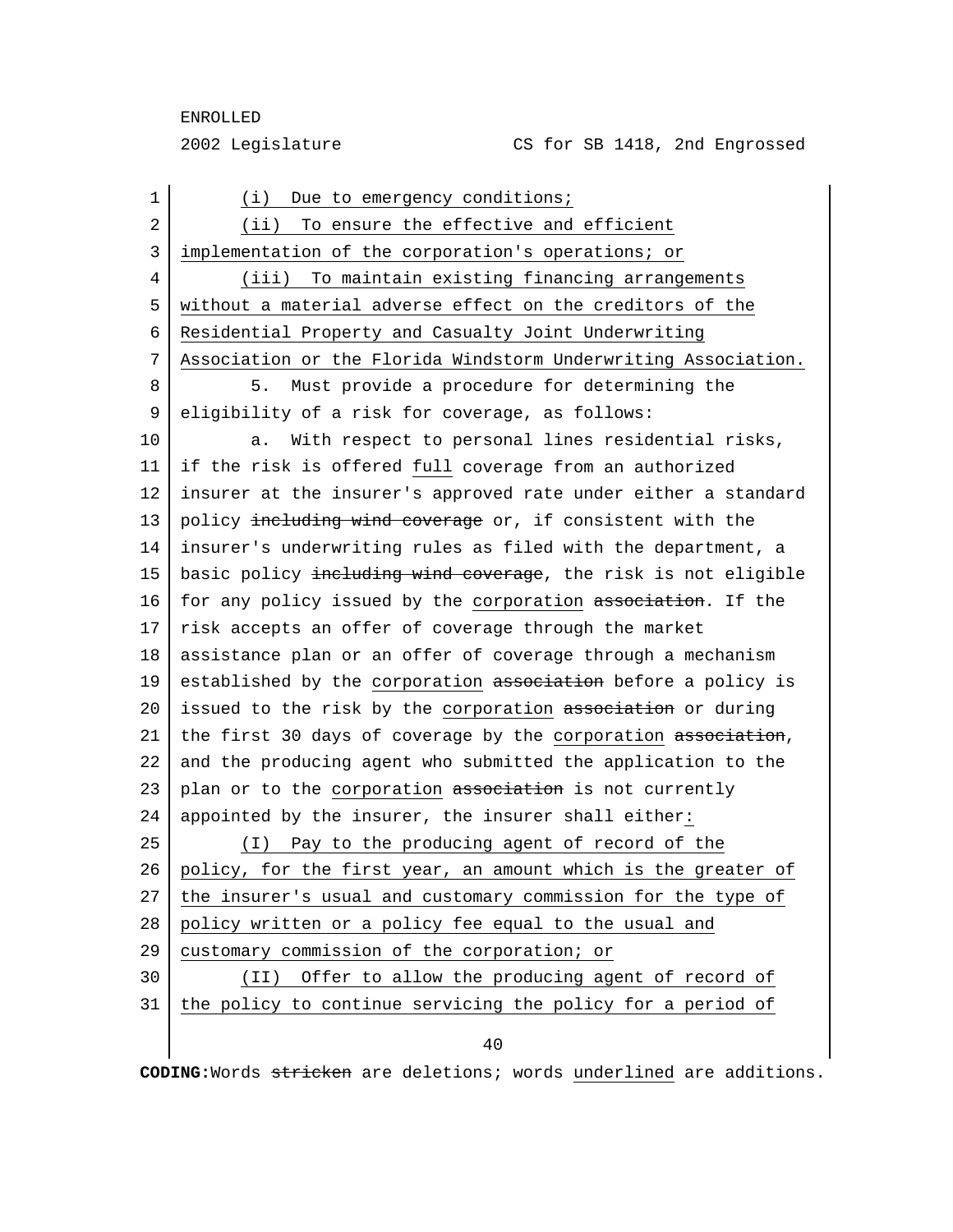### 2002 Legislature CS for SB 1418, 2nd Engrossed

 1 not less than 1 year and offer to pay the agent the insurer's 2 usual and customary commission for the type of policy written. 3 If the producing agent is unwilling or unable to accept 4 appointment by the new insurer, the new insurer shall pay the 5 agent in accordance with sub-sub-subparagraph (I). appoint the 6 agent to service the risk or, if the insurer places the 7 coverage through a new agent, require the new agent who then 8 | writes the policy to pay not less than 50 percent of the first 9 year's commission to the producing agent who submitted the 10 application to the plan or the association, except that if the 11 new agent is an employee or exclusive agent of the insurer, 12 the new agent shall pay a policy fee of \$50 to the producing 13 agent in lieu of splitting the commission. 14 15 If the risk is not able to obtain any such offer, the risk is 16 eligible for either a standard policy including wind coverage 17 or a basic policy including wind coverage issued by the 18 corporation association; however, if the risk could not be 19 insured under a standard policy including wind coverage 20 regardless of market conditions, the risk shall be eligible 21 for a basic policy including wind coverage unless rejected 22 under subparagraph 8. The corporation association shall 23 determine the type of policy to be provided on the basis of 24 objective standards specified in the underwriting manual and 25 based on generally accepted underwriting practices.

26 b. With respect to commercial lines residential risks, 27 if the risk is offered coverage under a policy including wind 28 coverage from an authorized insurer at its approved rate, the 29 risk is not eligible for any policy issued by the corporation 30 association. If the risk accepts an offer of coverage through 31 the market assistance plan or an offer of coverage through a

41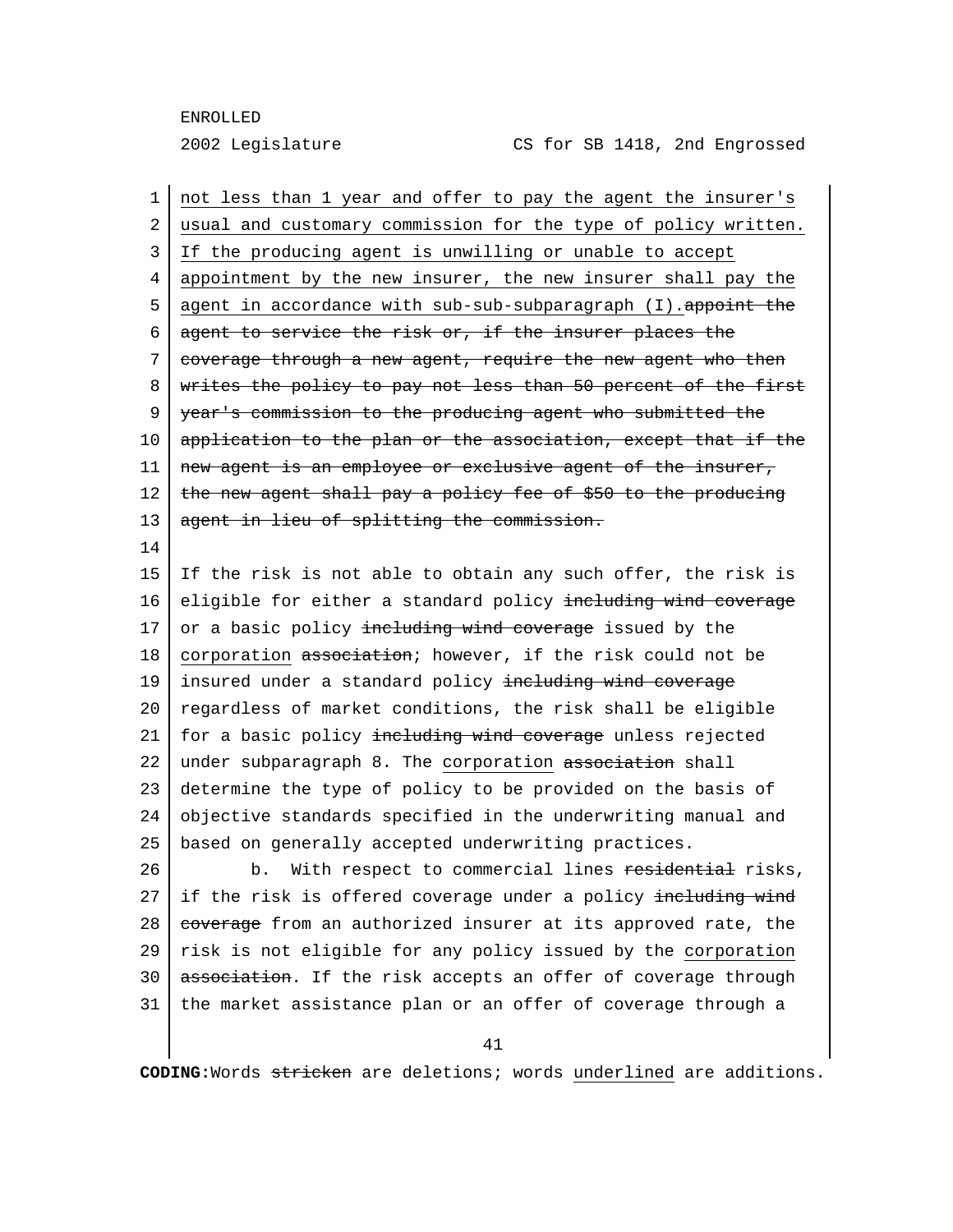1 mechanism established by the corporation association before a 2 policy is issued to the risk by the corporation association, 3 and the producing agent who submitted the application to the 4 plan or the corporation association is not currently appointed 5 by the insurer, the insurer shall either: 6 (I) Pay to the producing agent of record of the 7 policy, for the first year, an amount which is the greater of 8 the insurer's usual and customary commission for the type of 9 policy written or a policy fee equal to the usual and 10 customary commission of the corporation; or 11 (II) Offer to allow the producing agent of record of 12 the policy to continue servicing the policy for a period of 13 not less than 1 year and offer to pay the agent the insurer's 14 usual and customary commission for the type of policy written. 15 If the producing agent is unwilling or unable to accept 16 appointment by the new insurer, the new insurer shall pay the 17 agent in accordance with sub-sub-subparagraph (I). appoint the 18 agent to service the risk or, if the insurer places the 19 coverage through a new agent, require the new agent who then 20 writes the policy to pay not less than 50 percent of the first 21 year's commission to the producing agent who submitted the 22 application to the plan, except that if the new agent is an 23 employee or exclusive agent of the insurer, the new agent 24 shall pay a policy fee of \$50 to the producing agent in lieu 25 of splitting the commission. 26 27 If the risk is not able to obtain any such offer, the risk is 28 eligible for a policy including wind coverage issued by the 29 corporation association. 30 c. This subparagraph does not require the association 31 to provide wind coverage or hurricane coverage in any area in 42 **CODING:**Words stricken are deletions; words underlined are additions.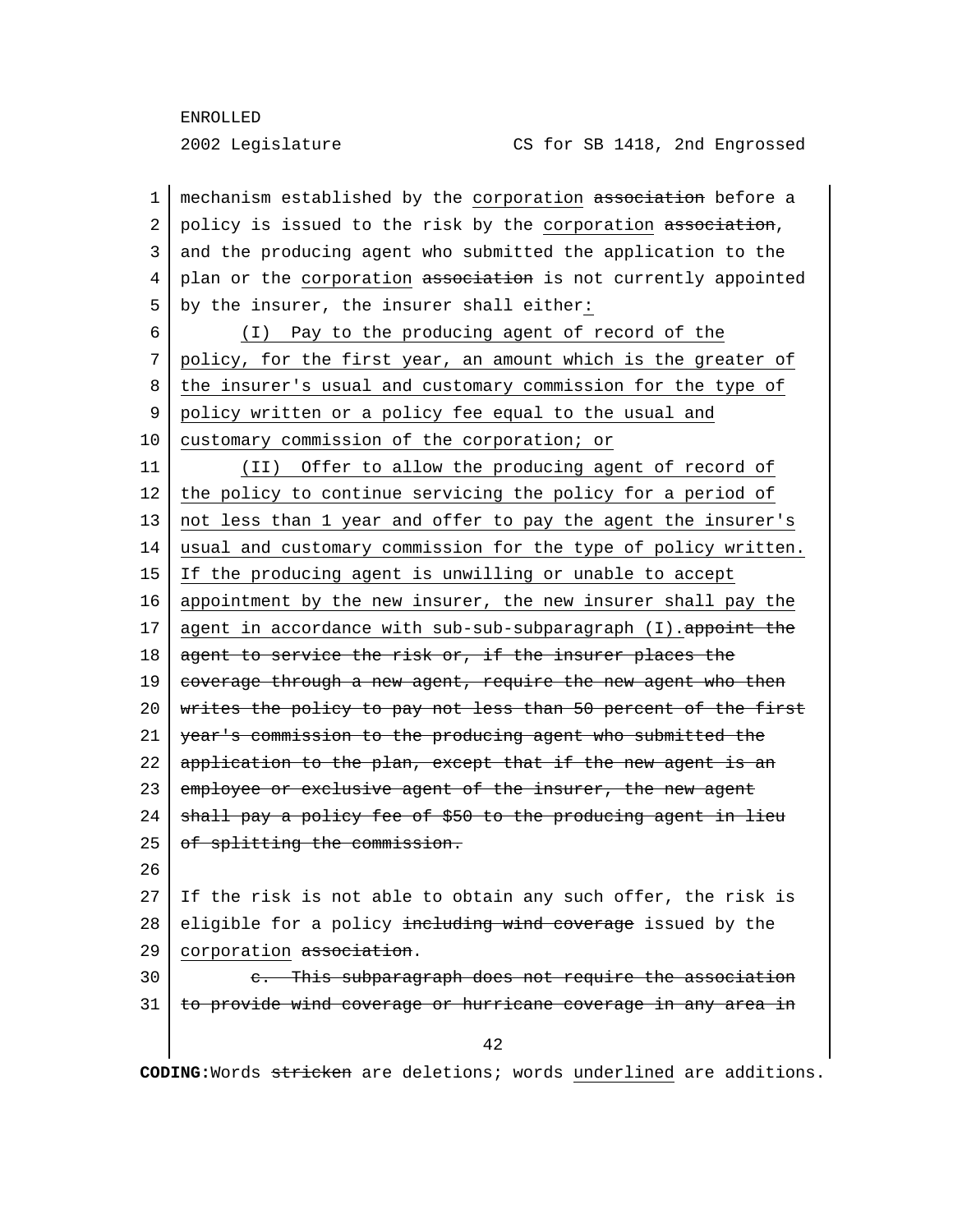### 2002 Legislature CS for SB 1418, 2nd Engrossed

1 which such coverage is available through the Florida Windstorm 2 Underwriting Association.

 3 6. Must include rules for classifications of risks and 4 rates therefor.

 5 7. Must provide that if premium and investment income 6 for an account attributable to a particular calendar plan year 7 are in excess of projected losses and expenses for the account 8 of the plan attributable to that year, such excess shall be 9 held in surplus in the account. Such surplus shall be 10 available to defray deficits in that account as to future 11 years and shall be used for that purpose prior to assessing 12 assessable member insurers and assessable insureds as to any 13 calendar plan year.

14 8. Must provide objective criteria and procedures to 15 be uniformly applied for all applicants in determining whether 16 an individual risk is so hazardous as to be uninsurable. In 17 making this determination and in establishing the criteria and 18 procedures, the following shall be considered:

19 a. Whether the likelihood of a loss for the individual 20 risk is substantially higher than for other risks of the same 21 class; and

22 b. Whether the uncertainty associated with the 23 individual risk is such that an appropriate premium cannot be 24 determined.

25

26 The acceptance or rejection of a risk by the corporation 27 association shall be construed as the private placement of 28 insurance, and the provisions of chapter 120 shall not apply. 29 9. Must provide that the corporation association shall 30 make its best efforts to procure catastrophe reinsurance at 31 reasonable rates, as determined by the board of governors.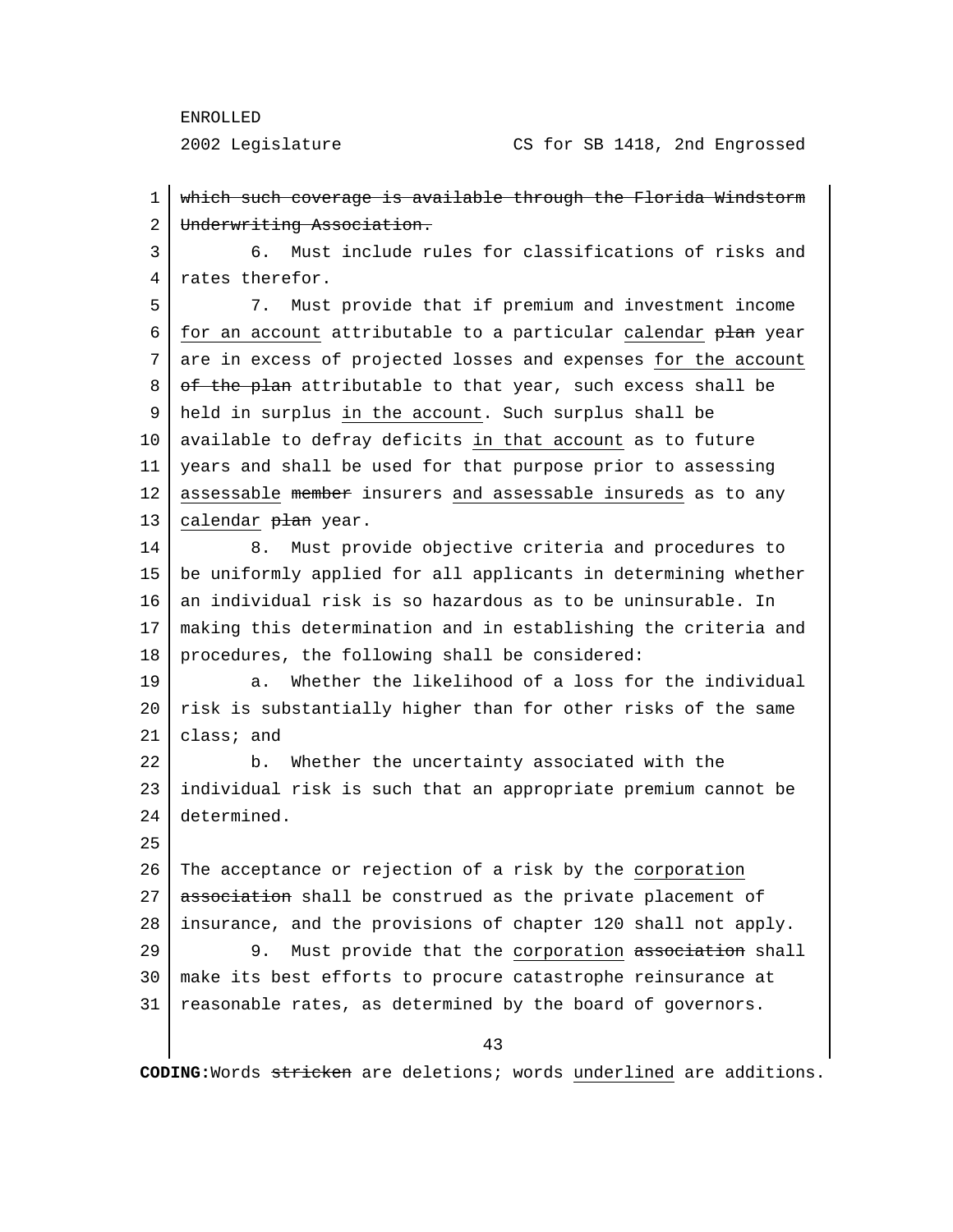### 2002 Legislature CS for SB 1418, 2nd Engrossed

1 10. Must provide that in the event of regular deficit 2 assessments under sub-subparagraph (b)3.a. or sub-subparagraph 3 (b)3.b., in the personal lines account, the commercial lines 4 | residential account, or the high-risk account or by the 5 Florida Windstorm Underwriting Association under 6  $\frac{1}{2}$  sub-sub-subparagraph  $(2)(b)$   $2.d.$   $(1)$  or sub-sub-subparagraph  $7$   $(2)(b)2.d.(11)$ , the corporation association shall levy upon 8 corporation association policyholders in its next rate filing, 9 or by a separate rate filing solely for this purpose, a market 10 equalization surcharge arising from a regular assessment in 11 such account in a percentage equal to the total amount of such 12 regular assessments divided by the aggregate statewide direct 13 written premium for subject lines of business for member 14 insurers for the prior calendar year. Market equalization 15 surcharges under this subparagraph are not considered premium 16 and are not subject to commissions, fees, or premium taxes; 17 however, failure to pay a market equalization surcharge shall 18 be treated as failure to pay premium. 19 11. The policies issued by the corporation association 20 | must provide that, if the corporation  $\alpha$ ssociation or the 21 market assistance plan obtains an offer from an authorized 22 insurer to cover the risk at its approved rates under either a 23 standard policy including wind coverage or a basic policy 24 including wind coverage, the risk is no longer eligible for 25 renewal coverage through the corporation association. However, 26 if the risk is located in an area in which Florida Windstorm 27 | Underwriting Association coverage is available, such an offer 28 of a standard or basic policy terminates eligibility 29 regardless of whether or not the offer includes wind coverage. 30 Upon termination of eligibility, the association shall provide 31 written notice to the policyholder and agent of record stating 44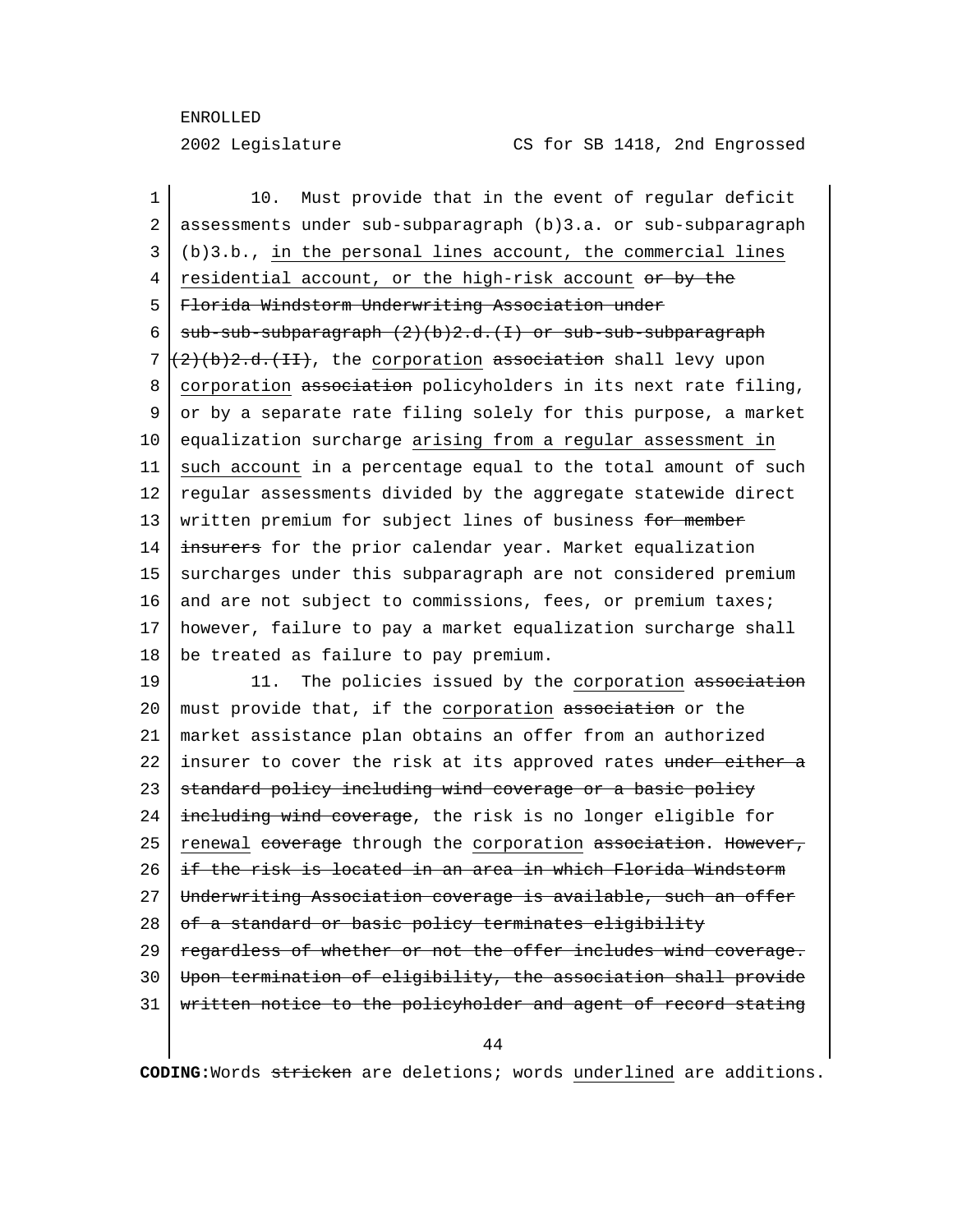1 that the association policy shall be canceled as of 60 days 2 after the date of the notice because of the offer of coverage 3 from an authorized insurer. Other provisions of the insurance 4 code relating to cancellation and notice of cancellation do 5 not apply to actions under this subparagraph.

6 12. Corporation Association policies and applications 7 must include a notice that the corporation association policy 8 could, under this section  $\sigma$  r s. 627.3511, be replaced with a 9 policy issued by an authorized admitted insurer that does not 10 provide coverage identical to the coverage provided by the 11 corporation association. The notice shall also specify that 12 acceptance of corporation association coverage creates a 13 conclusive presumption that the applicant or policyholder is 14 aware of this potential.

15 13. May establish, subject to approval by the 16 department, different eligibility requirements and operational 17 procedures for any line or type of coverage for any specified 18 county or area if the board determines that such changes to 19 the eligibility requirements and operational procedures are 20 justified due to the voluntary market being sufficiently 21 stable and competitive in such area or for such line or type 22 of coverage and that consumers who, in good faith, are unable 23 to obtain insurance through the voluntary market through 24 ordinary methods would continue to have access to coverage 25 from the corporation association. When coverage is sought in 26 connection with a real property transfer, such requirements 27 and procedures shall not provide for an effective date of 28 coverage later than the date of the closing of the transfer as 29 established by the transferor, the transferee, and, if 30 applicable, the lender.

31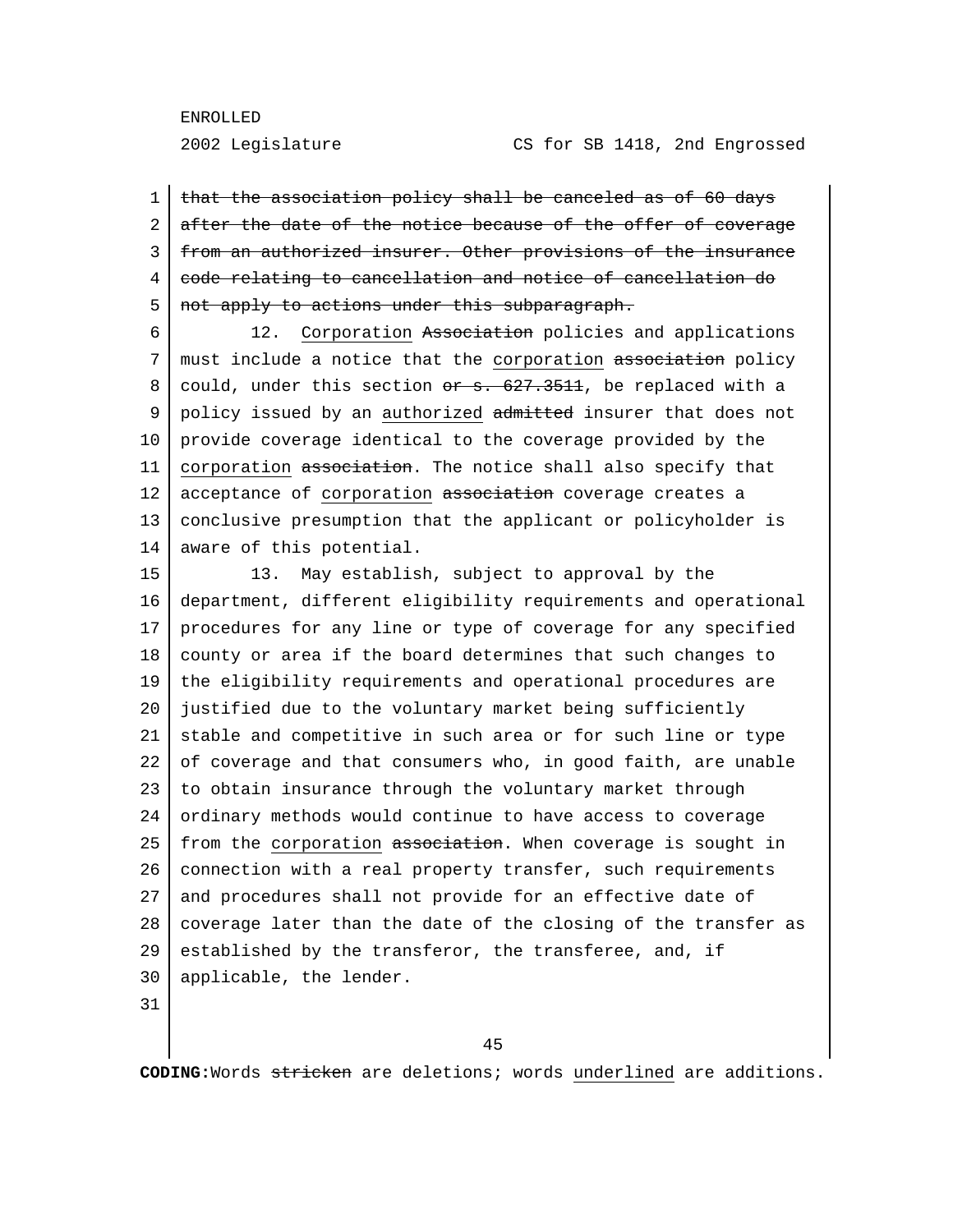### 2002 Legislature CS for SB 1418, 2nd Engrossed

1 14. Must provide that, with respect to the high-risk 2 account, any assessable insurer with a surplus as to 3 policyholders of \$25 million or less writing 25 percent or 4 more of its total countrywide property insurance premiums in 5 this state may petition the department, within the first 90 6 days of each calendar year, to qualify as a limited 7 apportionment company. In no event shall a limited 8 apportionment company be required to participate in the 9 portion of any assessment, within the high-risk account, 10 pursuant to sub-subparagraph (b)3.a. or sub-subparagraph 11 (b)3.b. in the aggregate which exceeds \$50 million after 12 payment of available high-risk account funds in any calendar 13 year. However, a limited apportionment company shall collect 14 from its policyholders any emergency assessment imposed under 15 sub-subparagraph (b)3.d. The plan shall provide that, if the 16 department determines that any regular assessment will result 17 in an impairment of the surplus of a limited apportionment 18 company, the department may direct that all or part of such 19 assessment be deferred as provided in subparagraph (g)4. 20 However, there shall be no limitation or deferment of an 21 emergency assessment to be collected from policyholders under  $22$  sub-subparagraph (b) 3.d. 23 15. Must provide that the corporation appoint as its 24 licensed agents only those agents who also hold an appointment 25 as defined in s. 626.104 with an insurer who at the time of 26 the agent's initial appointment by the corporation is 27 authorized to write and is actually writing personal lines 28 residential property coverage, commercial residential property 29 coverage, or commercial nonresidential property coverage 30 within the state. 31 46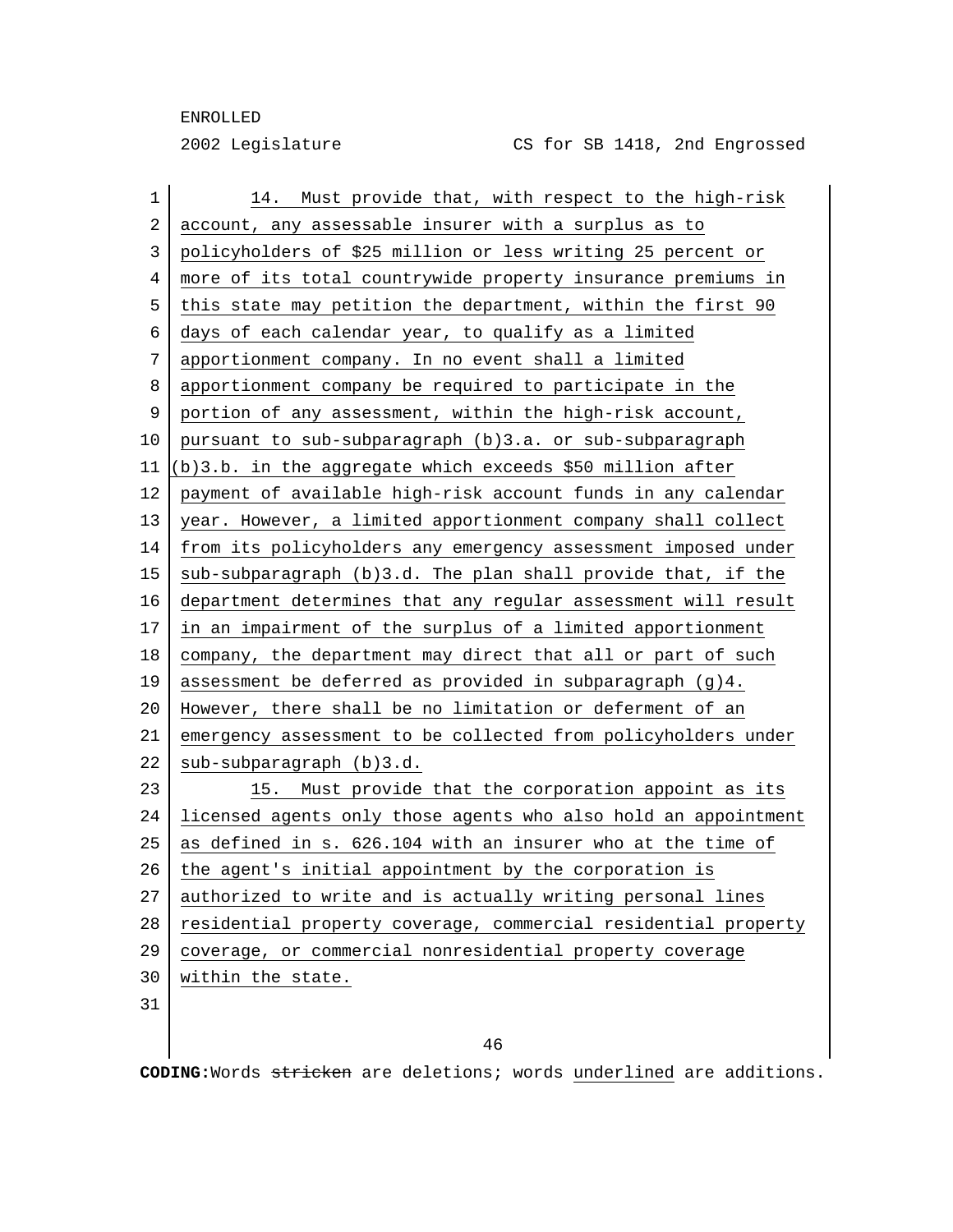### 2002 Legislature CS for SB 1418, 2nd Engrossed

 1 (d)1. It is the intent of the Legislature that the 2 rates for coverage provided by the corporation association be 3 actuarially sound and not competitive with approved rates 4 charged in the admitted voluntary market, so that the 5 corporation association functions as a residual market 6 mechanism to provide insurance only when the insurance cannot 7 be procured in the voluntary market. Rates shall include an 8 appropriate catastrophe loading factor that reflects the 9 actual catastrophic exposure of the corporation association 10 and recognizes that the association has little or no capital 11 or surplus; and the association shall carefully review each 12 | rate filing to assure that provider compensation is not 13 excessive.

14 2. For each county, the average rates of the 15 corporation association for each line of business for personal 16 lines residential policies excluding rates for wind-only 17 policies shall be no lower than the average rates charged by 18 the insurer that had the highest average rate in that county 19 among the 20 insurers with the greatest total direct written 20 premium in the state for that line of business in the 21 preceding year, except that with respect to mobile home 22 coverages, the average rates of the corporation association 23 shall be no lower than the average rates charged by the 24 insurer that had the highest average rate in that county among 25 the 5 insurers with the greatest total written premium for 26 mobile home owner's policies in the state in the preceding  $27$  year. 28 3. Rates for personal lines residential wind-only 29 policies must be actuarially sound and not competitive with 30 approved rates charged by authorized insurers. However, for 31 personal lines residential wind-only policies issued or

**CODING:**Words stricken are deletions; words underlined are additions.

47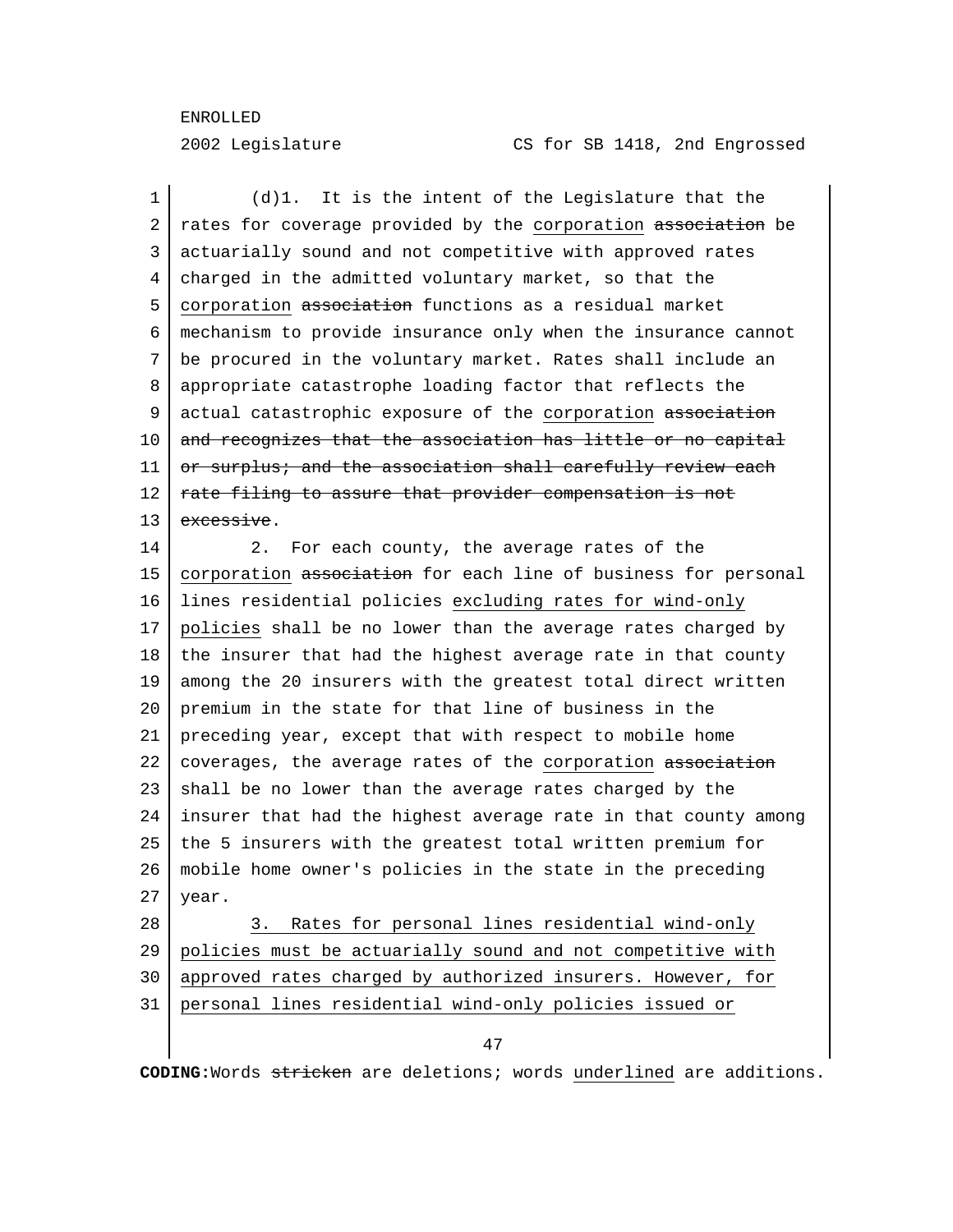1 renewed between July 1, 2002, and June 30, 2003, the maximum 2 premium increase must be no greater than 10 percent of the 3 Florida Windstorm Underwriting Association premium for that 4 policy in effect on June 30, 2002, as adjusted for coverage 5 changes and seasonal occupancy surcharges. The personal lines 6 residential wind-only rates for the corporation effective July 7 1, 2003, must be based on a rate filing by the corporation 8 which establishes rates which are actuarially sound and not 9 competitive with approved rates charged by authorized 10 insurers. Corporation rate manuals shall include a rate 11 surcharge for seasonal occupancy. To ensure that personal 12 lines residential wind-only rates effective on or after July 13 1, 2003, are not competitive with approved rates charged by 14 authorized insurers, the department, by March 1 of each year, 15 shall provide the corporation, for each county in which there 16 are geographical areas in which personal lines residential 17 wind-only policies may be issued, the average rates charged by 18 the insurer that had the highest average rate in that county 19 for wind coverage in that insurer's rating territories which 20 most closely approximate the geographical area in that county 21 in which personal lines residential wind-only policies may be 22 written by the corporation. The average rates provided must 23 be from an insurer among the 20 insurers with the greatest 24 total direct written premium in the state for personal lines 25 | residential property insurance for the preceding year. With 26 respect to mobile homes, the five insurers with the greatest 27 total written premium for that line of business in the 28 preceding year shall be used. The corporation shall certify 29 to the department that its average personal lines residential 30 wind-only rates are no lower in each county than the average 31 rates provided by the department. The department is 48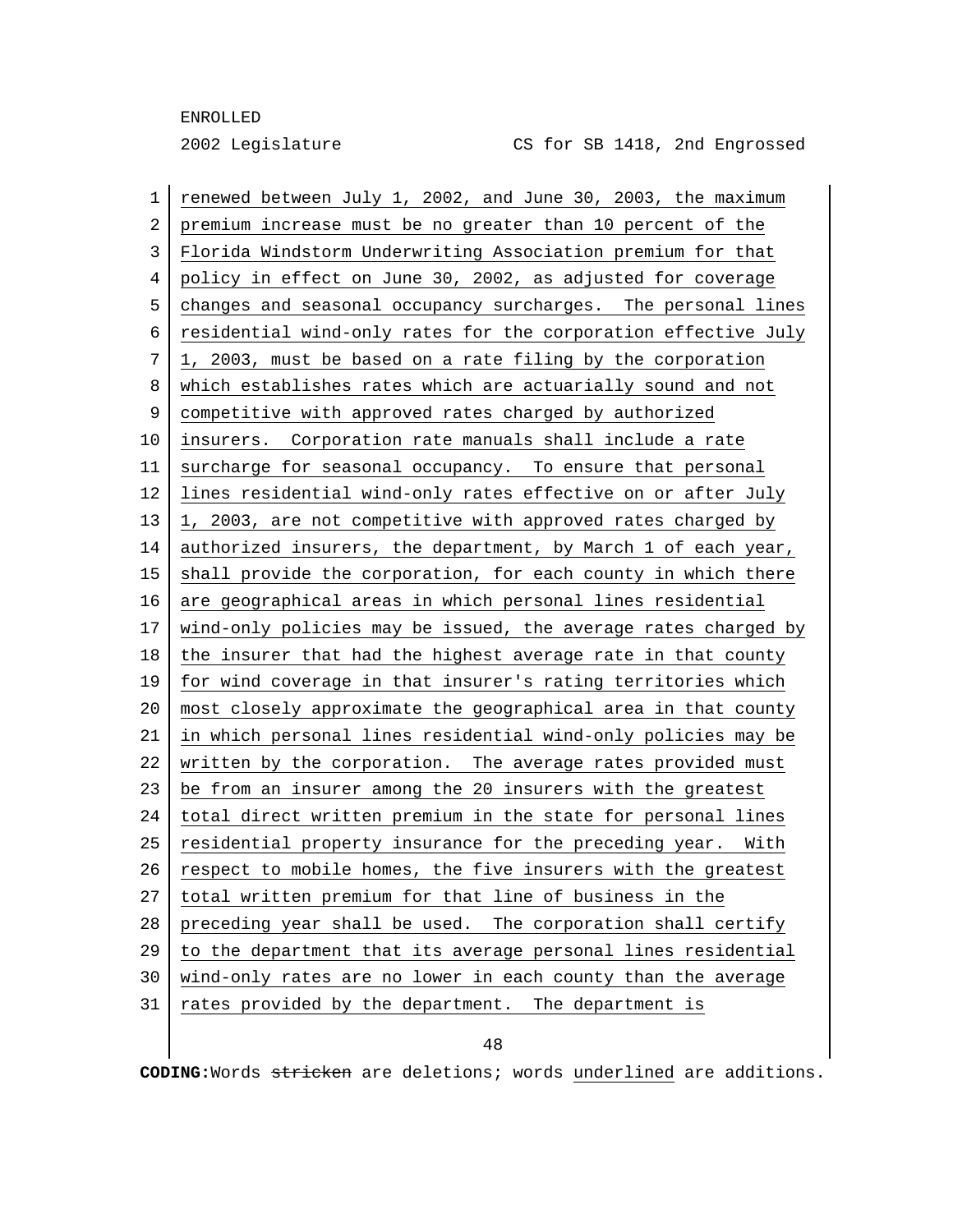1 authorized to adopt rules to establish reporting requirements 2 to obtain the necessary wind-only rate information from 3 insurers to implement this provision. 4 1.3. Rates for commercial lines residential coverage 5 shall not be subject to the requirements of subparagraph 2., 6 but shall be subject to all other requirements of this 7 paragraph and s. 627.062. 8 5.4. Nothing in this paragraph shall require or allow 9 | the corporation association to adopt a rate that is inadequate 10 under s.  $627.062$  or to reduce rates approved under s.  $627.062$ . 11 6.5. The association may require arbitration of a 12 | filing pursuant to s. 627.062(6). Rate filings of the 13 | association under this paragraph shall be made on a use and 14 | file basis under s.  $627.062(2)(a)2$ .The corporation 15 association shall make a rate filing at least once a year, but 16 no more often than quarterly. 17 7. In addition to the rates otherwise determined 18 pursuant to this paragraph, the corporation shall impose and 19 collect an amount equal to the premium tax provided for in s. 20 624.509 to augment the financial resources of the corporation. 21 (e) If coverage in an account through the association 22 is hereby activated effective upon approval of the plan, and 23 shall remain activated until coverage is deactivated pursuant 24 to paragraph  $(f)$ . Thereafter, coverage through the corporation  $25$  association shall be reactivated by order of the department 26 only under one of the following circumstances: 27 1. If the market assistance plan receives a minimum of 28 100 applications for coverage within a 3-month period, or 200 29 applications for coverage within a 1-year period or less for 30 residential coverage, unless the market assistance plan 31 provides a quotation from admitted carriers at their filed 49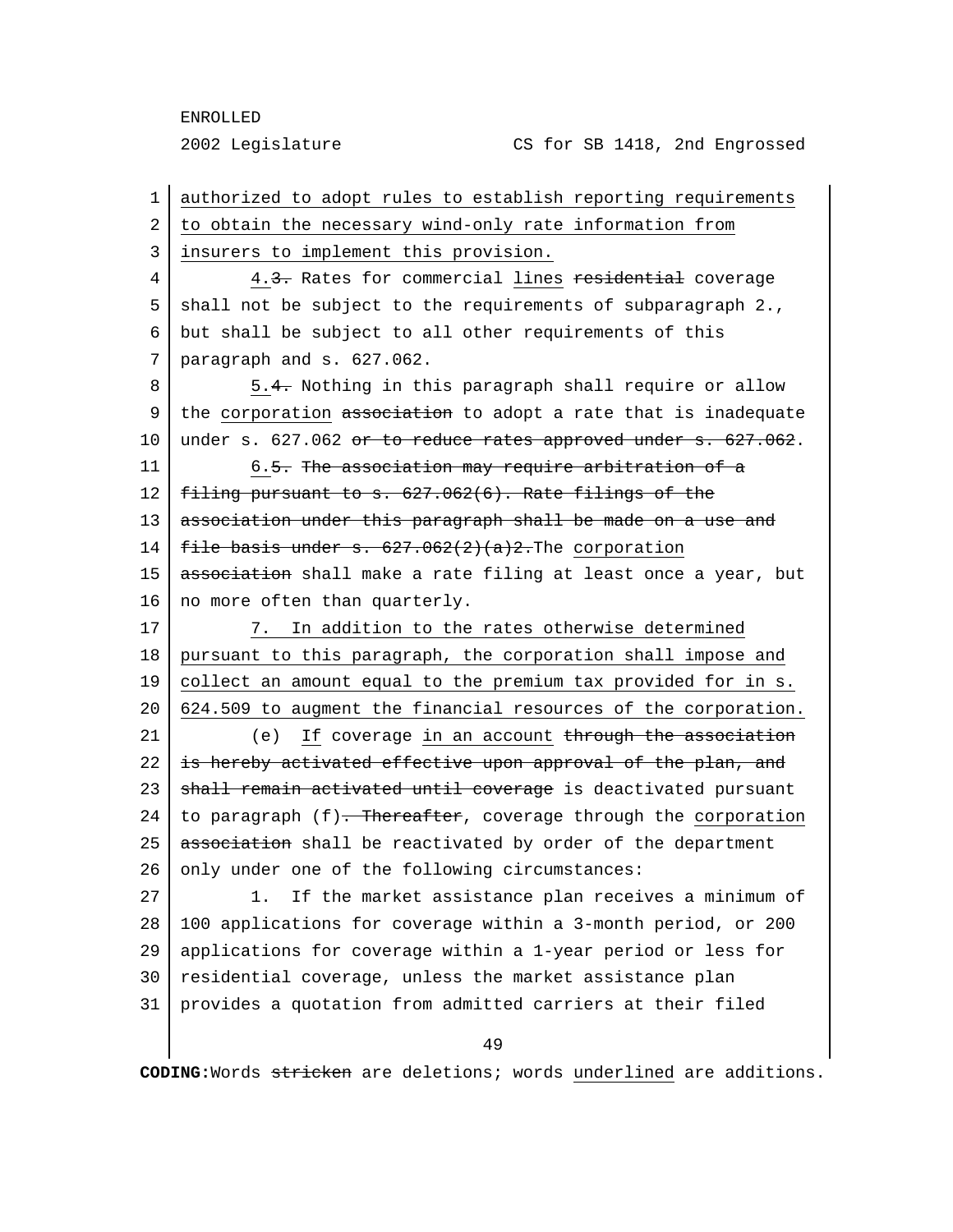### 2002 Legislature CS for SB 1418, 2nd Engrossed

 1 rates for at least 90 percent of such applicants. Any market 2 assistance plan application that is rejected because an 3 individual risk is so hazardous as to be uninsurable using the 4 criteria specified in subparagraph (c)8. shall not be included 5 in the minimum percentage calculation provided herein. In the 6 event that there is a legal or administrative challenge to a 7 determination by the department that the conditions of this 8 subparagraph have been met for eligibility for coverage in the 9 corporation association, any eligible risk may obtain coverage 10 during the pendency of such challenge.

11 2. In response to a state of emergency declared by the 12 Governor under s. 252.36, the department may activate coverage 13 by order for the period of the emergency upon a finding by the 14 department that the emergency significantly affects the 15 availability of residential property insurance.

16 (f)1. The corporation shall file with the department 17 quarterly statements of financial condition, an annual 18 statement of financial condition, and audited financial 19 statements in the manner prescribed by law. In addition, the 20 corporation shall report to the department monthly on the 21 types, premium, exposure, and distribution by county of its 22 policies in force, and shall submit other reports as the 23 department requires to carry out its oversight of the 24 corporation. 25 2. The activities of the corporation association shall 26 be reviewed at least annually by the department to determine 27 whether board and, upon recommendation by the board or 28 petition of any interested party, coverage shall be 29 deactivated in an account on the basis if the department finds 30 that the conditions giving rise to its activation no longer 31 exist.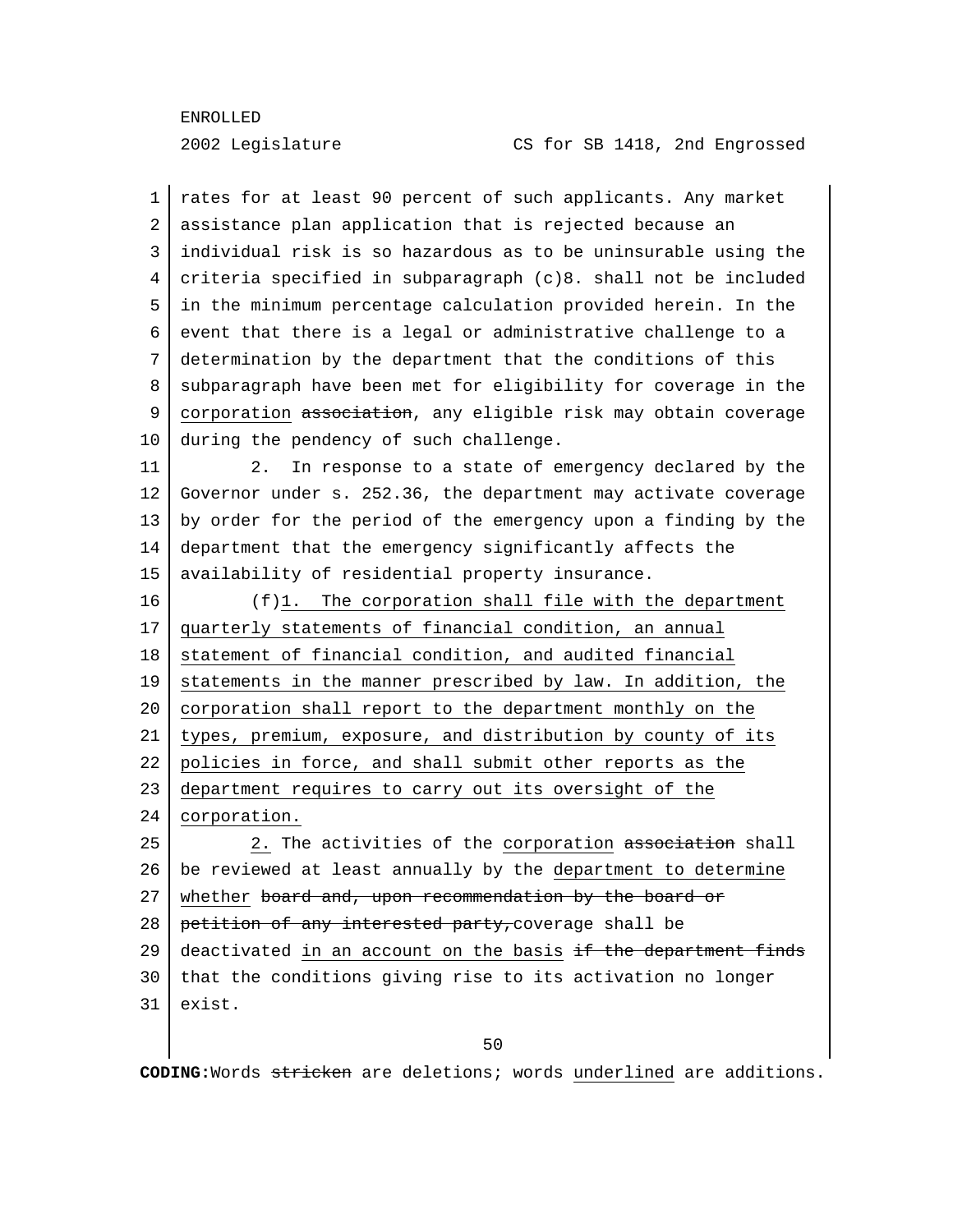### 2002 Legislature CS for SB 1418, 2nd Engrossed

1 (g)1. The corporation board shall certify to the 2 department its needs for annual assessments as to a particular 3 calendar year, and for any startup or interim assessments that 4 it deems to be necessary to sustain operations as to a 5 particular year pending the receipt of annual assessments. 6 Upon verification, the department shall approve such 7 certification, and the corporation board shall levy such 8 annual<del>, startup,</del> or interim assessments. Such assessments 9 shall be prorated as provided in paragraph (b). The 10 corporation board shall take all reasonable and prudent steps 11 necessary to collect the amount of assessment due from each 12 assessable participating member insurer, including, if 13 prudent, filing suit to collect such assessment. If the 14 corporation board is unable to collect an assessment from any 15 assessable member insurer, the uncollected assessments shall 16 be levied as an additional assessment against the assessable 17 participating member insurers and any assessable participating 18 | member insurer required to pay an additional assessment as a 19 result of such failure to pay shall have a cause of action 20 against such nonpaying assessable member insurer. Assessments 21 shall be included as an appropriate factor in the making of 22 rates. The failure of a surplus lines agent to collect and 23 remit any regular or emergency assessment levied by the 24 corporation is considered to be a violation of s. 626.936 and 25 subjects the surplus lines agent to the penalties provided in 26 that section. 27 2. The governing body of any unit of local government, 28 any residents of which are insured by the corporation 29  $\alpha$  association, may issue bonds as defined in s. 125.013 or s. 30 166.101 from time to time to fund an assistance program, in 31 conjunction with the corporation association, for the purpose  $\sim$  51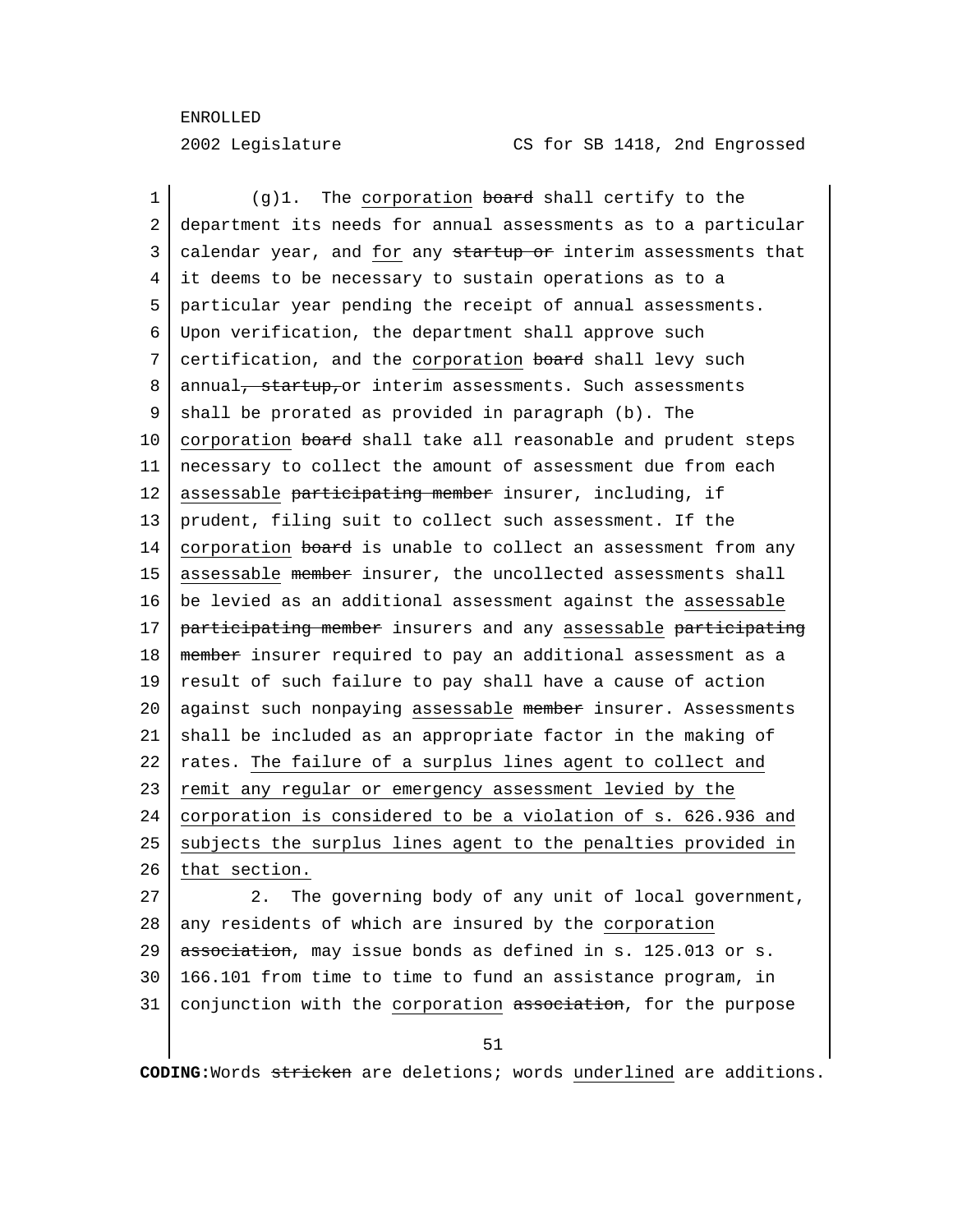### 2002 Legislature CS for SB 1418, 2nd Engrossed

1 of defraying deficits of the corporation association. In order 2 to avoid needless and indiscriminate proliferation, 3 duplication, and fragmentation of such assistance programs, 4 any unit of local government, any residents of which are 5 insured by the corporation association, may provide for the 6 payment of losses, regardless of whether or not the losses 7 occurred within or outside of the territorial jurisdiction of 8 the local government. Revenue bonds under this subparagraph 9 may not be issued until validated pursuant to chapter 75, 10 unless a state of emergency is declared by executive order or 11 proclamation of the Governor pursuant to s. 252.36 making such 12 findings as are necessary to determine that it is in the best 13 interests of, and necessary for, the protection of the public 14 health, safety, and general welfare of residents of this state 15 and the protection and preservation of the economic stability 16 of insurers operating in this state, and declaring it an 17 essential public purpose to permit certain municipalities or 18 counties to issue such bonds as will permit relief to 19 claimants and policyholders of the corporation joint 20 underwriting association and insurers responsible for 21 apportionment of association losses. Any such unit of local 22 government may enter into such contracts with the corporation 23 association and with any other entity created pursuant to this 24 subsection as are necessary to carry out this paragraph. Any 25 bonds issued under this subparagraph shall be payable from and 26 secured by moneys received by the corporation association from 27 emergency assessments under sub-subparagraph (b)3.d., and 28 assigned and pledged to or on behalf of the unit of local 29 government for the benefit of the holders of such bonds. The 30 funds, credit, property, and taxing power of the state or of 31 the unit of local government shall not be pledged for the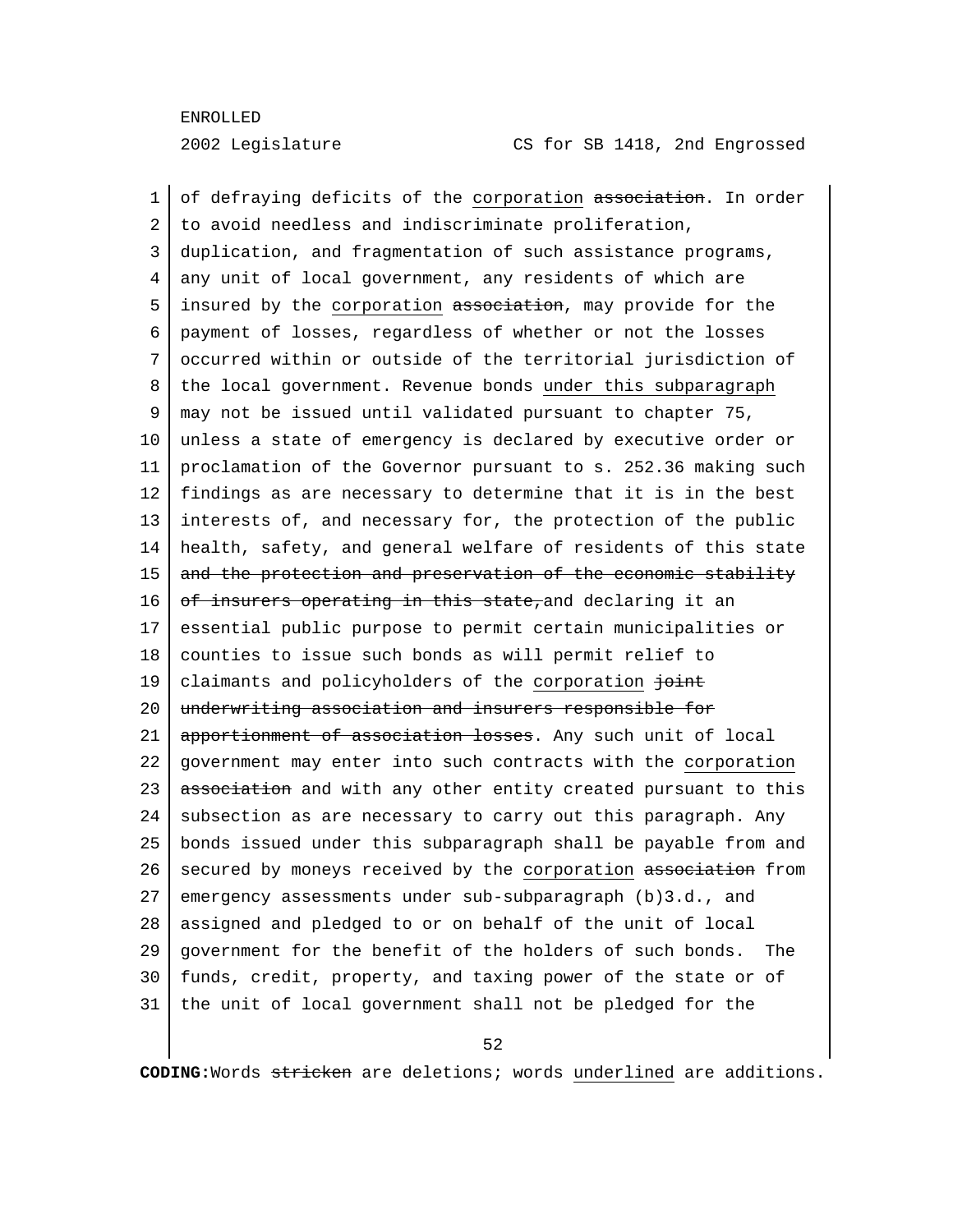### 2002 Legislature CS for SB 1418, 2nd Engrossed

 1 payment of such bonds. If any of the bonds remain unsold 60 2 days after issuance, the department shall require all insurers 3 subject to assessment to purchase the bonds, which shall be 4 treated as admitted assets; each insurer shall be required to 5 purchase that percentage of the unsold portion of the bond 6 issue that equals the insurer's relative share of assessment 7 liability under this subsection. An insurer shall not be 8 required to purchase the bonds to the extent that the 9 department determines that the purchase would endanger or 10 impair the solvency of the insurer.

11 3.a. <del>In addition to any credits, bonuses, or</del> 12 exemptions provided under s. 627.3511, The corporation board 13 shall adopt one or more programs a program subject to approval 14 by the department for the reduction of both new and renewal 15 writings in the corporation association. The corporation board 16 may consider any prudent and not unfairly discriminatory 17 approach to reducing corporation association writings, and may 18 but must adopt at least a credit against assessment liability 19 or other liability that provides an incentive for insurers to 20 take risks out of the corporation association and to keep 21 risks out of the corporation association by maintaining or 22 increasing voluntary writings in counties or areas in which 23 corporation association risks are highly concentrated and a 24 program to provide a formula under which an insurer 25 voluntarily taking risks out of the corporation association by 26 maintaining or increasing voluntary writings will be relieved 27 wholly or partially from assessments under sub-subparagraphs 28 (b)3.a. and b. When the corporation enters into a contractual 29 agreement for a take-out plan, the producing agent of record 30 of the corporation policy is entitled to retain any unearned 31 commission on such policy, and the insurer shall either:  $\sim$  53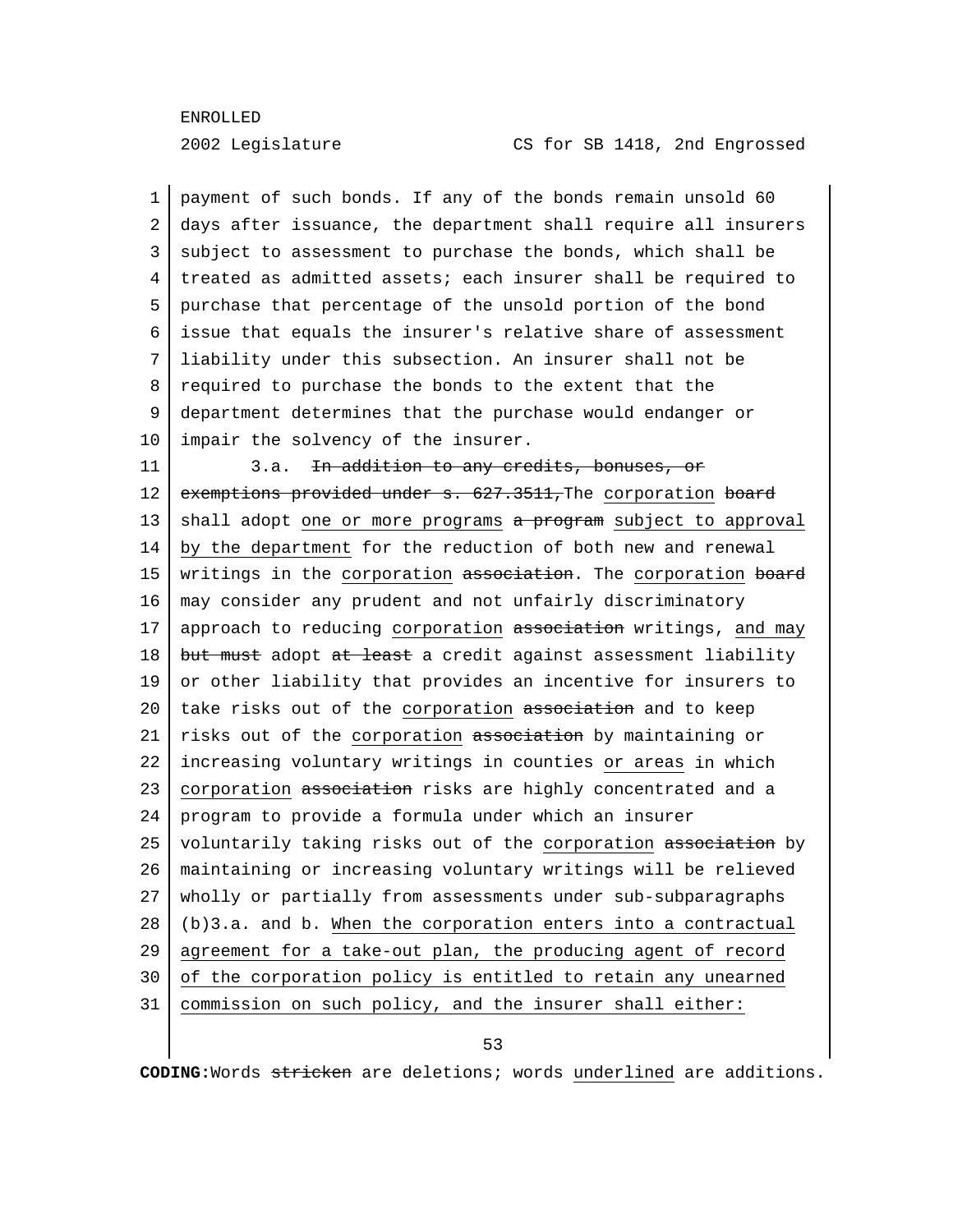### 2002 Legislature CS for SB 1418, 2nd Engrossed

 1 (I) Pay to the producing agent of record of the 2 policy, for the first year, an amount which is the greater of 3 the insurer's usual and customary commission for the type of 4 policy written or a policy fee equal to the usual and 5 customary commission of the corporation; or 6 (II) Offer to allow the producing agent of record of 7 the policy to continue servicing the policy for a period of 8 not less than 1 year and offer to pay the agent the insurer's 9 usual and customary commission for the type of policy written. 10 If the producing agent is unwilling or unable to accept 11 appointment by the new insurer, the new insurer shall pay the 12 agent in accordance with sub-sub-subparagraph (I). 13 b. Any credit or exemption from regular assessments 14 adopted under this subparagraph shall last no longer than the 15 3 years following the cancellation or expiration of the policy 16 by the corporation association. With the approval of the 17 department, the board may extend such credits for an 18 additional year if the insurer guarantees an additional year 19 of renewability for all policies removed from the corporation 20 | association, or for 2 additional years if the insurer 21 guarantees 2 additional years of renewability for all policies 22 so removed. 23 c. There shall be no credit, limitation, exemption, or 24 deferment from emergency assessments to be collected from 25 policyholders pursuant to sub-subparagraph (b)3.d. 26 4. The plan shall provide for the deferment, in whole  $27$  or in part, of the assessment of an assessable  $\alpha$  member 28 insurer, other than an emergency assessment collected from 29 policyholders pursuant to sub-subparagraph (b)3.d., if the 30 department finds that payment of the assessment would endanger 31 or impair the solvency of the insurer. In the event an  $\sim$  54 **CODING:**Words stricken are deletions; words underlined are additions.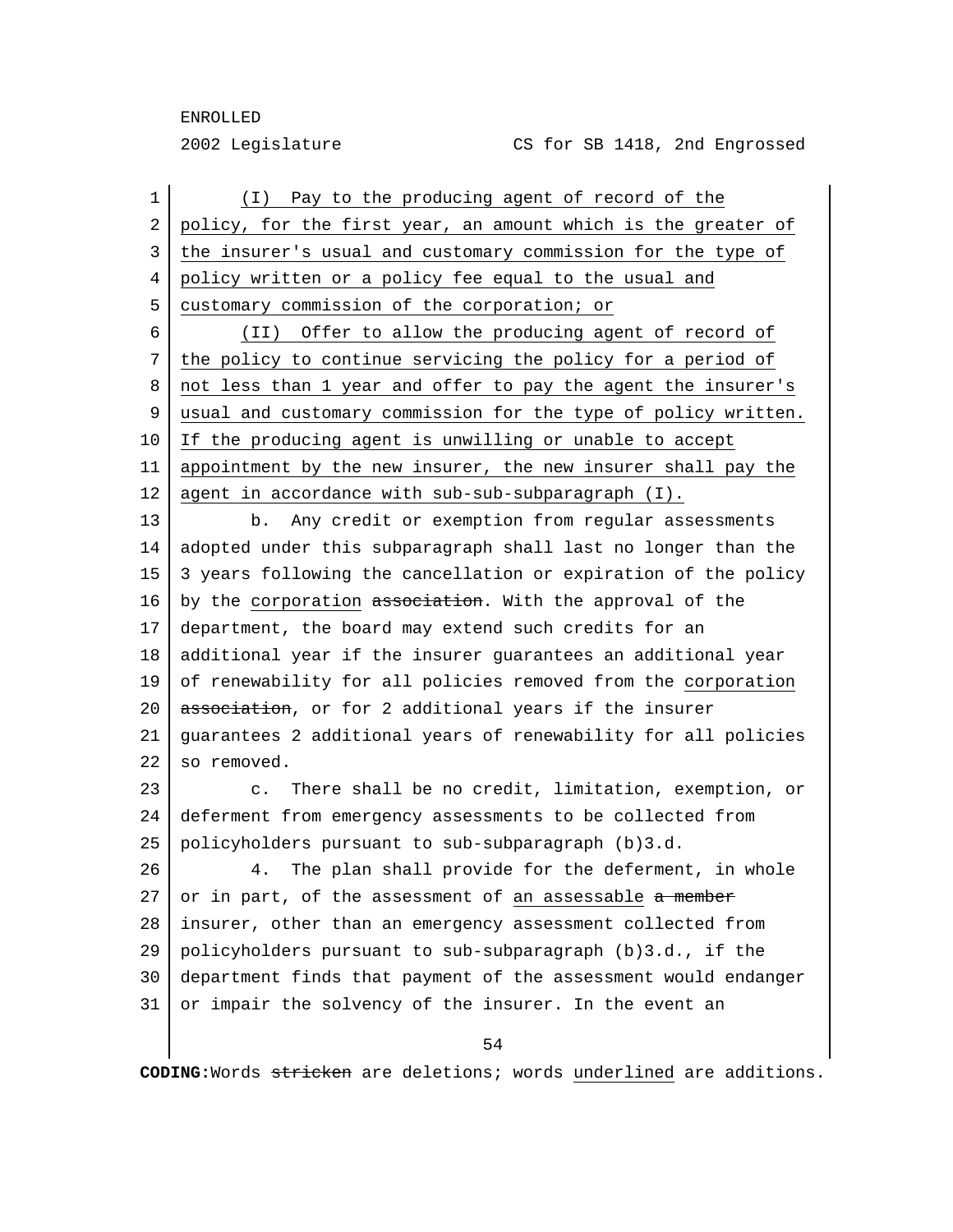### 2002 Legislature CS for SB 1418, 2nd Engrossed

1 assessment against an assessable a member insurer is deferred 2 in whole or in part, the amount by which such assessment is 3 deferred may be assessed against the other assessable member 4 insurers in a manner consistent with the basis for assessments 5 set forth in paragraph (b). 6 (h) Nothing in this subsection shall be construed to 7 preclude the issuance of residential property insurance 8 coverage pursuant to part VIII of chapter 626. 9 (i) There shall be no liability on the part of, and no 10 cause of action of any nature shall arise against, any 11 assessable member insurer or its agents or employees, the 12 corporation association or its agents or employees, members of 13 the board of governors or their respective designees at a 14 board meeting, corporation association committee members, or 15 the department or its representatives, for any action taken by 16 them in the performance of their duties or responsibilities 17 under this subsection. Such immunity does not apply to: 18 1. Any of the foregoing persons or entities for any 19 willful tort; 20 2. The corporation association or its servicing or 21 producing agents for breach of any contract or agreement 22 pertaining to insurance coverage; 23 3. The corporation association with respect to 24 issuance or payment of debt; or 25 4. Any assessable member insurer with respect to any 26 action to enforce an assessable  $\alpha$  member insurer's obligations 27 to the corporation  $\alpha$ ssociation under this subsection. 28 (j) The Residential Property and Casualty Joint 29 Underwriting Association is not a state agency, board, or 30 **commission.** However, For the purposes of s. 199.183(1), the 31 corporation Residential Property and Casualty Joint  $\sim$  55 **CODING:**Words stricken are deletions; words underlined are additions.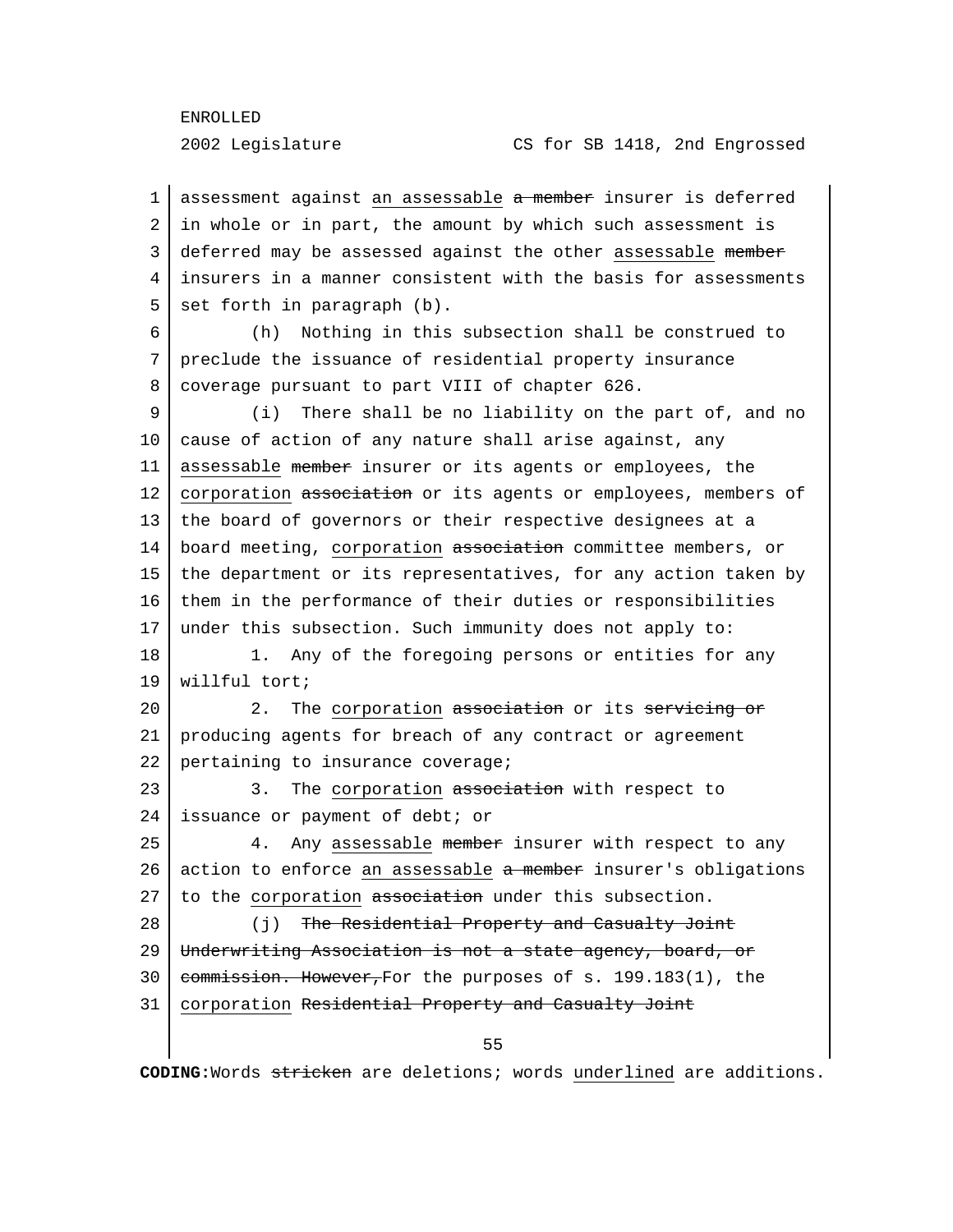1 Underwriting Association shall be considered a political 2 subdivision of the state and shall be exempt from the 3 corporate income tax. The premiums, assessments, investment 4 income, and other revenue of the corporation are funds 5 received for providing property insurance coverage as required 6 by this subsection, paying claims for Florida citizens insured 7 by the corporation, securing and repaying debt obligations 8 issued by the corporation, and conducting all other activities 9 of the corporation, and shall not be considered taxes, fees, 10 licenses, or charges for services imposed by the Legislature 11 on individuals, businesses, or agencies outside state 12 government. Bonds and other debt obligations issued by or on 13 behalf of the corporation are not to be considered "State 14 bonds" within the meaning of s. 215.58(10). The corporation is 15 not subject to the procurement provisions of chapter 287, and 16 policies and decisions of the corporation relating to 17 incurring debt, levying of assessments and the sale, issuance, 18 continuation, terms and claims under corporation policies, and 19 all services relating thereto, are not subject to the 20 provisions of chapter 120. The corporation is not required to 21 obtain or to hold a certificate of authority issued by the 22 department, nor is it required to participate as a member 23 insurer of the Florida Insurance Guaranty Association. 24 However, the corporation is required to pay, in the same 25 manner as an authorized insurer, assessments pledged by the 26 Florida Insurance Guaranty Association to secure bonds issued 27 or other indebtedness incurred to pay covered claims arising 28 from insurer insolvencies caused by, or proximately related 29 to, hurricane losses. It is the intent of the Legislature that 30 the tax exemptions provided in this paragraph will augment the 31 financial resources of the corporation to better enable the  $\sim$  56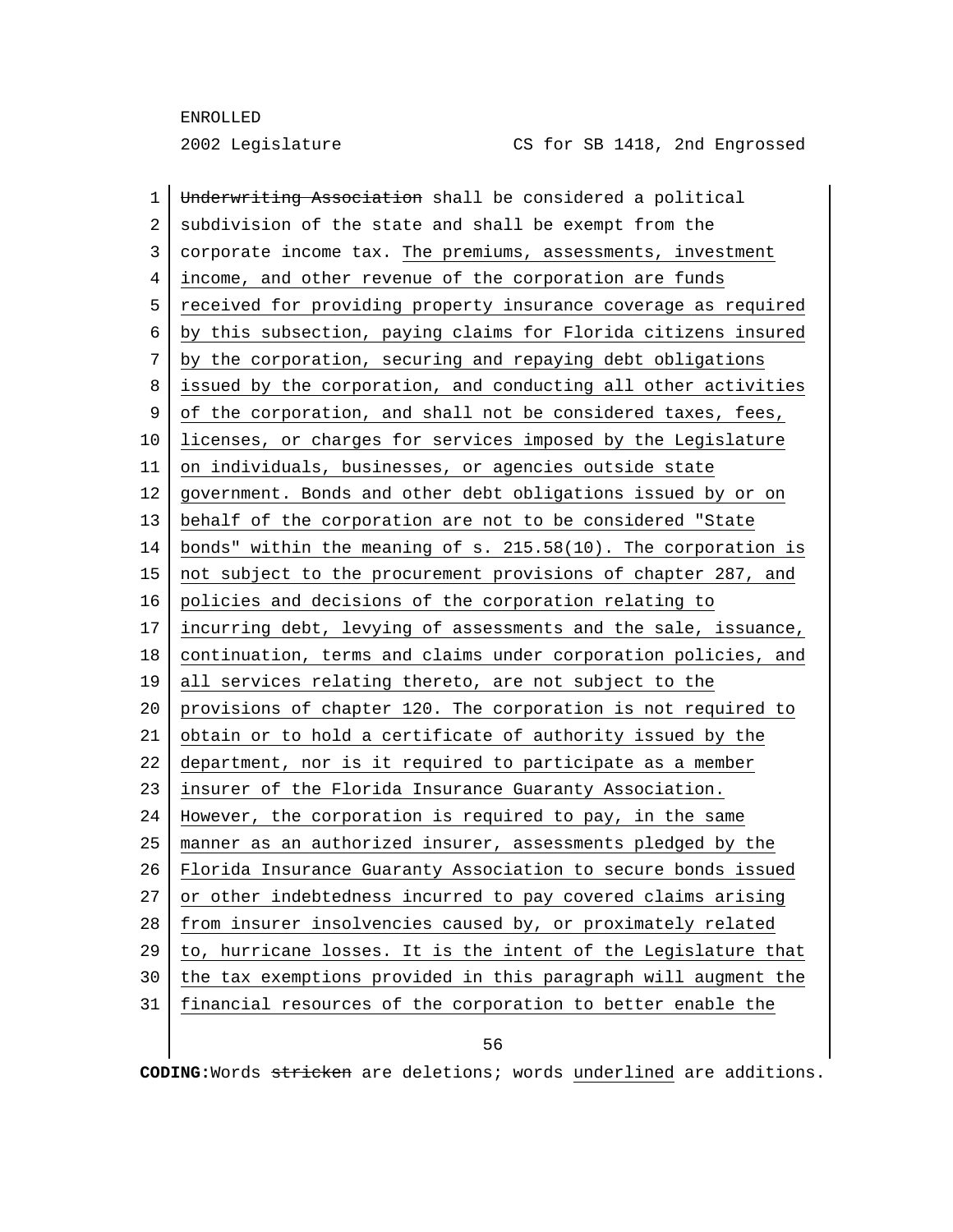### 2002 Legislature CS for SB 1418, 2nd Engrossed

 1 corporation to fulfill its public purposes. Any bonds issued 2 by the corporation, their transfer, and the income therefrom, 3 including any profit made on the sale thereof, shall at all 4 times be free from taxation of every kind by the state and any 5 political subdivision or local unit or other instrumentality 6 thereof; however, this exemption does not apply to any tax 7 imposed by chapter 200 on interest, income, or profits on debt 8 obligations owned by corporations other than the corporation. 9 (k) Upon a determination by the department board of 10 governors that the conditions giving rise to the establishment 11 and activation of the corporation association no longer exist, 12 and upon the consent thereto by order of the department, the 13 corporation association is dissolved. Upon dissolution, the 14 assets of the association shall be applied first to pay all 15 debts, liabilities, and obligations of the corporation 16 association, including the establishment of reasonable 17 reserves for any contingent liabilities or obligations, and 18 all remaining assets of the corporation association shall 19 become property of the state and deposited in the Florida 20 Hurricane Catastrophe Fund. 21 (l)1. Effective July 1, 2002, policies of the 22 Residential Property and Casualty Joint Underwriting 23 Association shall become policies of the corporation. All 24 obligations, rights, assets and liabilities of the Residential 25 Property and Casualty Joint Underwriting Association, 26 including bonds, note and debt obligations, and the financing 27 documents pertaining to them become those of the corporation 28 as of July 1, 2002. The corporation is not required to issue 29 endorsements or certificates of assumption to insureds during 30 the remaining term of in-force transferred policies. 31 57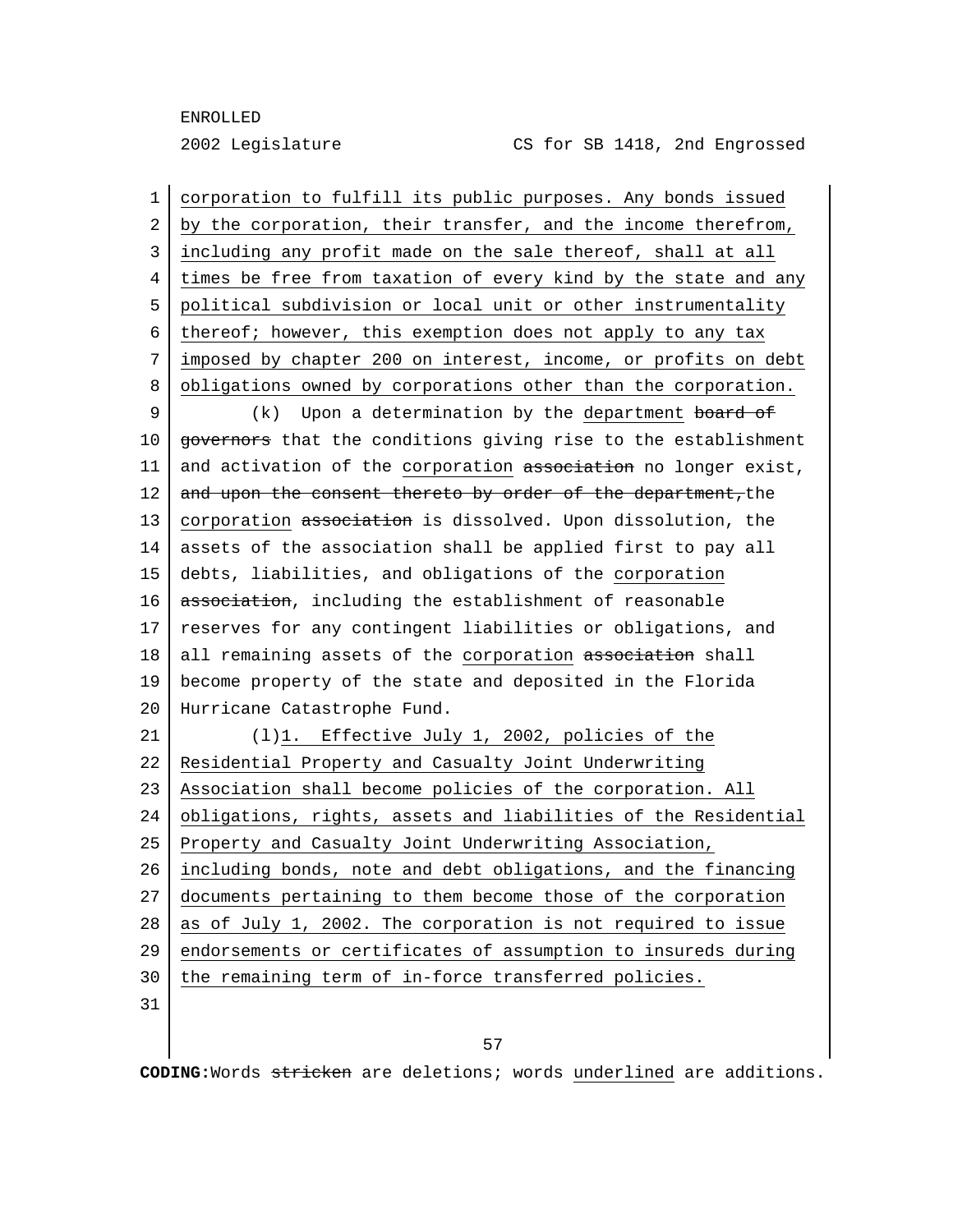# 2002 Legislature CS for SB 1418, 2nd Engrossed

| 1  | 2. Effective July 1, 2002, policies of the Florida             |
|----|----------------------------------------------------------------|
| 2  | Windstorm Underwriting Association are transferred to the      |
| 3  | corporation and shall become policies of the corporation. All  |
| 4  | obligations, rights, assets, and liabilities of the Florida    |
| 5  | Windstorm Underwriting Association, including bonds, note, and |
| 6  | debt obligations, and the financing documents pertaining to    |
| 7  | them are transferred to and assumed by the corporation on July |
| 8  | 1, 2002. The corporation is not required to issue endorsement  |
| 9  | or certificates of assumption to insureds during the remaining |
| 10 | term of in-force transferred policies.                         |
| 11 | 3. The Florida Windstorm Underwriting Association and          |
| 12 | the Residential Property and Casualty Joint Underwriting       |
| 13 | Association shall take all actions as may be proper to further |
| 14 | evidence the transfers and shall provide the documents and     |
| 15 | instruments of further assurance as may reasonably be          |
| 16 | requested by the corporation for that purpose. The corporation |
| 17 | shall execute assumptions and instruments as the trustees or   |
| 18 | other parties to the financing documents of the Florida        |
| 19 | Windstorm Underwriting Association or the Residential Property |
| 20 | and Casualty Joint Underwriting Association may reasonably     |
| 21 | request to further evidence the transfers and assumptions,     |
| 22 | which transfers and assumptions, however, are effective on the |
| 23 | date provided under this paragraph whether or not, and         |
| 24 | regardless of the date on which, the assumptions or            |
| 25 | instruments are executed by the corporation. Subject to the    |
| 26 | relevant financing documents pertaining to their outstanding   |
| 27 | bonds, notes, indebtedness, or other financing obligations,    |
| 28 | the moneys, investments, receivables, choses in action, and    |
| 29 | other intangibles of the Florida Windstorm Underwriting        |
| 30 | Association shall be credited to the high-risk account of the  |
| 31 | corporation, and those of the personal lines residential       |
|    | 58                                                             |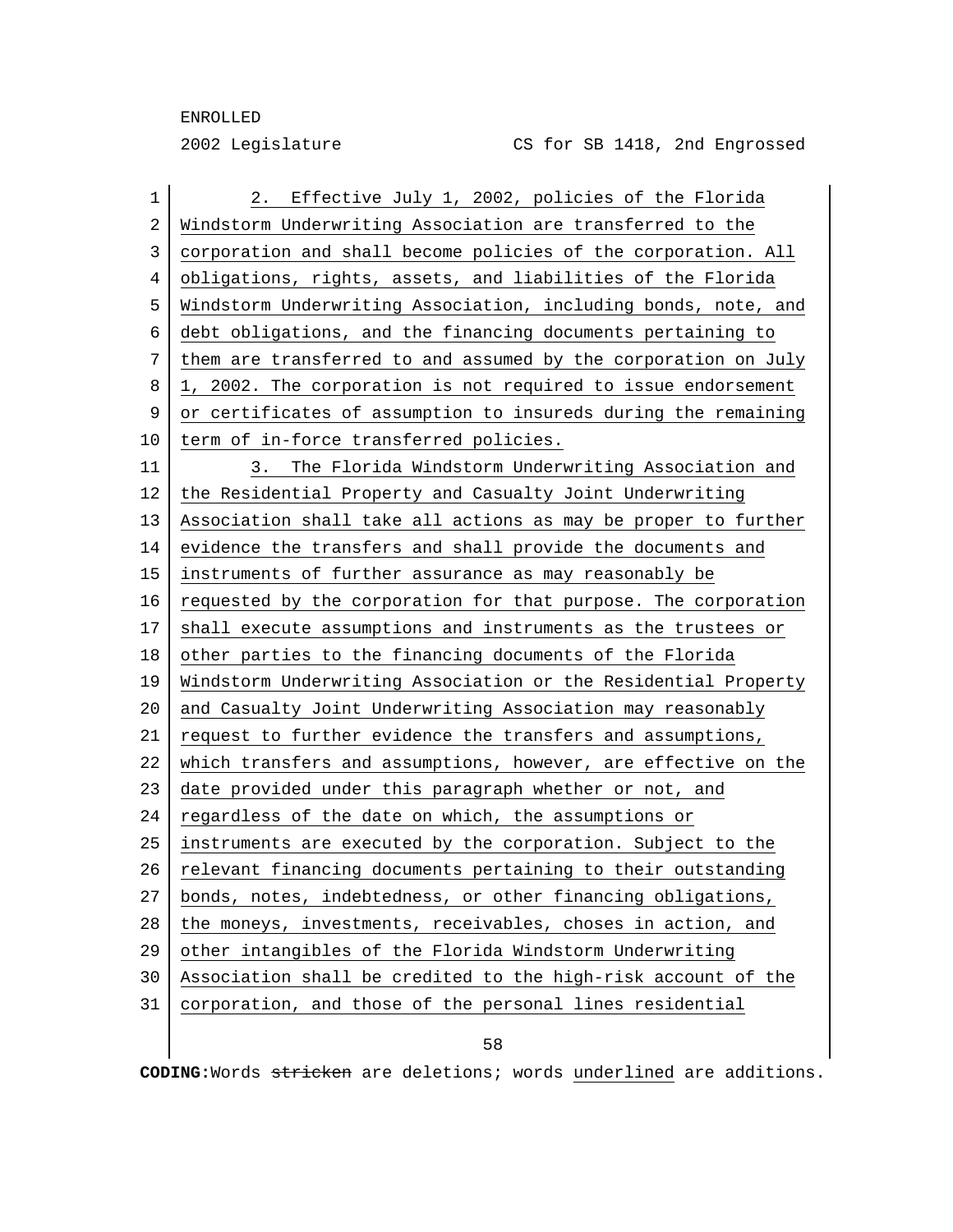1 coverage account and the commercial lines residential coverage 2 account of the Residential Property and Casualty Joint 3 Underwriting Association shall be credited to the personal 4 lines account and the commercial lines account, respectively, 5 of the corporation. 6 4. Effective July 1, 2002, a new applicant for 7 property insurance coverage who would otherwise have been 8 eligible for coverage in the Florida Windstorm Underwriting 9 Association is eligible for coverage from the corporation as 10 provided in this subsection. 11 5. The transfer of all policies, obligations, rights, 12 assets, and liabilities from the Florida Windstorm 13 Underwriting Association to the corporation and the renaming 14 of the Residential Property and Casualty Joint Underwriting 15 Association as the corporation shall in no way affect the 16 coverage with respect to covered policies as defined in s. 17 215.555(2)(c) provided to these entities by the Florida 18 Hurricane Catastrophe Fund. The coverage provided by the 19 Florida Hurricane Catastrophe Fund to the Florida Windstorm 20 Underwriting Association based on its exposures as of June 30, 21 2002, and each June 30 thereafter shall be redesignated as 22 coverage for the high-risk account of the corporation. 23 Notwithstanding any other provision of law, the coverage 24 provided by the Florida Hurricane Catastrophe Fund to the 25 Residential Property and Casualty Joint Underwriting 26 Association based on its exposures as of June 30, 2002, and 27 each June 30 thereafter shall be transferred to the personal 28 lines account and the commercial lines account of the 29 corporation. Notwithstanding any other provision of law, the 30 high-risk account shall be treated, for all Florida Hurricane 31 Catastrophe Fund purposes, as if it were a separate <u>59</u>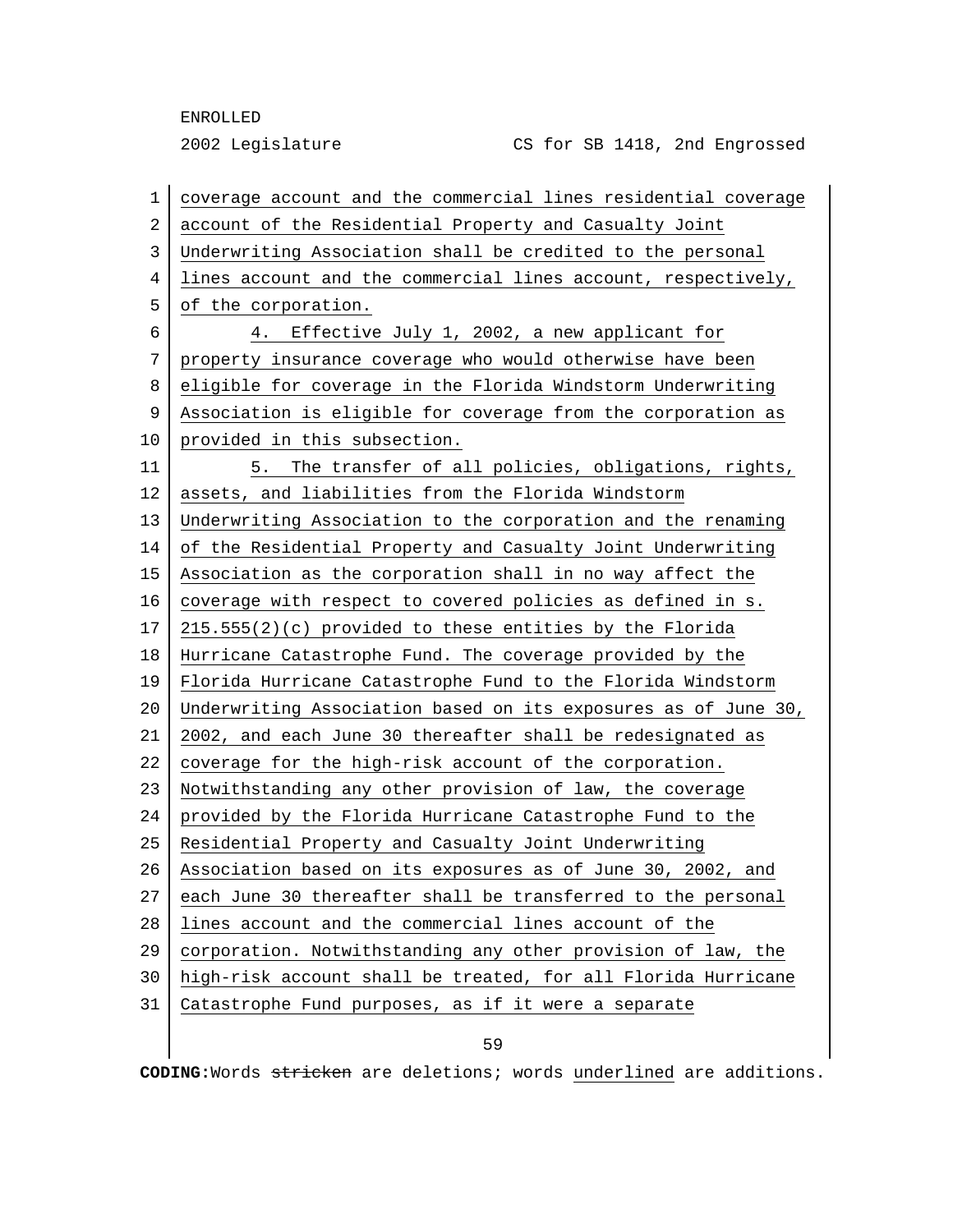### 2002 Legislature CS for SB 1418, 2nd Engrossed

 1 participating insurer with its own exposures, reimbursement 2 premium, and loss reimbursement. Likewise, the personal lines 3 and commercial lines accounts shall be viewed together, for 4 all Florida Hurricane Catastrophe Fund purposes, as if the two 5 accounts were one and represent a single, separate 6 participating insurer with its own exposures, reimbursement 7 premium, and loss reimbursement. The coverage provided by the 8 Florida Hurricane Catastrophe Fund to the corporation shall 9 constitute and operate as a full transfer of coverage from the 10 Florida Windstorm Underwriting Association and Residential 11 Property and Casualty Joint Underwriting to the corporation. 12 All obligations, rights, assets, and liabilities of the 13 Florida Property and Casualty Joint Underwriting Association 14 created by subsection (5), which obligations, rights, assets, 15 or liabilities relate to the provision of commercial lines 16 residential property insurance coverage as described in this 17 section are hereby transferred to the Residential Property and 18 | Casualty Joint Underwriting Association. The Residential 19 Property and Casualty Joint Underwriting Association is not 20 required to issue endorsements or certificates of assumption 21 | to insureds during the remaining term of in-force transferred 22 policies. 23 (m) Notwithstanding any other provision of law:

24 1. The pledge or sale of, the lien upon, and the 25 security interest in any rights, revenues, or other assets of 26 the corporation association created or purported to be created 27 pursuant to any financing documents to secure any bonds or 28 other indebtedness of the corporation association shall be and 29 remain valid and enforceable, notwithstanding the commencement  $30$  of and during the continuation of, and after, any 31 rehabilitation, insolvency, liquidation, bankruptcy,

**60**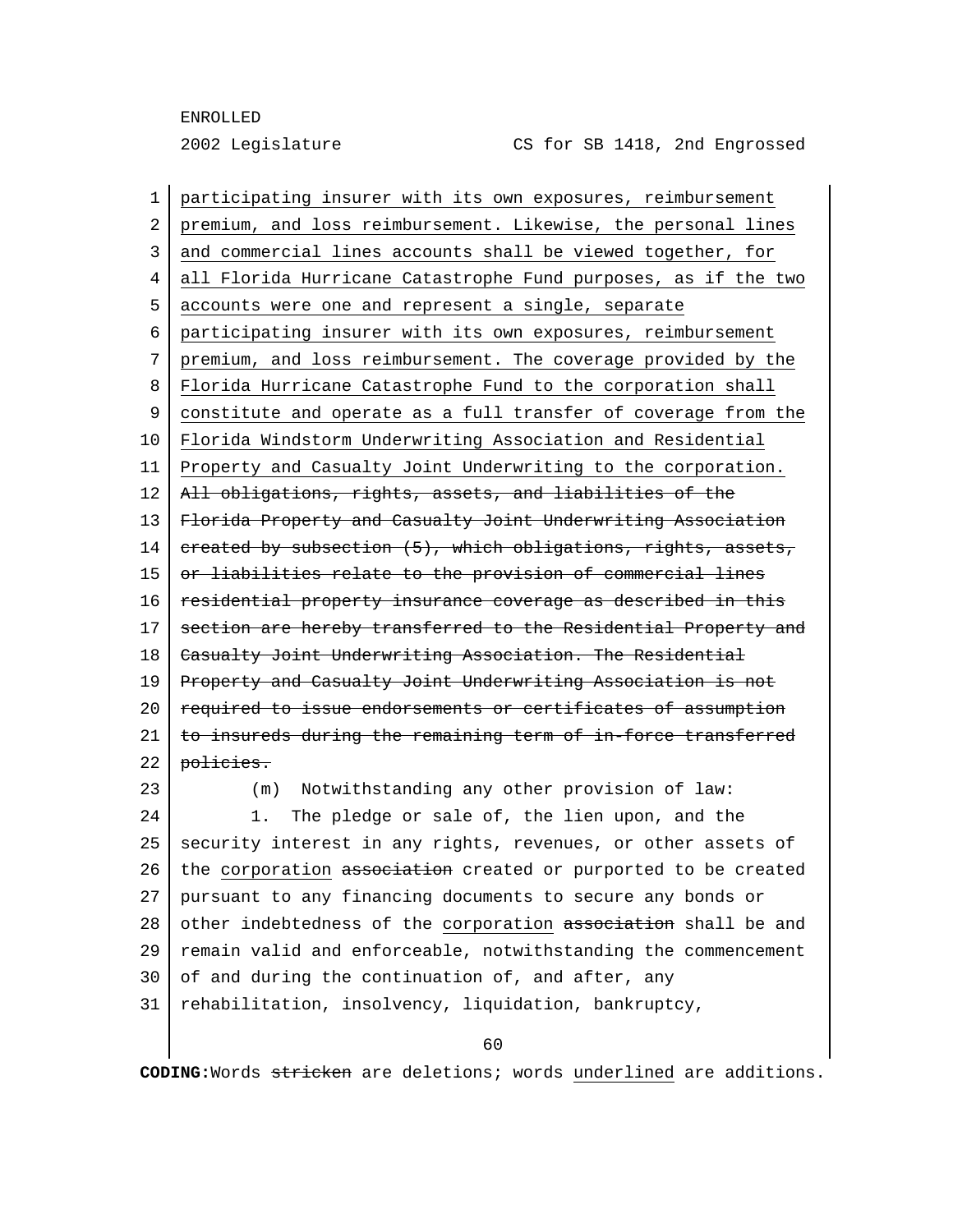### 2002 Legislature CS for SB 1418, 2nd Engrossed

 1 receivership, conservatorship, reorganization, or similar 2 proceeding against the corporation association under the laws 3 of this state.

 4 2. No such proceeding shall relieve the corporation 5 association of its obligation, or otherwise affect its ability 6 to perform its obligation, to continue to collect, or levy and 7 collect, assessments, market equalization or other surcharges 8 under subparagraph (c)10., or any other rights, revenues, or 9 other assets of the corporation association pledged pursuant 10 to any financing documents.

11 3. Each such pledge or sale of, lien upon, and 12 security interest in, including the priority of such pledge, 13 lien, or security interest, any such assessments, market 14 equalization or other surcharges, or other rights, revenues, 15 or other assets which are collected, or levied and collected, 16 after the commencement of and during the pendency of, or 17 after, any such proceeding shall continue unaffected by such 18 proceeding. As used in this subsection, the term "financing 19 documents" means any agreement or agreements, instrument or 20 instruments, or other document or documents now existing or 21 hereafter created evidencing any bonds or other indebtedness 22 of the corporation association or pursuant to which any such 23 bonds or other indebtedness has been or may be issued and 24 pursuant to which any rights, revenues, or other assets of the 25 corporation association are pledged or sold to secure the 26 repayment of such bonds or indebtedness, together with the 27 payment of interest on such bonds or such indebtedness, or the 28 payment of any other obligation or financial product, as 29 defined in the plan of operation of the corporation 30 | association related to such bonds or indebtedness. 31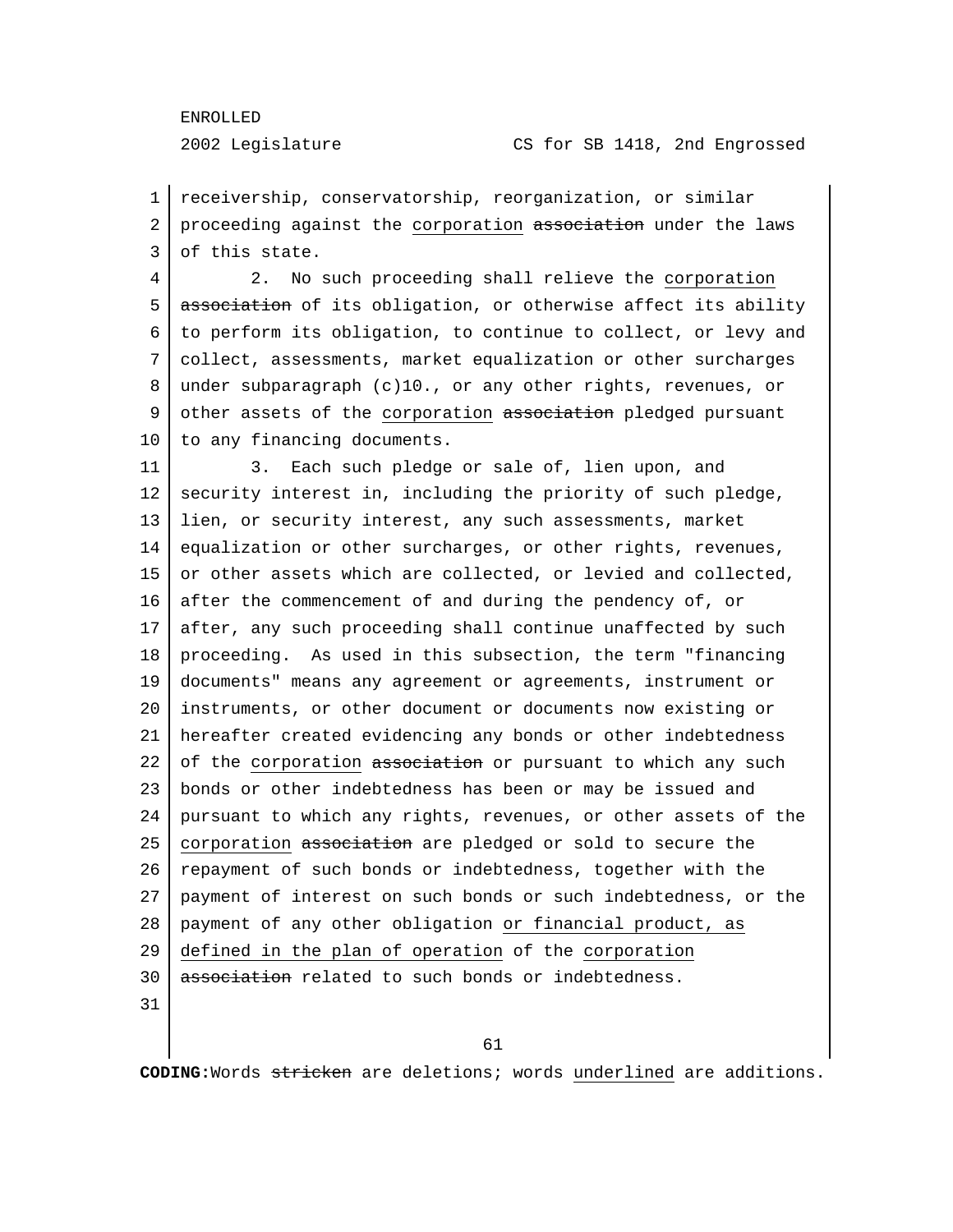### 2002 Legislature CS for SB 1418, 2nd Engrossed

1 4. Any such pledge or sale of assessments, revenues, 2 contract rights, or other rights or assets of the corporation 3 association shall constitute a lien and security interest, or 4 sale, as the case may be, that is immediately effective and 5 attaches to such assessments, revenues, or contract rights or 6 other rights or assets, whether or not imposed or collected at 7 the time the pledge or sale is made. Any such pledge or sale 8 is effective, valid, binding, and enforceable against the 9 corporation association or other entity making such pledge or 10 sale, and valid and binding against and superior to any 11 competing claims or obligations owed to any other person or 12 entity, including policyholders in this state, asserting 13 rights in any such assessments, revenues, or contract rights 14 or other rights or assets to the extent set forth in and in 15 accordance with the terms of the pledge or sale contained in 16 the applicable financing documents, whether or not any such 17 person or entity has notice of such pledge or sale and without 18 the need for any physical delivery, recordation, filing, or 19 other action.

20 (n)1. The following records of the corporation 21 Residential Property and Casualty Joint Underwriting 22 Association are confidential and exempt from the provisions of 23  $s. 119.07(1)$  and s. 24(a), Art. I of the State Constitution: 24 a. Underwriting files, except that a policyholder or 25 an applicant shall have access to his or her own underwriting

26 files.

27 b. Claims files, until termination of all litigation 28 and settlement of all claims arising out of the same incident, 29 although portions of the claims files may remain exempt, as 30 otherwise provided by law. Confidential and exempt claims file 31 records may be released to other governmental agencies upon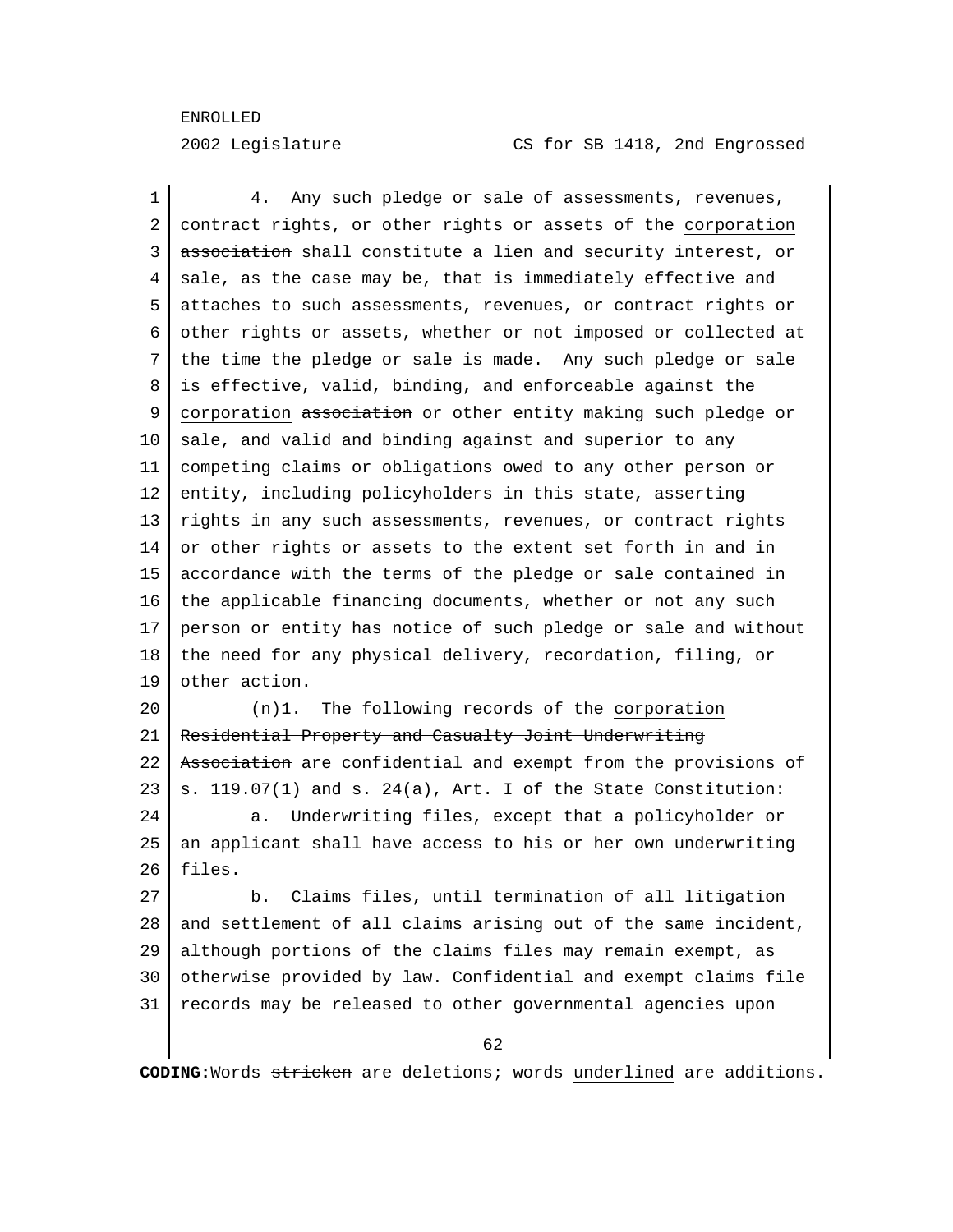### 2002 Legislature CS for SB 1418, 2nd Engrossed

 1 written request and demonstration of need; such records held 2 by the receiving agency remain confidential and exempt as 3 provided for herein. 4 c. Records obtained or generated by an internal 5 auditor pursuant to a routine audit, until the audit is 6 completed, or if the audit is conducted as part of an 7 investigation, until the investigation is closed or ceases to 8 be active. An investigation is considered "active" while the 9 investigation is being conducted with a reasonable, good faith 10 belief that it could lead to the filing of administrative, 11 civil, or criminal proceedings. 12 d. Matters reasonably encompassed in privileged 13 attorney-client communications. 14 e. Proprietary information licensed to the corporation 15 association under contract and the contract provides for the 16 confidentiality of such proprietary information. 17 f. All information relating to the medical condition 18 or medical status of a corporation an association employee 19 which is not relevant to the employee's capacity to perform 20 his or her duties, except as otherwise provided in this 21 paragraph. Information which is exempt shall include, but is 22 not limited to, information relating to workers' compensation, 23 insurance benefits, and retirement or disability benefits. 24 g. Upon an employee's entrance into the employee 25 assistance program, a program to assist any employee who has a 26 behavioral or medical disorder, substance abuse problem, or 27 emotional difficulty which affects the employee's job 28 performance, all records relative to that participation shall 29 be confidential and exempt from the provisions of  $s. 119.07(1)$ 30 and s. 24(a), Art. I of the State Constitution, except as 31 otherwise provided in s. 112.0455(11).  $\sim$  63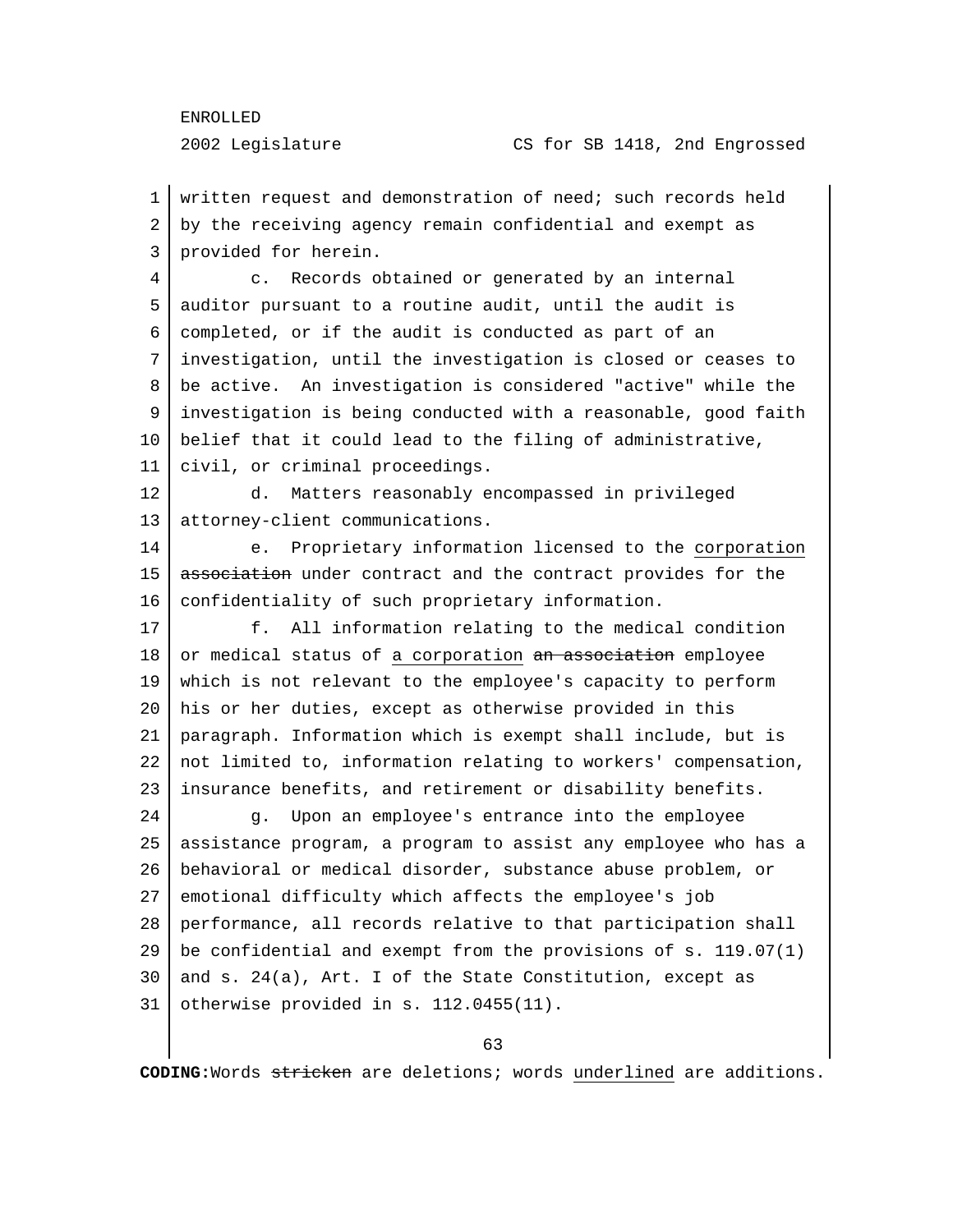### 2002 Legislature CS for SB 1418, 2nd Engrossed

1 h. Information relating to negotiations for financing, 2 reinsurance, depopulation, or contractual services, until the 3 conclusion of the negotiations. 4 i. Minutes of closed meetings regarding underwriting 5 files, and minutes of closed meetings regarding an open claims 6 file until termination of all litigation and settlement of all 7 claims with regard to that claim, except that information 8 otherwise confidential or exempt by law will be redacted. 9 10 When an authorized insurer is considering underwriting a risk 11 insured by the corporation association, relevant underwriting 12 files and confidential claims files may be released to the 13 insurer provided the insurer agrees in writing, notarized and 14 under oath, to maintain the confidentiality of such files. 15 When a file is transferred to an insurer that file is no 16 longer a public record because it is not held by an agency 17 subject to the provisions of the public records law. 18 Underwriting files and confidential claims files may also be 19 released to staff of and the board of governors of the market 20 assistance plan established pursuant to s. 627.3515, who must 21 retain the confidentiality of such files, except such files 22 may be released to authorized insurers that are considering 23 assuming the risks to which the files apply, provided the 24 insurer agrees in writing, notarized and under oath, to 25 maintain the confidentiality of such files. Finally, the 26 corporation association or the board or staff of the market 27 assistance plan may make the following information obtained 28 from underwriting files and confidential claims files 29 available to licensed general lines insurance agents: name, 30 address, and telephone number of the residential property 31 owner or insured; location of the risk; rating information;  $\sim$  64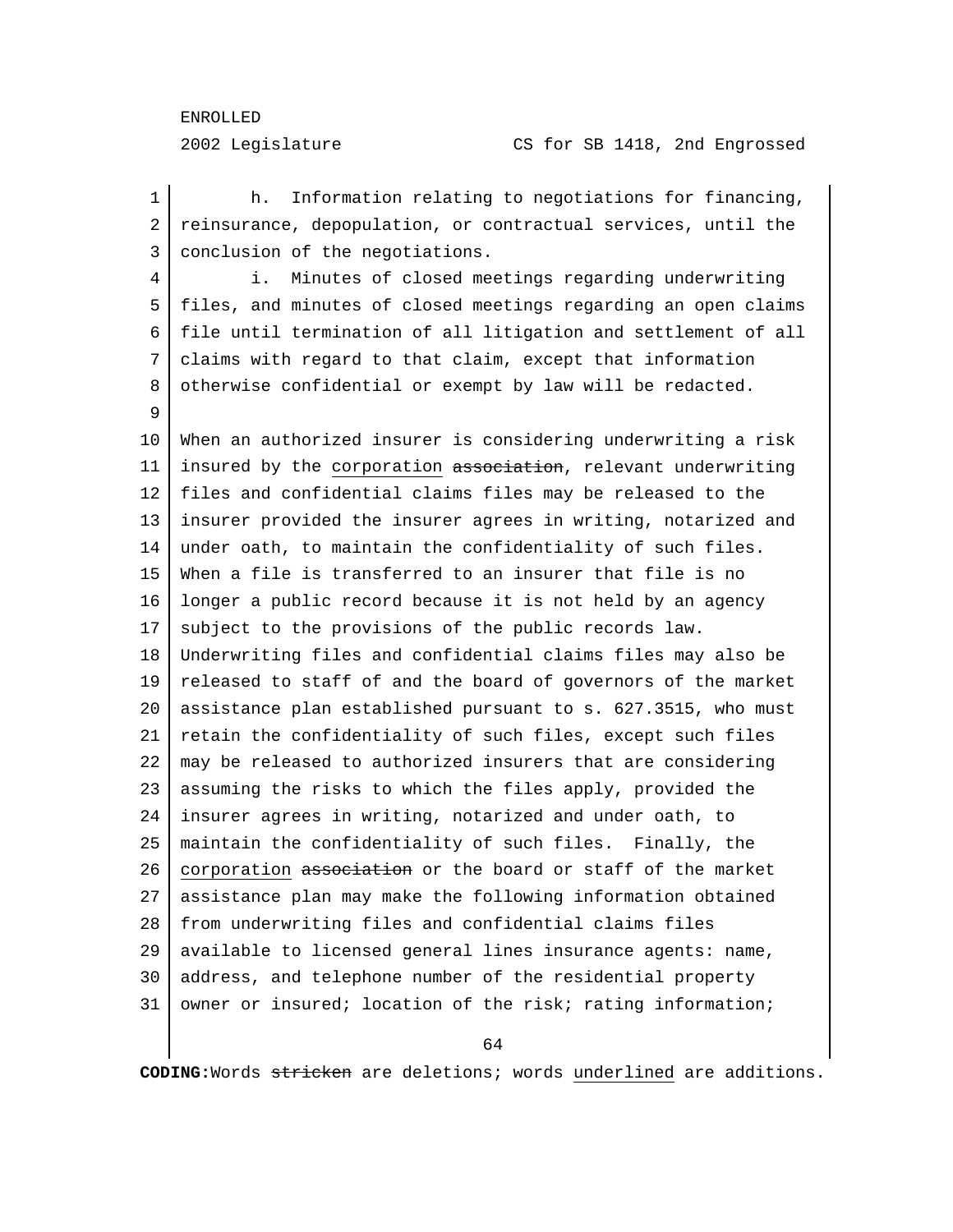### 2002 Legislature CS for SB 1418, 2nd Engrossed

 1 loss history; and policy type. The receiving licensed general 2 lines insurance agent must retain the confidentiality of the 3 information received.

4 2. Portions of meetings of the corporation Residential 5 Property and Casualty Joint Underwriting Association are 6 exempt from the provisions of s. 286.011 and s. 24(b), Art. I 7 of the State Constitution wherein confidential underwriting 8 files or confidential open claims files are discussed. All 9 portions of corporation association meetings which are closed 10 to the public shall be recorded by a court reporter. The 11 court reporter shall record the times of commencement and 12 termination of the meeting, all discussion and proceedings, 13 the names of all persons present at any time, and the names of 14 all persons speaking. No portion of any closed meeting shall 15 be off the record. Subject to the provisions hereof and s. 16 119.07(2)(a), the court reporter's notes of any closed meeting 17 shall be retained by the corporation association for a minimum 18 of 5 years. A copy of the transcript, less any exempt matters, 19 of any closed meeting wherein claims are discussed shall 20 become public as to individual claims after settlement of the 21 claim.

22 (o) It is the intent of the Legislature that the 23 amendments to this subsection enacted in 2002 should, over 24 time, reduce the probable maximum windstorm losses in the 25 residual markets and should reduce the potential assessments 26 to be levied on property insurers and policyholders statewide. 27 In furtherance of this intent: 28 1. The board shall, on or before February 1 of each 29 year, provide a report to the President of the Senate and the 30 Speaker of the House of Representatives showing the reduction 31 or increase in the 100-year probable maximum loss attributable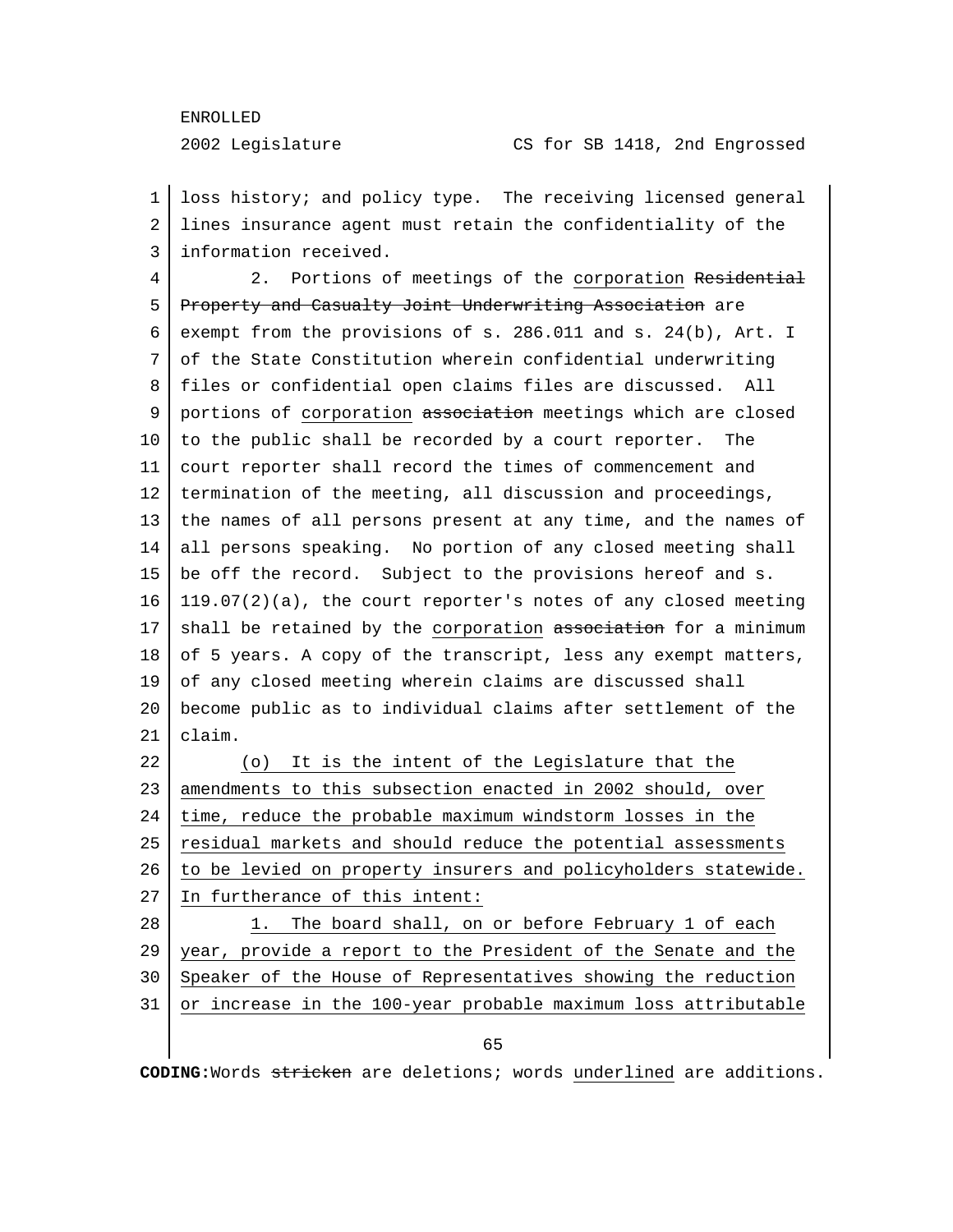### 2002 Legislature CS for SB 1418, 2nd Engrossed

 1 to wind-only coverages and the quota share program under this 2 subsection combined, as compared to the benchmark 100-year 3 probable maximum loss of the Florida Windstorm Underwriting 4 Association. For purposes of this paragraph, the benchmark 5 100-year probable maximum loss of the Florida Windstorm 6 Underwriting Association shall be the calculation dated 7 February 2001 and based on November 30, 2000, exposures. In 8 order to ensure comparability of data, the board shall use the 9 same methods for calculating its probable maximum loss as were 10 used to calculate the benchmark probable maximum loss. 11 2. Beginning February 1, 2007, if the report under 12 subparagraph 1. for any year indicates that the 100-year 13 probable maximum loss attributable to wind-only coverages and 14 the quota share program combined does not reflect a reduction 15 of at least 25 percent from the benchmark, the board shall 16 reduce the boundaries of the high-risk area eligible for 17 wind-only coverages under this subsection in a manner 18 calculated to reduce such probable maximum loss to an amount 19 at least 25 percent below the benchmark. 20 3. Beginning February 1, 2012, if the report under 21 subparagraph 1. for any year indicates that the 100-year 22 probable maximum loss attributable to wind-only coverages and 23 the quota share program combined does not reflect a reduction 24 of at least 50 percent from the benchmark, the boundaries of 25 the high-risk area eligible for wind-only coverages under this 26 subsection shall be reduced by the elimination of any area 27 that is not seaward of a line 1,000 feet inland from the 28 Intracoastal Waterway. 29 (p) In enacting the provisions of this section, the 30 Legislature recognizes that both the Florida Windstorm 31 Underwriting Association and the Residential Property and  $\sim$  66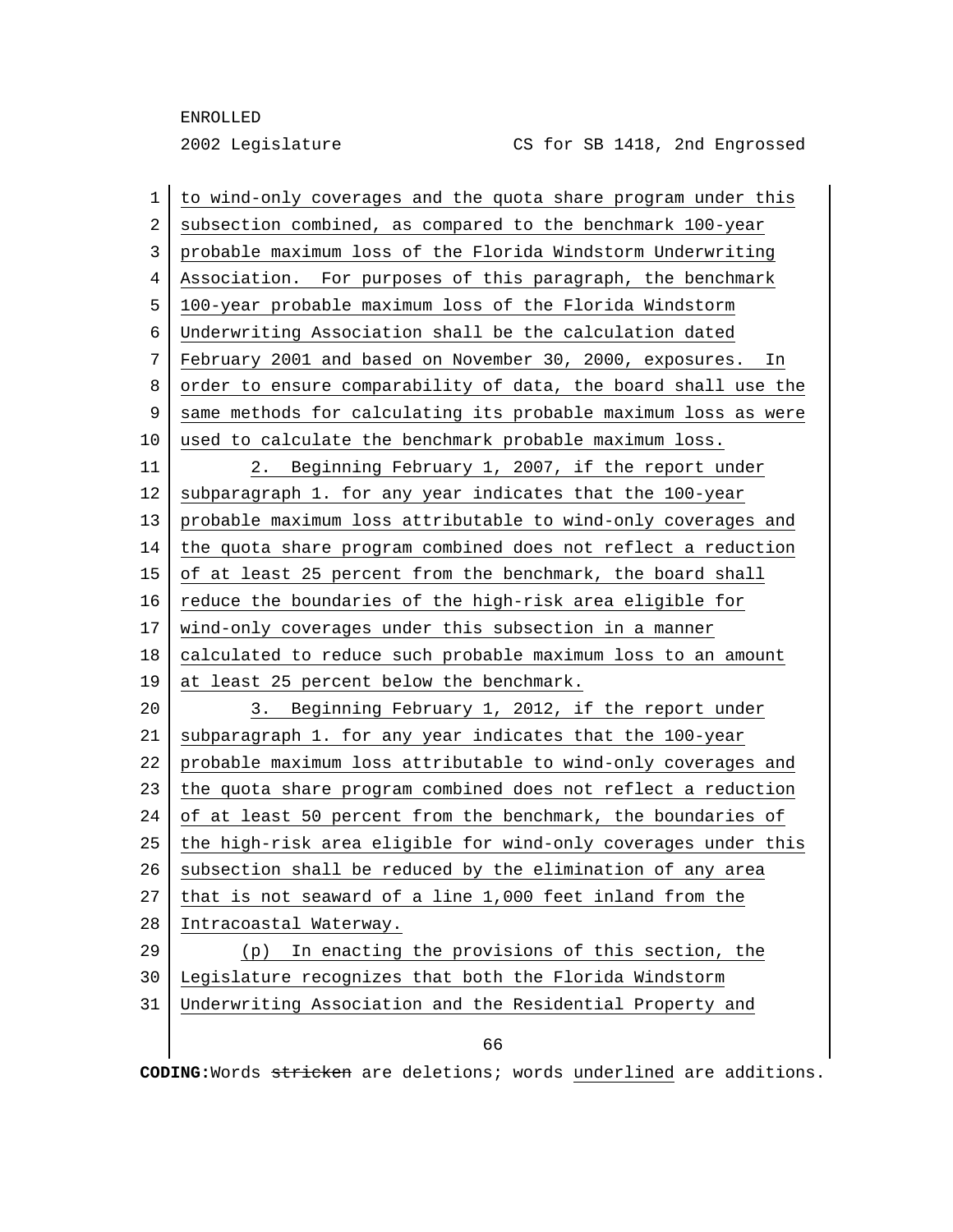1 Casualty Joint Underwriting Association have entered into 2 financing arrangements that obligate each entity to service 3 its debts and maintain the capacity to repay funds secured 4 under these financing arrangements. It is the intent of the 5 Legislature that nothing in this section be construed to 6 compromise, diminish, or interfere with the rights of 7 creditors under such financing arrangements. It is further the 8 intent of the Legislature to preserve the obligations of the 9 Florida Windstorm Underwriting Association and Residential 10 Property and Casualty Joint Underwriting Association with 11 regard to outstanding financing arrangements, with such 12 obligations passing entirely and unchanged to the corporation 13 and, specifically, to the applicable account of the 14 corporation. So long as any bonds, notes, indebtedness, or 15 other financing obligations of the Florida Windstorm 16 Underwriting Association or the Residential Property and 17 Casualty Joint Underwriting Association are outstanding, under 18 the terms of the financing documents pertaining to them, the 19 governing board of the corporation shall have and shall 20 exercise the authority to levy, charge, collect, and receive 21 all premiums, assessments, surcharges, charges, revenues and 22 receipts that the associations had authority to levy, charge, 23 collect, or receive under the provisions of subsection (2) and 24 subsection  $(6)$ , respectively, as they existed on January 1, 25 2002, to the extent necessary to provide moneys, together with 26 other available moneys of the corporation in the applicable 27 account without exercise of the authority provided by this 28 paragraph, in at least the amounts, and by the times, as would 29 be provided under those former provisions of subsection (2) or 30 subsection (6), respectively, so that the value, amount, and 31 collectability of any assets, revenues, or revenue source 67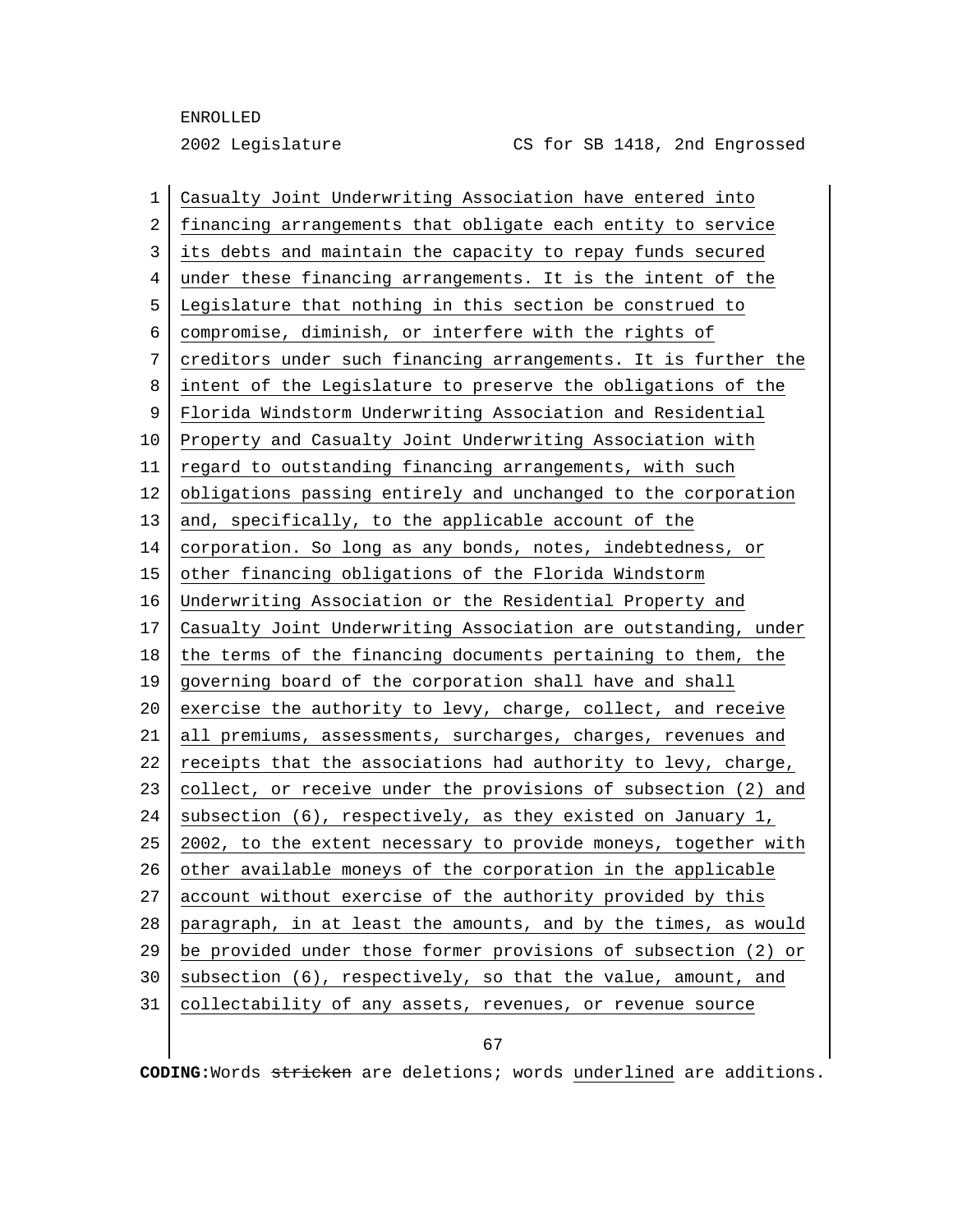1 pledged or committed to, or any lien thereon securing such 2 outstanding bonds, notes, indebtedness, or other financing 3 obligations will not be diminished, impaired, or adversely 4 affected by the amendments made by this act and to permit 5 compliance with all provisions of financing documents 6 pertaining to such bonds, notes, indebtedness, or other 7 financing obligations, or the security or credit enhancement 8 for them, and any reference in this subsection to bonds, 9 notes, indebtedness, financing obligations, or similar 10 obligations, of the corporation shall include like instruments 11 or contracts of the Florida Windstorm Underwriting Association 12 and the Residential Property and Casualty Joint Underwriting 13 Association to the extent not inconsistent with the provisions 14 of the financing documents pertaining to them. 15 (q) Effective January 7, 2003, any reference in this 16 subsection to the Treasurer shall be deemed to be a reference 17 to the Chief Financial Officer and any reference to the 18 Department of Insurance shall be deemed to be a reference to 19 the Department of Insurance and Financial Services or other 20 successor to the Department of Insurance specified by law. 21 (r) The corporation shall not require the securing of 22 flood insurance as a condition of coverage if the insured or 23 applicant executes a form approved by the department affirming 24 that flood insurance is not provided by the corporation and 25 that if flood insurance is not secured by the applicant or 26 insured in addition to coverage by the corporation, the risk 27 will not be covered for flood damage. A corporation 28 policyholder electing not to secure flood insurance and 29 executing a form as provided herein making a clam for water 30 damage against the corporation shall have the burden of 31 proving the damage was not caused by flooding. Notwithstanding  $\sim$  68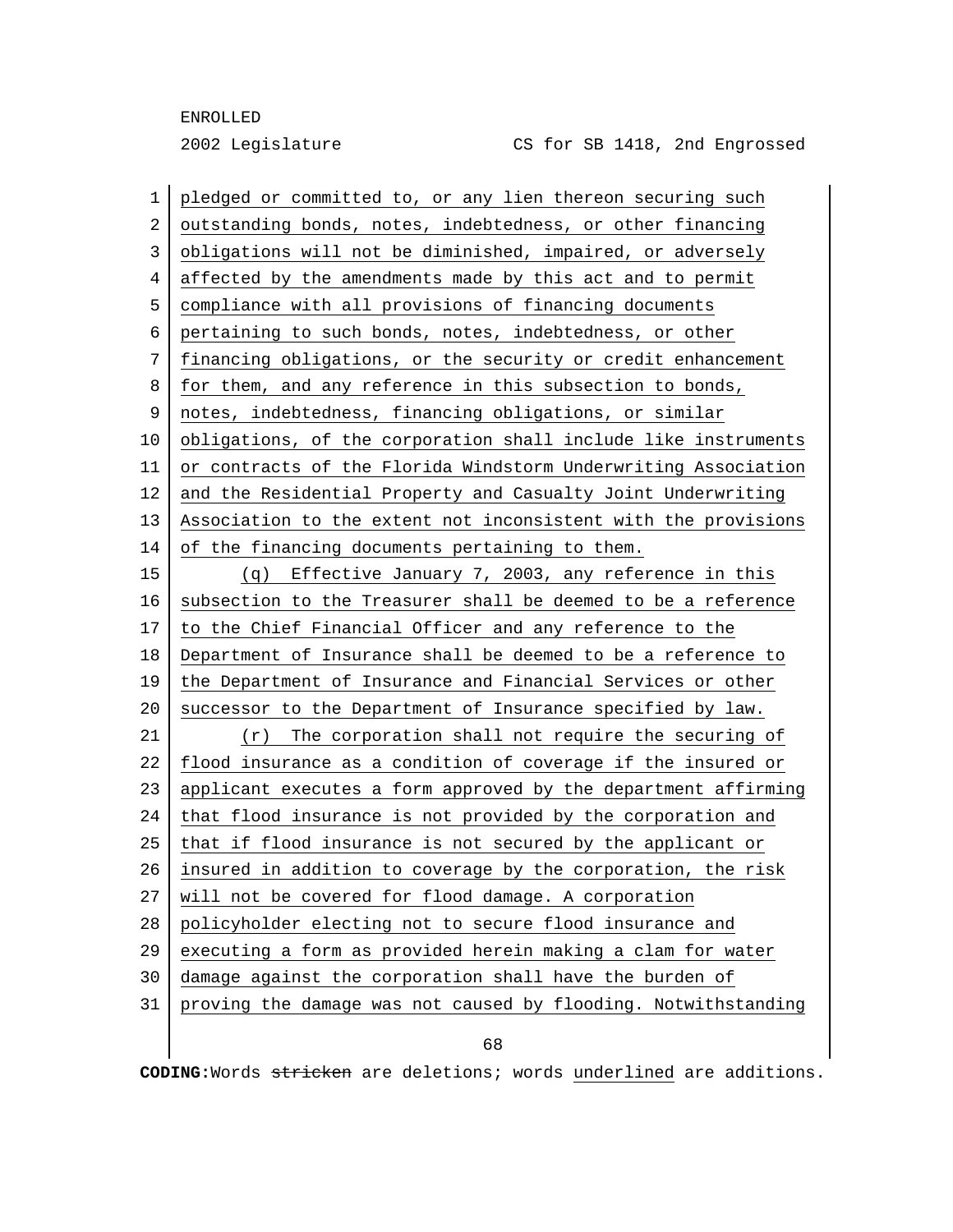1 other provisions of this subsection, the corporation may deny 2 coverage to an applicant or insured who refuses to execute the 3 form described herein. 4 Section 3. Subsection (4) of section 627.3511, Florida 5 Statutes, is amended to read: 6 627.3511 Depopulation of Residential Property and 7 Casualty Joint Underwriting Association.-- 8 (4) AGENT BONUS.--When the Residential Property and 9 Casualty Joint Underwriting Association enters into a 10 contractual agreement for a take-out plan that provides a 11 bonus to the insurer, the producing agent of record of the 12 association policy is entitled to retain any unearned 13 commission on such policy, and the insurer shall either: 14 (a) Pay to the producing agent of record of the 15 association policy, for the first year,an amount that is the 16 greater of equal to the insurer's usual and customary 17 commission for the type of policy written of a fee equal to 18 the if the term of the association policy was in excess of 6 19 | months, or one-half of such usual and customary commission  $\pm$ 20 the term of the association policy was 6 months or less; or 21 (b) Offer to allow the producing agent of record of 22 the association policy to continue servicing the policy for a 23 period of not less than 1 year and offer to pay the agent the 24 greater of the insurer's or the association's usual and 25 customary commission for the type of policy written. 26 27 If the producing agent is unwilling or unable to accept 28 appointment, the new insurer shall pay the agent in accordance 29 with paragraph (a). The insurer need not take any further 30 action if the offer is rejected. This subsection does not 31 | apply to any reciprocal interinsurance exchange, nonprofit **69 CODING:**Words stricken are deletions; words underlined are additions.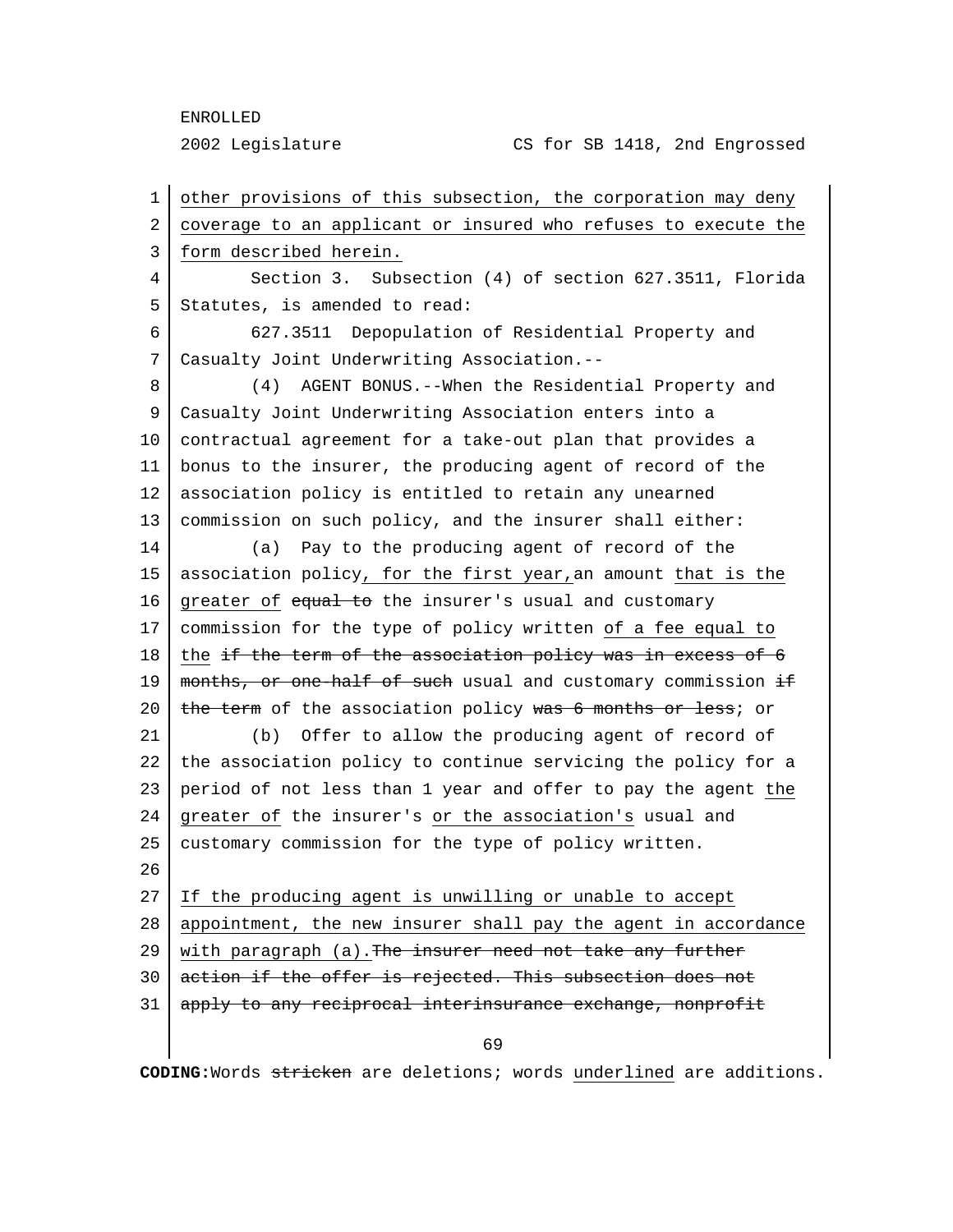1 | federation, or any subsidiary or affiliate of such 2 organization. This subsection does not apply if the agent is 3 also the agent of record on the new coverage. The requirement 4 of this subsection that the producing agent of record is 5 entitled to retain the unearned commission on an association 6 policy does not apply to a policy for which coverage has been 7 provided in the association for 30 days or less or for which a 8 cancellation notice has been issued pursuant to s. 9 627.351(6)(c)11. during the first 30 days of coverage. 10 Section 4. Section 627.3517, Florida Statutes, is 11 created to read: 12 627.3517 Consumer choice.--No provision of s. 627.351, 13 s. 627.3511, or s. 627.3515 shall be construed to impair the 14 right of any insurance risk apportionment plan policyholder, 15 upon receipt of any keepout or takeout offer, to retain his or 16 her current agent so long as that agent is duly licensed and 17 appointed by the insurance risk apportionment plan or 18 otherwise authorized to place business with the insurance risk 19 apportionment plan. This right shall not be cancelled, 20 suspended, impeded, abridged, or otherwise compromised by any 21 rule, plan of operation, or depopulation plan, whether through 22 keepout, takeout, midterm assumption, or any other means, or 23 any insurance risk apportionment plan or depopulation plan, 24 including, but not limited to, those described in s. 627.351,  $25$  s. 627.3511, or s. 627.3515. The department shall adopt any 26 rules necessary to cause any insurance risk apportionment plan 27 or market assistance plan under such sections to demonstrate 28 that the operations of the plan do not interfere with, 29 promote, or allow interference with the rights created under 30 this section. If the policyholder's current agent is unable or 31 unwilling to be appointed with the insurer making the takeout 70